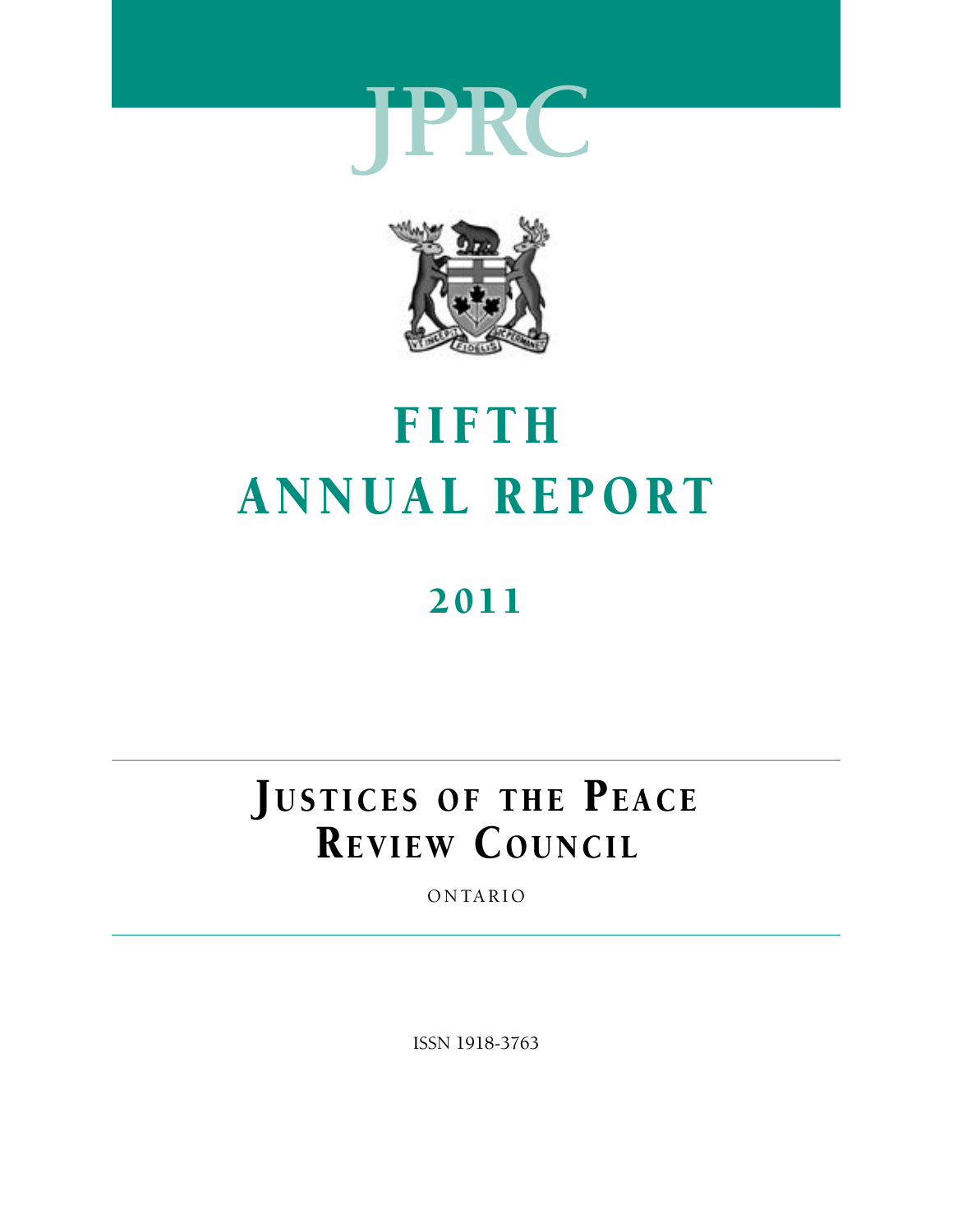*The Honourable Annemarie E. Bonkalo*

**Chief Justice Ontario Court of Justice**

Chair, Justices of the Peace Review Council

March 22, 2013

The Honourable John Gerretsen Attorney General for the Province of Ontario 720 Bay Street, 11<sup>th</sup> Floor Toronto, Ontario M5G 2K1

Dear Minister:

It is my pleasure to submit the Fifth Annual Report of the Justices of the Peace Review Council concerning its operations throughout 2011, in accordance with subsection 9(7) of the *Justices of the Peace Act*.

The period of time covered by this Annual Report is from January 1, 2011 to December 31, 2011.

Respectfully submitted,

andreice C. Bonkalo

Annemarie E. Bonkalo *Chief Justice Ontario Court of Justice*



Justices of the Peace Review Council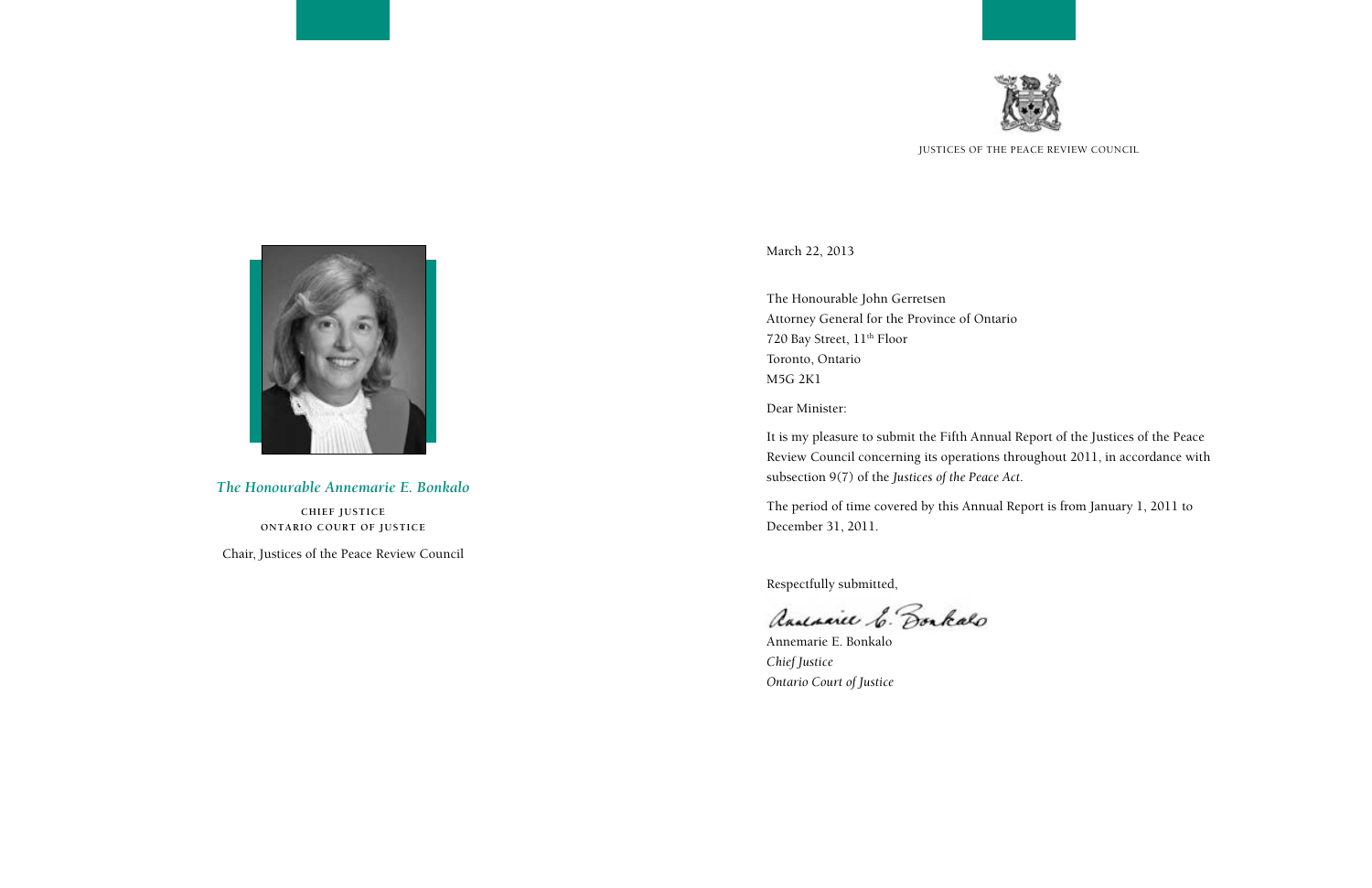## TABLE OF CONTENTS

<span id="page-2-0"></span>

| 2) |  |                                                                       |  |  |
|----|--|-----------------------------------------------------------------------|--|--|
|    |  |                                                                       |  |  |
| 4) |  |                                                                       |  |  |
| 5) |  |                                                                       |  |  |
| 6) |  |                                                                       |  |  |
| 7) |  |                                                                       |  |  |
|    |  | - Summary of Extra-Remunerative Files Closed in 201110                |  |  |
| 8) |  |                                                                       |  |  |
| 9  |  | Accommodation of Needs Arising From a Disability 10                   |  |  |
|    |  |                                                                       |  |  |
|    |  |                                                                       |  |  |
|    |  |                                                                       |  |  |
|    |  |                                                                       |  |  |
|    |  | Appendix B: Policy on Extra-Remunerative Work and                     |  |  |
|    |  | Appendix C: Principles of Judicial Office of Justices of the Peace of |  |  |
|    |  | Appendix D: Public Hearing Re: His Worship Paul Kowarsky  D - 89      |  |  |
|    |  | Appendix E: Public Hearing Re: Her Worship Solange Guberman $E - 101$ |  |  |
|    |  |                                                                       |  |  |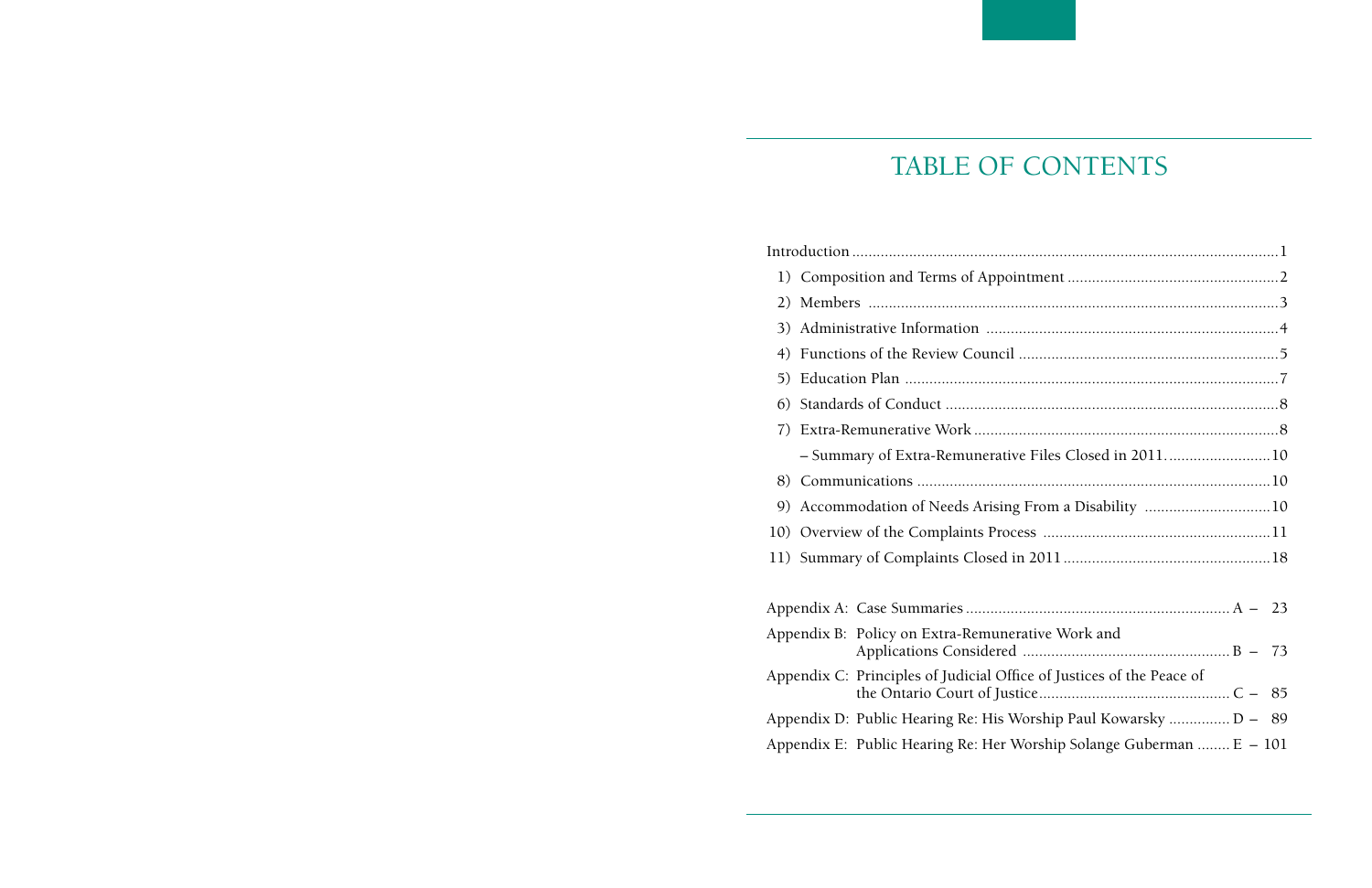#### <span id="page-3-0"></span>*Introduction*

The period of time covered by this Annual Report is from January 1, 2011 to December 31, 2011. This report is the Fifth Annual Report on the work of the Justices of the Peace Review Council.

Justices of the peace play an important role in the administration of justice in Ontario. They are appointed by the Province of Ontario and have their duties assigned by a Regional Senior Justice or a Regional Senior Justice of the Peace. They routinely conduct trials under the *Provincial Offences Act* and preside over bail hearings. They also perform a number of other judicial functions, such as issuing search warrants. Justices of the peace do difficult, important work in the justice system. A justice of the peace may be the only judicial officer that a citizen will encounter in his or her lifetime.

The Justices of the Peace Review Council is an independent body established by the Province of Ontario under the *Justices of the Peace Act* with a mandate to receive and investigate complaints about justices of the peace and to fulfill other functions as described in this report. The Review Council does not have the power to interfere with or change a decision made by a justice of the peace. Those are matters to be pursued through other legal remedies before the courts.

The *Act* provides for the Council to make an Annual Report to the Attorney General on its affairs, including case summaries about complaints. The report may not include information that identifies a justice of the peace, a complainant or a witness unless a public hearing has occurred.

This Fifth Annual Report of the Review Council provides information on its membership, its functions and the work of the Council during 2011. The Annual Report also includes information on the procedures used to address complaints. Information is also included on applications for approval to engage in extra-remunerative activities, although names of applicants are confidential.

The Review Council had jurisdiction over approximately 395 provincially-appointed justices of the peace, full-time and part-time and *per diem,* during the period of time covered by this Annual Report. During 2011, the Council received 52 new complaints about justices of the peace, and carried over 37 from previous years. Information about the 33 complaint files that were completed and closed in 2011 is included in this Report.

We invite you to find out more about the Council by reading this Annual Report, and by visiting its website at **[www.ontariocourts.on.ca/jprc/en/](http://www.ontariocourts.on.ca/jprc/en/)**. On the website, you will find the Council's current policies and procedures; updates about any public hearings that are in progress or that have been completed after this Report was prepared; the *Principles of Judicial Office;* the Education Plan; and links to the governing legislation.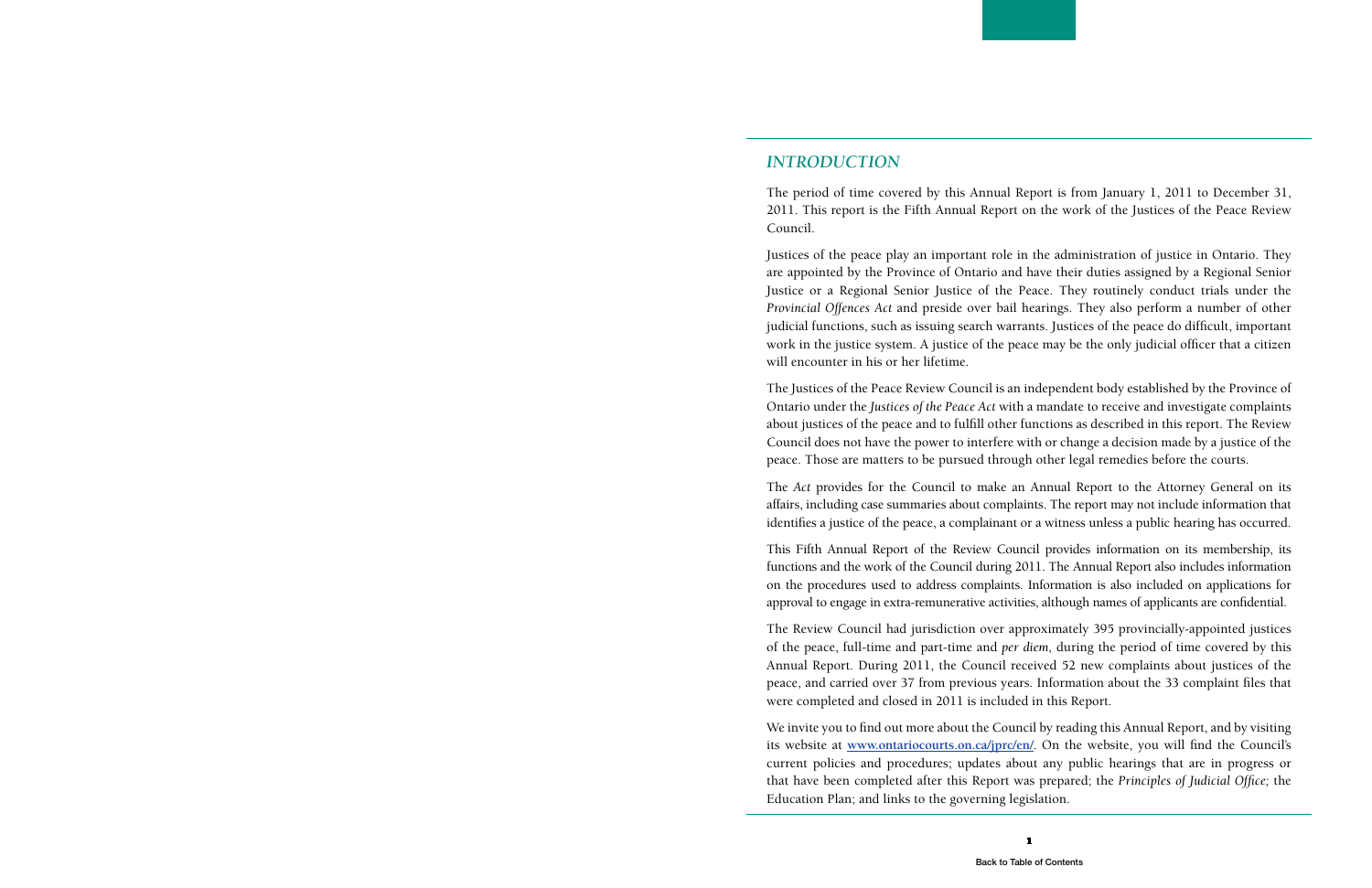## <span id="page-4-0"></span>*1. Composition and Terms of Appointment*

The Justices of the Peace Review Council is an independent body established under the *Justices of the Peace Act.* The Review Council has a number of functions which are described in this section, including the review and investigation of complaints about the conduct of justices of the peace.

The Review Council includes judges, justices of the peace, a lawyer and four community representatives:

- the Chief Justice of the Ontario Court of Justice, or another judge of the Ontario Court of Justice designated by the Chief Justice;
- the Associate Chief Justice Co-ordinator of Justices of the Peace;
- three justices of the peace appointed by the Chief Justice of the Ontario Court of Justice;
- two judges of the Ontario Court of Justice appointed by the Chief Justice of the Ontario Court of Justice;
- one regional senior justice of the peace appointed by the Chief Justice of the Ontario Court of Justice;
- a lawyer appointed by the Attorney General from a list of three names submitted to the Attorney General by the Law Society of Upper Canada; and,
- four persons appointed by the Lieutenant Governor in Council on the recommendation of the Attorney General.

**Associate Chief Justice Co-ordinator of JUSTICES OF THE PEACE OF THE ONTARIO CO** 

In the appointment of community members, the importance is recognized of reflecting, in the composition of the Review Council as a whole, Ontario's linguistic duality and the diversity of its population and ensuring overall gender balance.

When the Council was established in its current form in 2007, to provide for staggered terms among the members of the Council, initially the lawyer and one community person were appointed for a six-year term, one community person for a two-year term and the remaining two community members for four-year terms. After those members complete their terms, lawyer and community members who are appointed to the Council hold office for four-year terms and are eligible for reappointment. Judicial members on the Council are appointed by the Chief Justice of the Ontario Court of Justice.

## *2. Members*

#### The membership of the Review Council in the year covered by this report (January 1, 2011 to

| <b>USTICE</b>                           |
|-----------------------------------------|
| F                                       |
| <b>OURT OF JUSTICE</b>                  |
|                                         |
| Y THE<br>USTICE:                        |
|                                         |
|                                         |
|                                         |
| <b>STICE APPOINTED</b>                  |
| <b>RT OF JUSTICE:</b>                   |
|                                         |
|                                         |
| <b>POINTED</b><br><b>RT OF JUSTICE:</b> |
|                                         |
|                                         |

December 31, 2011) was as follows:

#### *Judicial Members:*

**CHIEF JUSTICE OF THE ONTARIO COURT OF J** 

The Honourable Annemarie E. Bonkalo .....

The Honourable John A. Payne......................................................................(Durham/Toronto)

THREE JUSTICES OF THE PEACE APPOINTED **B CHIEF JUSTICE OF THE ONTARIO COURT OF J** 

Senior Justice of the Peace Cornelia Mews.

His Worship Warren Ralph ..........................................................................................(Toronto)

Her Worship Louise Rozon ........................................................................................(Cornwall)

TWO JUDGES OF THE ONTARIO COURT OF JUSTICE APPOINT BY THE CHIEF JUSTICE OF THE ONTARIO COU

The Honourable Justice Ralph E. W. Carr...

The Honourable Justice Charles H. Vaillance

**REGIONAL SENIOR JUSTICE OF THE PEACE AP BY THE CHIEF JUSTICE OF THE ONTARIO COURT OF THE ONE AREA** 

Regional Senior Justice of the Peace Kathlee

#### *Lawyer Member:*

Ms. S. Margot Blight.....................................................................................................(Toronto) *Borden Ladner Gervais LLP*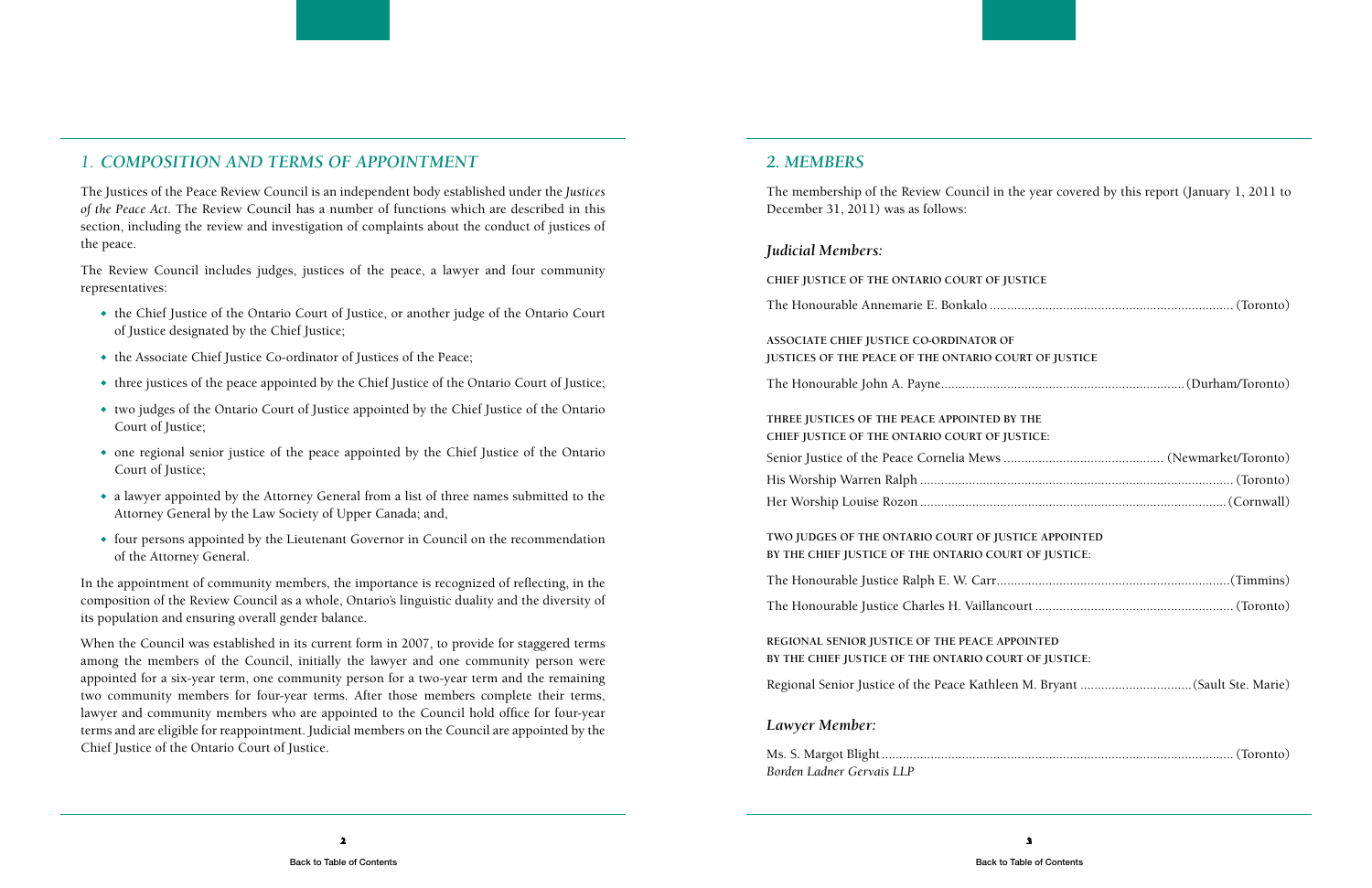#### <span id="page-5-0"></span>*Community Members:*

| Associate Professor, Faculty of Law, University of Windsor                  |  |
|-----------------------------------------------------------------------------|--|
| Lawyer                                                                      |  |
| Consultant, Mental Health and Justice                                       |  |
| Retired, Chief Administrative Officer, United Counties of Leeds & Grenville |  |

#### *Members – Temporary:*

Subsection 8(10) of the *Justices of the Peace Act* permits the Chief Justice of the Ontario Court of Justice to appoint a judge or a justice of the peace to be a temporary member of the Justices of the Peace Review Council of a complaints committee or hearing panel where it is necessary in order to meet the requirements of the *Act*. During the period covered by this report, the following members were temporary members:

## *3. Administrative Information*

Separate office space adjacent to the Office of the Chief Justice in downtown Toronto is utilized by both the Ontario Judicial Council and the Justices of the Peace Review Council. The proximity of the Councils' office to the Office of the Chief Justice permits both Councils to make use of financial, human resources, and technology support staff, as needed, and computer systems without the need of acquiring a large staff.

Councils' offices are used for meetings of both Councils and their members, and as needed for meetings with judicial officers that may result as part of the disposition of complaints. The Councils have a shared telephone reception and fax number. They share a toll-free number for the use of members of the public across the province of Ontario and a toll-free number for persons using TTY/teletypewriter machines.

During the period covered by this report, the staff of the Ontario Judicial Council and the Justices of the Peace Review Council consisted of a Registrar, two Assistant Registrars and an Administrative Secretary:

Ms. Marilyn E. King, LL.B. – *Registrar*

Mr. Thomas A. Glassford – *Assistant Registrar* 

Ms. Ana M. Brigido – *Assistant Registrar*

Ms. Janice Cheong – *Administrative Secretary*

## *4. Functions of the Review Council*

The *Justices of the Peace Act* provides that the functions of the Review Council are:

 to establish complaints committees from amongst its members to receive and investigate complaints about justices of the peace, and decide upon dispositions under section

 $\bullet$  to hold hearings under section 11.1 when hearings are ordered by complaints committees

• to decide whether a justice of the peace who applies for approval to engage in other

- 11(15);
- pursuant to section 11(15);
- to review and approve standards of conduct;
- to consider applications under section 5.2 for the accommodation of needs;
- $\bullet$  to deal with continuing education plans; and,
- remunerative work may do so.

The Review Council does not have the power to interfere with or change a decision made by a justice of the peace. If a person believes that a justice of the peace made an error in assessing evidence or in making a decision on any of the issues, the proper way to proceed is through other legal remedies before the courts, such as an appeal.

Under section 10(1) of the *Justices of the Peace Act,* the Review Council may establish rules of procedure for complaints committees and for hearing panels and the Review Council must make the rules available to the public. The Review Council has established Procedures containing rules for the complaints process which are posted on its website at the link for "Policies and Procedures" at: **[www.ontariocourts.ca/ocj/jprc/policies-and-procedures/procedure/](http://www.ontariocourts.ca/ocj/jprc/policies-and-procedures/procedure/).**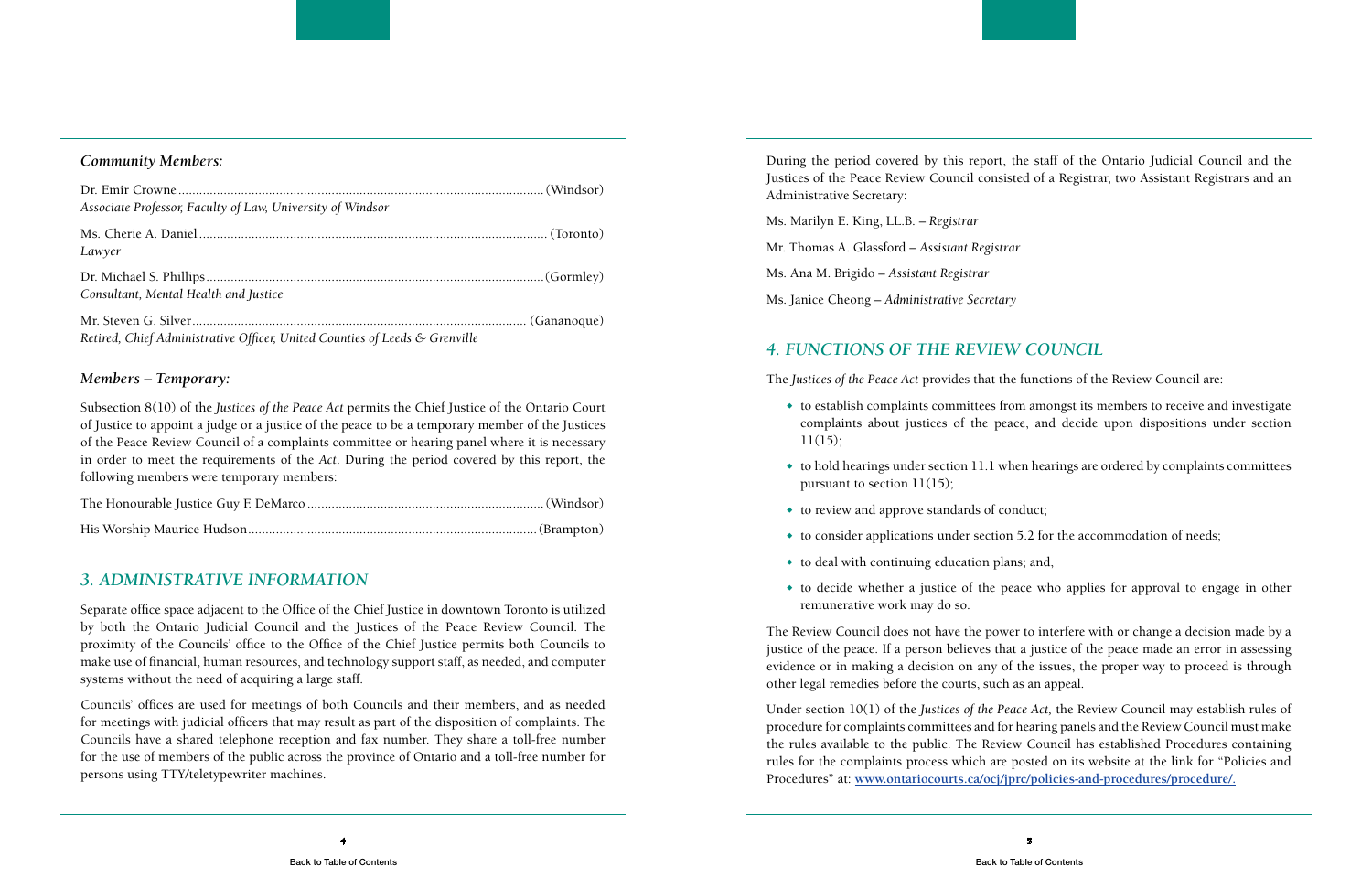<span id="page-6-0"></span>During 2011, the Council continued to refine and develop its Procedures and policies. The Council also determined that it has no jurisdiction under the *Justices of the Peace Act* to grant the withdrawal of a complaint. An amendment to the Procedures was made to reflect this decision.

An amendment was made to incorporate the Council's policy that if a complaint raises allegations of conduct about a justice of the peace who is presiding over a court proceeding, the Council will not generally commence an investigation until that court proceeding and any appeal or other related legal proceedings have been completed. This will ensure that any investigation by the Council is not interfering or perceived to be interfering with any on-going court matters.

An amendment was made to reflect the role that the complaints process has in maintaining and restoring public confidence, and to clarify that the legislative requirements for maintaining privacy no longer apply for formal hearings under section 11.1 of the *Act.* An amendment was made to make it clear that once Presenting Counsel files the Notice of Hearing as an exhibit in the initial set-date proceeding presided over by a hearing panel, the complaints process will become public, subject to any orders by the hearing panel. In addition, an amendment was made to direct that once a complaint has become public, the Registrar will have notice about the hearing posted in the prescribed form on the Council's website, subject to any orders of the hearing panel. Not less than two weeks prior to the commencement of the hearing, the Registrar will have notice about the hearing in the prescribed form published in the local newspaper. The public notice will include a brief summary of the allegations of conduct. The public notice must not identify complainants or witnesses, due to the possibility that a complainant or witness could bring a motion in the proceeding for an order of non-publication of his or her identity. The hearing panel may, on such grounds as it deems appropriate, abridge the time for publication of notice about the hearing.

A provision was added to clarify that in situations where a hearing has been ordered under section 11(15) (c) of the *Justices of the Peace Act,* notice will be provided on the website to the media and members of the public of any motions for a publication ban for an *in camera* (private) hearing. The amendment provided that a motion for a publication ban or for part or all of a hearing to be held in private must be made at least ten calendar days before the set-date for the hearing.

Section 5.2 of the *Justices of the Peace Act* provides that a justice of the peace who believes that he or she is unable, because of a disability, to perform the essential duties of office unless his or her needs are accommodated may apply to the Council for an order that those needs be accommodated to the extent necessary to enable him or her to perform the essential duties. The Procedures were amended to make clear the Council's jurisdiction when making such an order. The Council has no jurisdiction to order that a justice of the peace should be accommodated by assigning him or her to only a portion of the essential duties of the office of a justice of the peace.

The role of the Council must be viewed within the legislative framework of the *Justices of the Peace Act* and the legislated authority of the Regional Senior Justice under the direction of the Chief Justice of the Ontario Court of Justice pursuant to section 15(1) to direct and supervise the sittings of the justices of the peace in his or her region and the assignment of their judicial duties. The Supreme Court of Canada has recognized that one characteristic fundamental to judicial independence is institutional independence with respect to matters of administration bearing directly on the exercise of the judicial function: *Valente v The Queen,* [1985] 2 S.C.R. 673 at 686-87; 1985 CanLII 25 (SCC). Judicial control over such matters as assignment of judges and justices of the peace, sittings of the court and court lists has been considered the essential or minimum requirement for institutional independence.

While the Council cannot assume the responsibility of assignment of judicial duties, the Council can consider whether, as a result of a disability, a justice of the peace is able to perform the essential duties of the office if his or her needs are accommodated. Subsection 5.2(2) does not apply if the Review Council is satisfied that making an order would impose undue hardship on the person responsible for accommodating the needs of the justice of the peace, considering the cost, outside sources of funding, if any, and health and safety requirements, if any.

A copy of the Council's current procedures for the complaints process that incorporates the amendments made during 2011 is posted on the Review Council's website under the link "Policies and Procedures" **www.ontariocourts.ca/ocj/jprc/policies-and-procedures/procedure/.** 

## *5. Education Plan*

The Associate Chief Justice Co-ordinator of Justices of the Peace of the Ontario Court of Justice is required, by section 14 of the *Justices of the Peace Act,* to establish, implement and make public a plan for the continuing judicial education of justices of the peace. The education plan must be approved by the Justices of the Peace Review Council. In 2007, a continuing education plan was developed by the Associate Chief Justice Co-ordinator of Justices of the Peace in conjunction with the Advisory Committee on Education. The Committee includes the Associate Chief Justice Co-ordinator of Justices of the Peace as Chair *(ex officio)* and justices of the peace nominated by the Associate Chief Justice Co-ordinator of Justices of the Peace and by the Association of Justices of the Peace of Ontario. The continuing education plan was revised and approved by the Justices of the Peace Review Council on November 28, 2008. A copy of the continuing education plan can be found on the Council's website under the link "Education Plan" at **[www.ontariocourts.ca/ocj/jprc/education-plan/.](http://www.ontariocourts.ca/ocj/jprc/education-plan/)**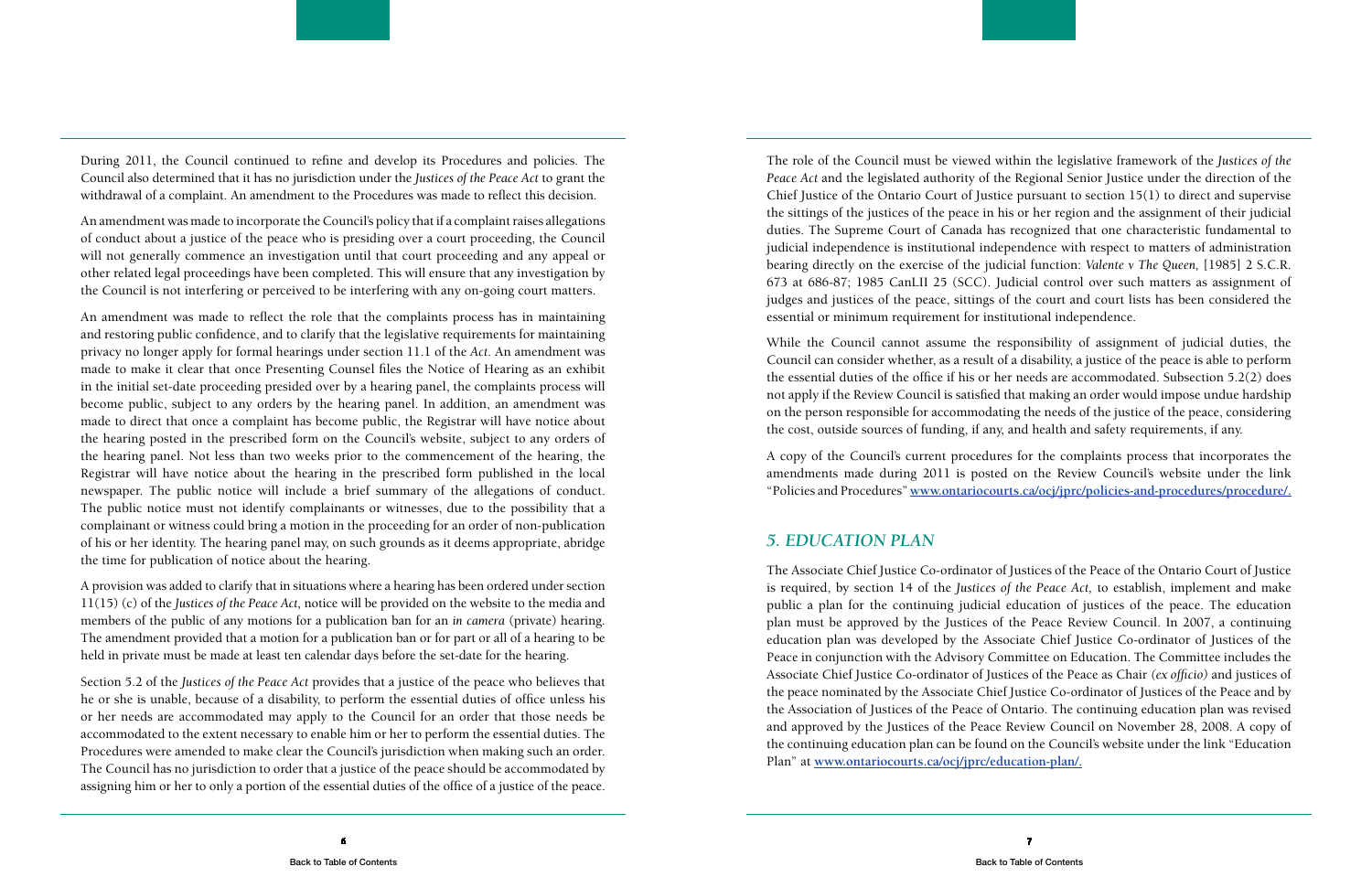## <span id="page-7-0"></span>*6. Standards of Conduct*

The Associate Chief Justice Co-ordinator of Justices of the Peace may, under section 13(1) of the *Justices of the Peace Act,* establish standards of conduct for justices of the peace and a plan for bringing the standards into effect and must implement the standards and plan when they have been reviewed and approved by the Review Council.

The *Principles of Judicial Office for Justices of the Peace of the Ontario Court of Justice* were approved by the Justices of the Peace Review Council on December 7, 2007. The principles set out standards of excellence and integrity to which justices of the peace subscribe. These principles are not exhaustive. Intended to assist justices of the peace in addressing ethical and professional dilemmas, they may also serve in assisting the public to understand the reasonable expectations which the public may have of justices of the peace in the performance of judicial duties and in their conduct generally. The principles are designed to be advisory in nature and are not directly related to any specific disciplinary process.

A copy of the *Principles of Judicial Office for Justices of the Peace of the Ontario Court of Justice* is included as Appendix C in this Annual Report and can be found on the Council's website under the link for "Principles of Judicial Office" at:

**[www.ontariocourts.ca/ocj/jprc/principles-of-judicial-office/.](http://www.ontariocourts.ca/ocj/jprc/principles-of-judicial-office/)**

#### *7. EXTRA-Remunerative Work*

Under section 19 of the *Justices of the Peace Act,* all justices of the peace are required to seek the written approval of the Review Council before accepting or engaging in any extraremunerative work. In 1997, the former Justices of the Peace Review Council approved a policy regarding extra-remunerative work in which justices of the peace may engage. On November 23, 2007, the newly constituted Review Council approved the policy regarding other remunerative work.

Applications received from justices of the peace to engage in other remunerative work are considered in accordance with the Council's policy. The policy applies to all justices of the peace, full-time and part-time and *per diem.* The policy sets out criteria that are used in assessing applications including:

 whether there is an actual, or perceived, conflict of interest between the duties as assigned and the extra-remunerative activity for which approval is sought;

 whether the nature of the activity for which the justice of the peace seeks approval will present an intrusive demand on the time, availability or energy of the justice of the peace

- and his or her ability to properly perform the judicial duties assigned; and,
- perceptions of judicial demeanour, independence and impartiality.

 whether the activity for which the justice of the peace seeks approval is a seemly or appropriate activity in which a judicial officer should engage, having regard to the public

In 2010, the Council determined that in considering applications to engage in extraremunerative work, it would look at two aspects in relation to remuneration associated with the work. Firstly, the Council considers whether the work gives rise to any remuneration to the applicant justice of the peace. Secondly, the Council considers that a justice of the peace is engaged in extra-remunerative work when that justice of the peace is a party to someone else's remunerative work. Once the Council has established whether there is any remuneration, the policy and criteria set out in the Council's extra-remunerative policy are considered. The *Policy of the Justices of the Peace Review Council Re Extra-Remunerative Work* was amended to reflect the Council's decision.

One criterion to be considered by the Council in considering applications is whether the activity for which the justice of the peace seeks approval is a seemly or appropriate activity in which a judicial officer should engage, having regard to the public perceptions of judicial demeanour, independence and impartiality (paragraph 6(c) of the *Policy Re Extra-Remunerative Work).* The Council has considered how that criterion should be applied and determined that it must be understood in the context of the public policy encapsulated in the legislative framework set out in the *Justices of the Peace Act* R.S.O. 1990, c. J.4, as amended and, in particular, in view of the amendments that resulted from the *Access to Justice Act,* 2006, S.O. 2006, c. 21. The Council noted that the legislative amendments brought about a comprehensive reform intended to strengthen public confidence in a professional bench and in the justice system.

Having carefully considered the public policy underlying the current legislative framework, the objectives of the amendments underlying the *Access to Justice Act,* 2006, and the P*rinciples of Judicial Office of Justices of the Peace of the Ontario Court of Justice,* the Review Council determined that it would in general be unseemly for full-time presiding justices of the peace to be engaged in commercial extra-remunerative work. The *Policy Re Extra-Remunerative Work*  was amended to reflect the Council's decision.

The Review Council has approved some applications to extra-remunerative work by full-time presiding justices of the peace on an exceptional basis in limited circumstances where the activity was primarily non-commercial and had other intrinsic value from an educational, patriotic, religious or creative standpoint. In accordance with the Council's policy and procedure, an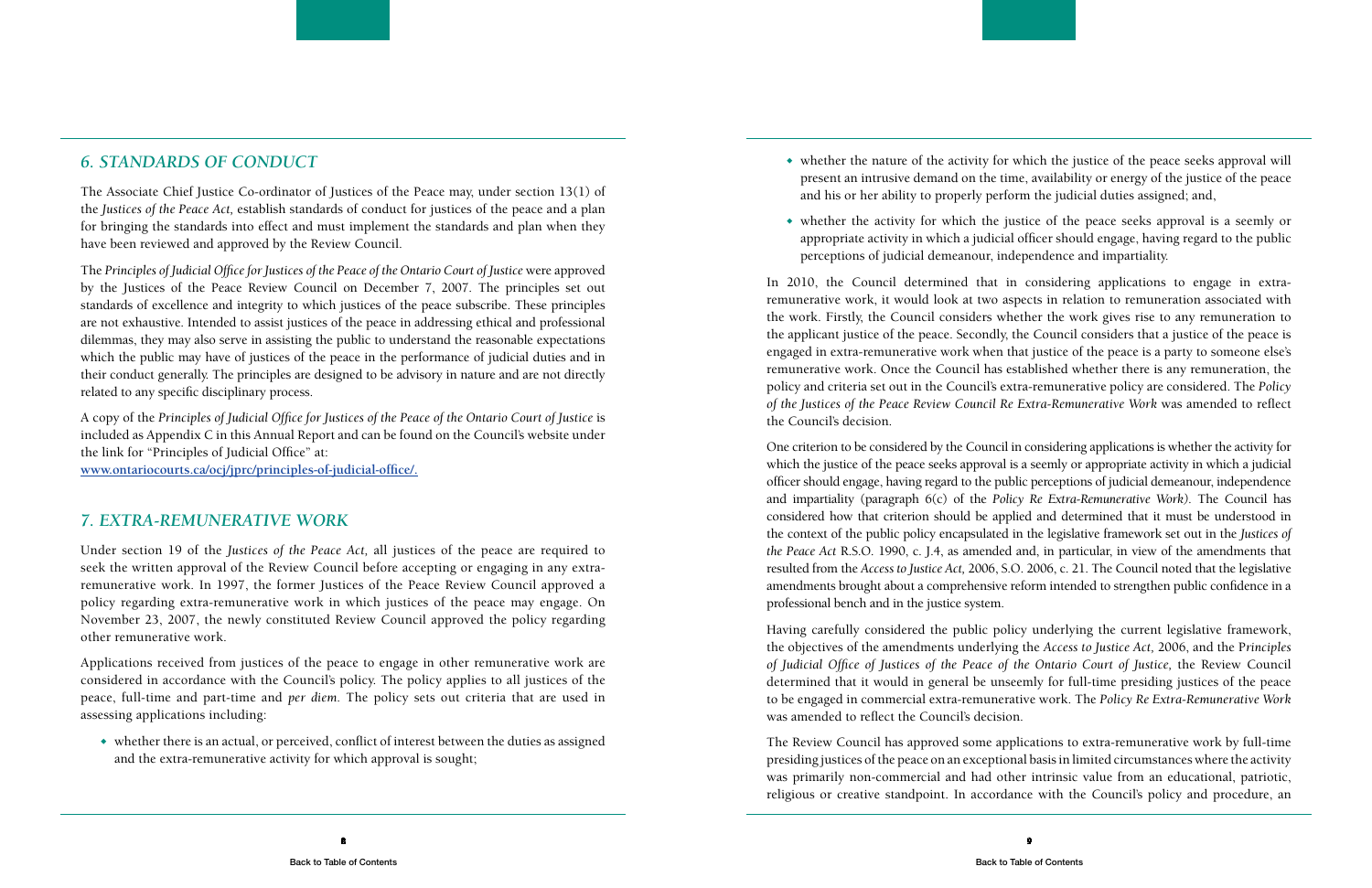<span id="page-8-0"></span>applicant who seeks approval to engage in commercial activity must address the issue of why the application for extra-remunerative work should be approved as an exception to the general policy that full-time presiding justices of the peace should not engage in extra-remunerative work that is commercial in nature.

The *Policy on Extra-Remunerative Work* is included as Appendix B in this Annual Report. The most recent version is posted on the Council's website under the link "Policies and Procedures" at: **[www.ontariocourts.ca/ocj/jprc/policies-and-procedures/extra-remunerative-work/.](http://www.ontariocourts.ca/ocj/jprc/policies-and-procedures/extra-remunerative-work/)**

#### *Summary of Extra-Remunerative Files Closed in 2011*

During 2011, the Council received four applications for approval to engage in extra-remunerative work and completed its consideration of all four applications. Case summaries for the extraremunerative files that were completed in 2011 can be found at Appendix B in this Annual Report.

#### *8. Communications*

The website of the Justices of the Peace Review Council includes information about the Council, including the most current version of the policies and procedures, as well as information about hearings that are underway or that have been completed. Copies of "Judicial Inquiry Proceedings" held under the former legislation and "Reasons for Decision" from any public hearings held under the current legislation are posted on the website when released. Each Annual Report of the Council is also available on the website after it has been tabled in the legislature by the Attorney General.

The address of the Council's website is: **[www.ontariocourts.ca/ocj/jprc/](http://www.ontariocourts.ca/ocj/jprc/).**

A brochure to inform the public about the process to make complaints about judges and justices of the peace is available in hard copy at courthouses or by contacting the Council's office, and electronically on the website at **[www.ontariocourts.ca/ocj/conduct/do-you-have-a-complaint/.](http://www.ontariocourts.ca/ocj/conduct/do-you-have-a-complaint/)**  The brochure, *"Do You Have a Complaint?"* provides information on what a justice of the peace does, on how to tell whether the presiding judicial officer is a judge or a justice of the peace, and on how to make a complaint about conduct.

## *9. ACCOMMODATION OF NEEDS ARISING FROM A DISABILITY*

A justice of the peace who believes that he or she is unable, because of a disability, to perform the essential duties of the office unless his or her needs are accommodated may apply to the Council under section 5.2 of the *Justices of the Peace Act* for an order that such needs be accommodated.

The current procedure that governs such applications is included in the Council's Procedure which is posted on the website at: **<http://www.ontariocourts.ca/ocj/jprc/accessibility-and-accommodation/>**

During 2011, no applications for accommodation were considered by the Council.

## *10. Overview of the Complaints ProceSS*

#### *What initiates a review by the Review Council?*

Any person may make a complaint to the Review Council about the conduct of a justice of the peace. Complaints must be made in writing and signed by the complainant. The governing legislation and the principles of natural justice do not provide for the Review Council to act on anonymous complaints or to initiate inquiries into the conduct of a judicial officer. Rather, an investigation conducted by the Review Council must be in response to specific allegations submitted by a complainant. Most of the complaints received by the Justices of the Peace Review Council are received from members of the public.

#### *Does the Council have the legal authority to consider the complaint?*

The Review Council has a legislative mandate to review complaints about the **conduct** of justices of the peace. The Council has no authority to review **decisions** of justices of the peace to determine whether there were any errors in how the issues were determined or how conclusions were drawn. If a party involved in a court case thinks that a justice of the peace reached the wrong decision in the case, he or she has legal remedies through the courts. Only a court can change the original decision of a justice of the peace.

All correspondence is reviewed to determine whether or not a complaint is within the jurisdiction of the Review Council. In those cases where the complaint may be within the jurisdiction of the Review Council, a complaint file is opened and a letter of acknowledgement is sent to the complainant, usually within a week of his or her letter being received by the Council.

If the complainant expresses dissatisfaction with a decision that has been made by a justice of the peace, the letter of acknowledgement advises the complainant that the Council has no power to change a decision made by a justice of the peace. In such cases, the complainant is advised that he or she may wish to consult legal counsel to determine what, if any, remedies may be available through the courts.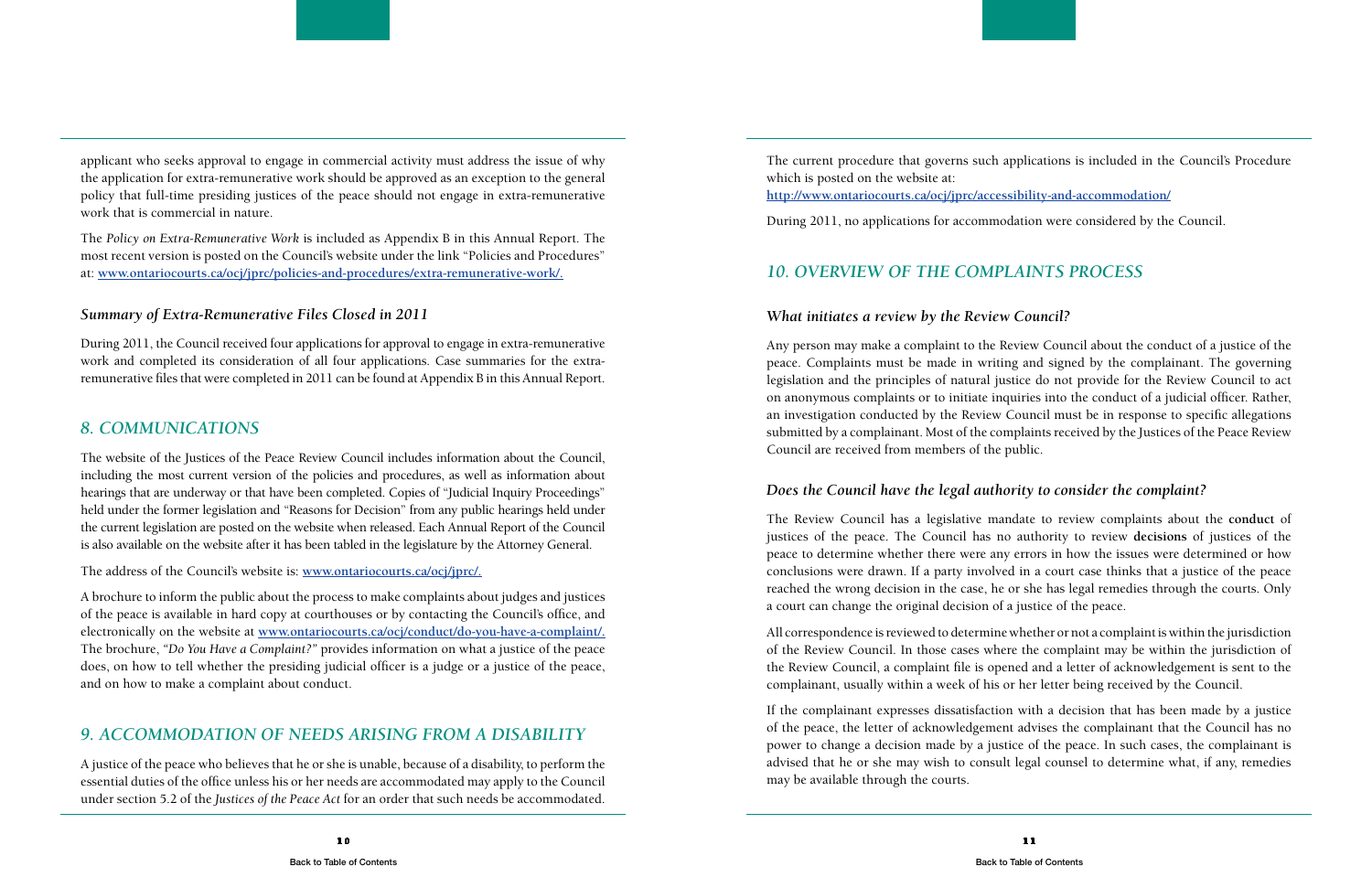If an individual is complaining about his/her lawyer or a Crown Attorney, or another office, the complainant is generally referred to the appropriate agency or authorities.

#### *What happens in the complaints process?*

The *Justices of the Peace Act* and the procedures that have been established by the Council provide the current framework for addressing complaints about justices of the peace. If a complaint is ordered to a public hearing, certain provisions of the *Statutory Powers Procedure Act* also apply. The complaints procedure is outlined below. The current procedures are posted on the Council's website at: **www.ontariocourts.ca/ocj/jprc/policies-and-procedures/procedure/.**

#### *Preliminary Investigation and Review*

As soon as possible after receiving a complaint about the conduct of a justice of the peace, the office of the Council will acknowledge receipt of the complaint. If the complaint raised allegations of conduct about a justice of the peace who is presiding over a court proceeding, the Council will not generally commence an investigation until that court proceeding and any appeal or other related legal proceedings have been completed. This will ensure that any investigation by the Council is not interfering or perceived to be interfering with any on-going court matters.

If there is no on-going court proceeding, a complaints committee of the Council will be assigned to investigate the complaint. Members of the Council serve on complaints committees on a rotating basis. Each complaints committee is composed of: a provincially appointed judge who acts as chair; a justice of the peace; and, either a community member or a lawyer member. Complaints are not generally assigned to members from the same region where the justice of the peace who is the subject of the complaint presides. This avoids any risk of or perception of bias or conflict of interest between a member of Council and the justice of the peace.

Except for hearings ordered under section 11(15)(c) of the *Justices of the Peace Act* to consider complaints about specific justices of the peace, meetings and proceedings of the Review Council are not held in public. Section 11(8) of the *Act* requires that investigations by the Review Council must be conducted in private. The legislative framework recognizes the need to safeguard judicial independence while simultaneously ensuring judicial accountability and public confidence in the administration of justice.

If the complaint arose from a court proceeding, usually a transcript of the court hearing is ordered to be reviewed by the members of the complaints committee. An audio recording, if available, may also be ordered and reviewed. In some cases, the committee may find that it is necessary to conduct further investigation in the form of having witnesses interviewed. An external lawyer may be retained, pursuant to section 8(15) of the *Act,* on behalf of the Review Council to interview witnesses and provide a report to the investigating complaints committee.

The complaints committee will determine whether or not a response to the complaint should be invited from the justice of the peace in question. If a response is invited from the justice of the peace, the letter sent from the Review Council inviting a response will enclose a copy of the complaint, the transcript (if any) and all of the relevant materials considered by the committee. The justice of the peace may seek independent legal advice or assistance before responding. The justice of the peace will also be invited to listen to the audio recording, if it has been reviewed by the committee.

Section 11(15) of the *Justices of the Peace Act* gives the complaints committee the authority to dismiss a complaint after reviewing the complaint where, in the opinion of the committee: it is frivolous or an abuse of process; it falls outside the Council's jurisdiction (e.g. because it is a complaint about the exercise of judicial discretion); it does not include an allegation of judicial misconduct; the allegation is unproven; or, the misconduct does not rise to the level of misconduct that requires further action on the part of the Council.

#### *Interim Recommendations*

The investigating complaints committee will consider whether the allegation(s) warrants making an interim recommendation pending the final disposition of a complaint. Under section 11(11) of the *Act,* an interim recommendation for non-assignment of work or re-assignment to work at another court location may be made to the Regional Senior Justice appointed for the region to which the justice of the peace is assigned. The Regional Senior Justice may decide not to assign work to the justice of the peace until the final disposition (but he or she will continue to be paid); or, with the consent of the justice of the peace, may re-assign him or her to another location until the disposition of the complaint. It is within the discretion of the Regional Senior Justice as to whether he or she decides to act upon the recommendation from a complaints committee.

The Review Council has approved the following criteria in the procedures to guide complaints committees as to when an interim recommendation should be made:

 where the complaint arises out of a working relationship between the complainant and the justice of the peace and the complainant and the justice of the peace both work at the

same court location;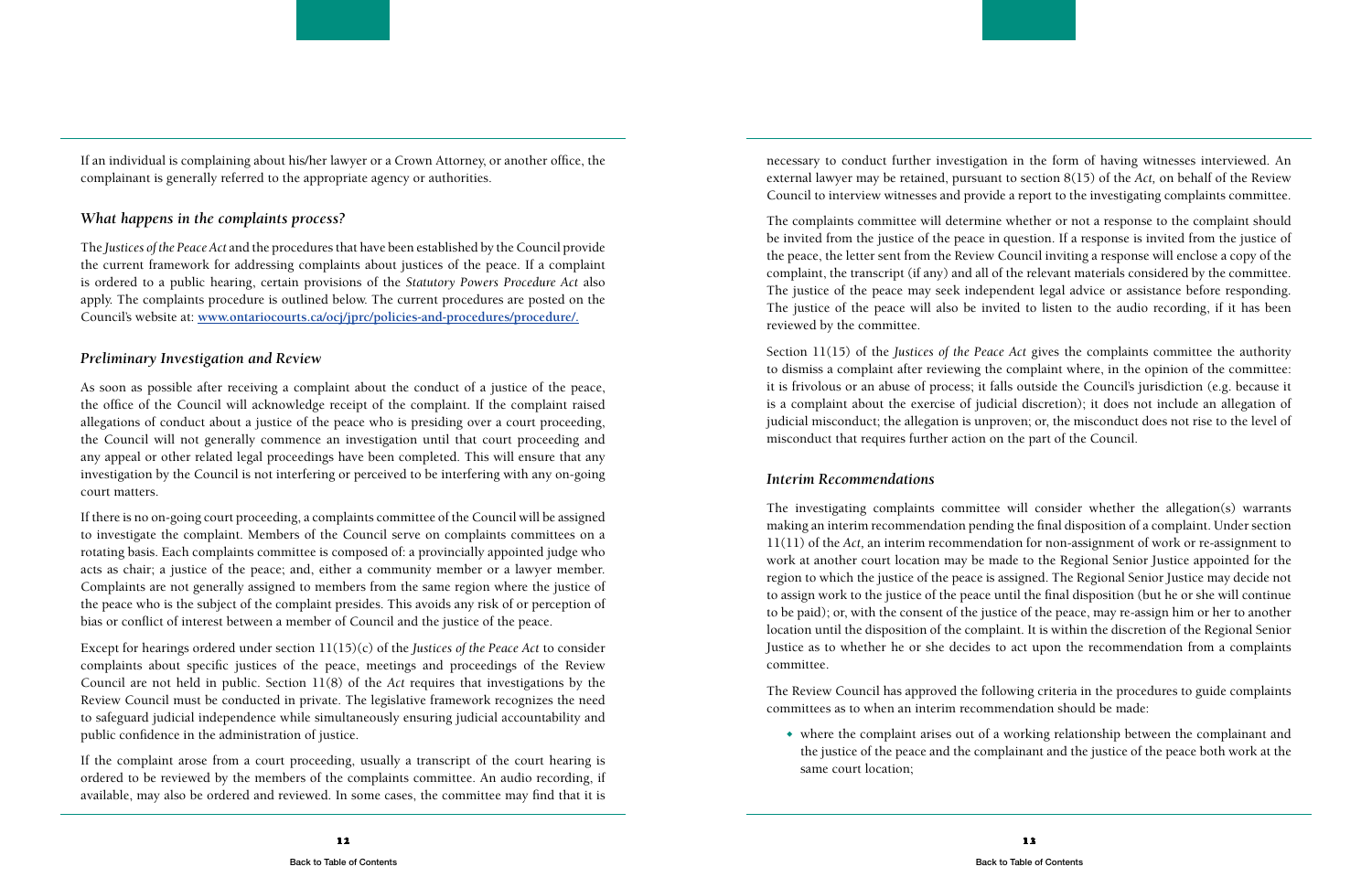- where allowing the justice of the peace to continue to preside would likely bring the administration of justice into disrepute;
- where the complaint is of sufficient seriousness that there are reasonable grounds for investigation by law enforcement agencies;
- where it is evident to the complaints committee that a justice of the peace is suffering from a mental or physical impairment that cannot be remedied or reasonably accommodated.

Where a complaints committee proposes to recommend temporarily not assigning work or re-assigning a justice of the peace to work at a different court location, it may give the justice of the peace an opportunity to be heard on that issue in writing before making its decision. Particulars of the factors upon which the complaints committee's recommendations are based are provided to the Regional Senior Judge to assist the Regional Senior Judge in making his or her decision, and to the justice of the peace to provide him or her with notice of the complaint and the complaints committee's recommendation.

Of the complaint files that were completed by the Council during 2011, complaints committees made recommendations that one justice of the peace be re-assigned to a location other than where the complaint arose. The Regional Senior Justice agreed with the recommendation.

#### *Dispositions of the Complaints Committee*

When the investigation is completed, pursuant to section 11(15) of the *Act,* the complaints committee will do one of the following:

- a) dismiss the complaint if it is frivolous, an abuse of process or outside the jurisdiction of the complaints committee;
- b) invite the justice of the peace to attend before the complaints committee to receive advice concerning the issues raised in the complaint or send the justice of the peace a letter of advice concerning the issues raised in the complaint, or both;
- c) order that a formal hearing into the complaint be held by a hearing panel; or,
- d) refer the complaint to the Chief Justice of the Ontario Court of Justice.

The complaints committee reports to the Review Council on its decision and, except where it orders a formal hearing, does not identify the complainant or the justice of the peace who is the subject of the complaint in its report.

#### *Notification of Disposition*

After the complaints process is completed, the Review Council communicates its decision to the person who made the complaint and, in most cases, to the justice of the peace. A justice of the peace may waive notice of the complaint if it is being dismissed and no response was invited by the Council. In accordance with the Procedures of the Review Council, if the Review Council decides to dismiss the complaint, it will provide brief reasons.

#### *Public Hearing Under section 11.1*

When the complaints committee orders a public hearing, under section 11.1(1) of the *Act,* the Chief Justice of the Ontario Court of Justice, who is also the Chair of the Review Council, establishes a three-member hearing panel from among the members of the Council, composed of: a provincially appointed judge who chairs the panel; a justice of the peace; and, a member who is a judge, a lawyer or a member of the public. Complaints committee members who participated in the investigation of the complaint do not participate in its review by a hearing panel.

The legislation provides for judicial members to be appointed as temporary members of the Council to ensure that the three members of the hearing panel have not been involved in earlier stages of reviewing the complaint. The Chief Justice of the Ontario Court of Justice may appoint a judge or a justice of the peace who is not a member of the Review Council to be a temporary member of a hearing panel where necessary to form each quorum to meet the requirements of the *Act.*

By the end of the investigation and hearing process, all decisions regarding complaints made to the Justices of the Peace Council will have been considered and reviewed by a total of six members of Council – three members of the complaints committee and three members of the hearing panel.

The Review Council engages legal counsel, called Presenting Counsel, for the purposes of preparing and presenting the case about the justice of the peace. The legal counsel engaged by the Review Council operates independently of the Review Council. The duty of legal counsel engaged to act as Presenting Counsel is not to seek a particular order against a justice of the peace, but to see that the complaint about the justice of the peace is evaluated fairly and dispassionately to the end of achieving a just result.

The justice of the peace has the right to be represented by counsel, or to act on his or her own behalf in any hearing under this procedure.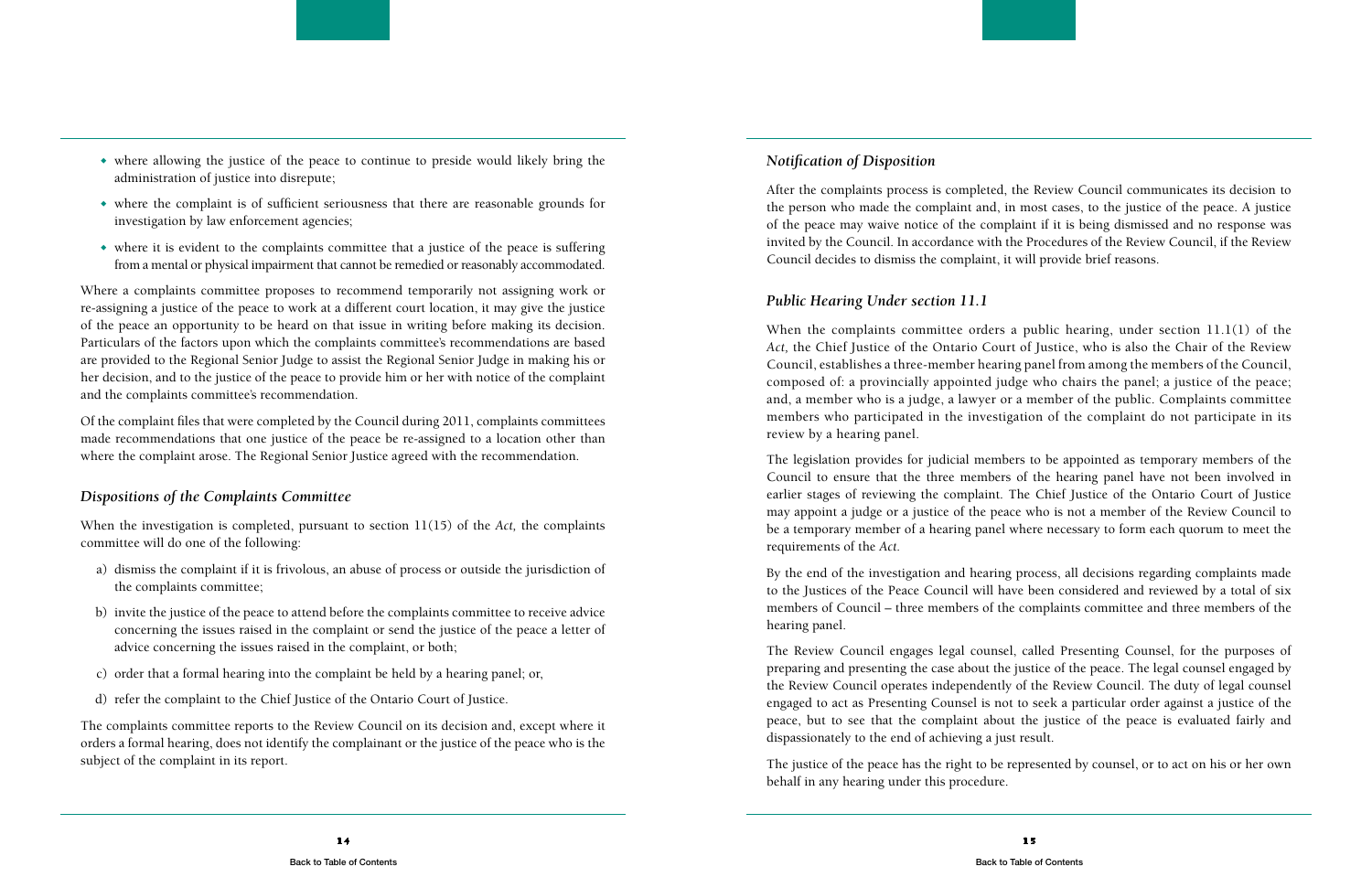The *Statutory Powers Procedure Act,* with some exceptions, applies to hearings into complaints. The panel, on application at any time by Presenting Counsel or by the justice of the peace, may require any person, including a party, by summons, to give evidence on oath or affirmation at the hearing and to produce in evidence at the hearing any documents or things specified by the panel which are relevant to the subject matter of the hearing and admissible at the hearing.

#### *Public Hearing Unless Ordered Private*

A section 11.1 hearing into a complaint is public unless the Review Council determines, in accordance with criteria established under the *Statutory Powers Procedure Act,* that matters involving public security may be disclosed; or, intimate financial or personal matters or other matters may be disclosed at the hearing of such a nature, having regard to the circumstances, that the desirability of avoiding disclosure of such matters, in the interests of any person affected or in the public interest, outweighs the desirability of following the principle that the hearing be open to the public.

- $\bullet$  warn the justice of the peace;
- $\bullet$  reprimand the justice of the peace;
- order the justice of the peace to apologize to the complainant or to any other person;
- order the justice of the peace to take specified measures such as receiving education or treatment, as a condition of continuing to sit as a justice of the peace;
- $\bullet$  suspend the justice of the peace with pay, for any period; or,
- 

In certain circumstances where a complaint involves allegations of sexual misconduct or sexual harassment, the Council also has the power to prohibit publication of information that would disclose the identity of a complainant or a witness who testifies to having been the victim of the conduct. If a complaint involves allegations of sexual misconduct or sexual harassment, the hearing panel will, at the request of the complainant or of a witness who testifies to having been the victim of such conduct by the justice of the peace, prohibit the publication of information that might identify the complainant or the witness, as the case may be.

- 
- conduct that is incompatible with the execution of the office; or
- failure to perform the duties of his or her office.

#### *Dispositions after section 11.1 Hearing*

After hearing the evidence, under section 11.1(10) of the *Justices of the Peace Act,* the hearing panel of the Council may dismiss the complaint, with or without a finding that it is unfounded or, if it upholds the complaint, it may decide upon any one of the following sanctions singly or in combination:

suspend the justice of the peace without pay, but with benefits, for a period up to thirty days.

#### *Removal from Office*

Following the hearing, the Review Council may make a recommendation to the Attorney General that the justice of the peace be removed from office. This sanction stands alone and cannot be combined with any other sanction. A justice of the peace may be removed from office only if a hearing panel of the Review Council, after a hearing under section 11.1, recommends to the Attorney General under section 11.2 that the justice of the peace be removed on the ground of:

 he or she has become incapacitated or disabled from the execution of his or her office by reason of inability to perform the essential duties of the office because of a disability and, in the circumstances, accommodation of his or her needs would not remedy the inability, or could not be made because it would impose undue hardship to meet those needs;

Only the Lieutenant Governor in Council may act upon the recommendation and remove the justice of the peace from office.

## *Recommendation of Compensation for Legal Costs*

When the Justices of the Peace Review Council has dealt with a complaint, section 11(16) of the *Justices of the Peace Act* makes provision for a justice of the peace to request that a complaints committee recommend to the Attorney General that he or she should be compensated for all or part of the costs of legal services incurred in connection with the investigation. Such a request would generally be submitted to the Council after the complaints process has been completed, along with a copy of the statement of account of legal services to support the request. Similarly, section 11.1(17) allows a hearing panel to recommend compensation for all or part of the cost of legal services incurred in connection with a hearing.

In 2011, five recommendations for compensation were made by a complaints committee or hearing panel to the Attorney General that the justice of the peace be compensated for all or part of the cost of legal services incurred in connection with the investigation or hearing of the complaints.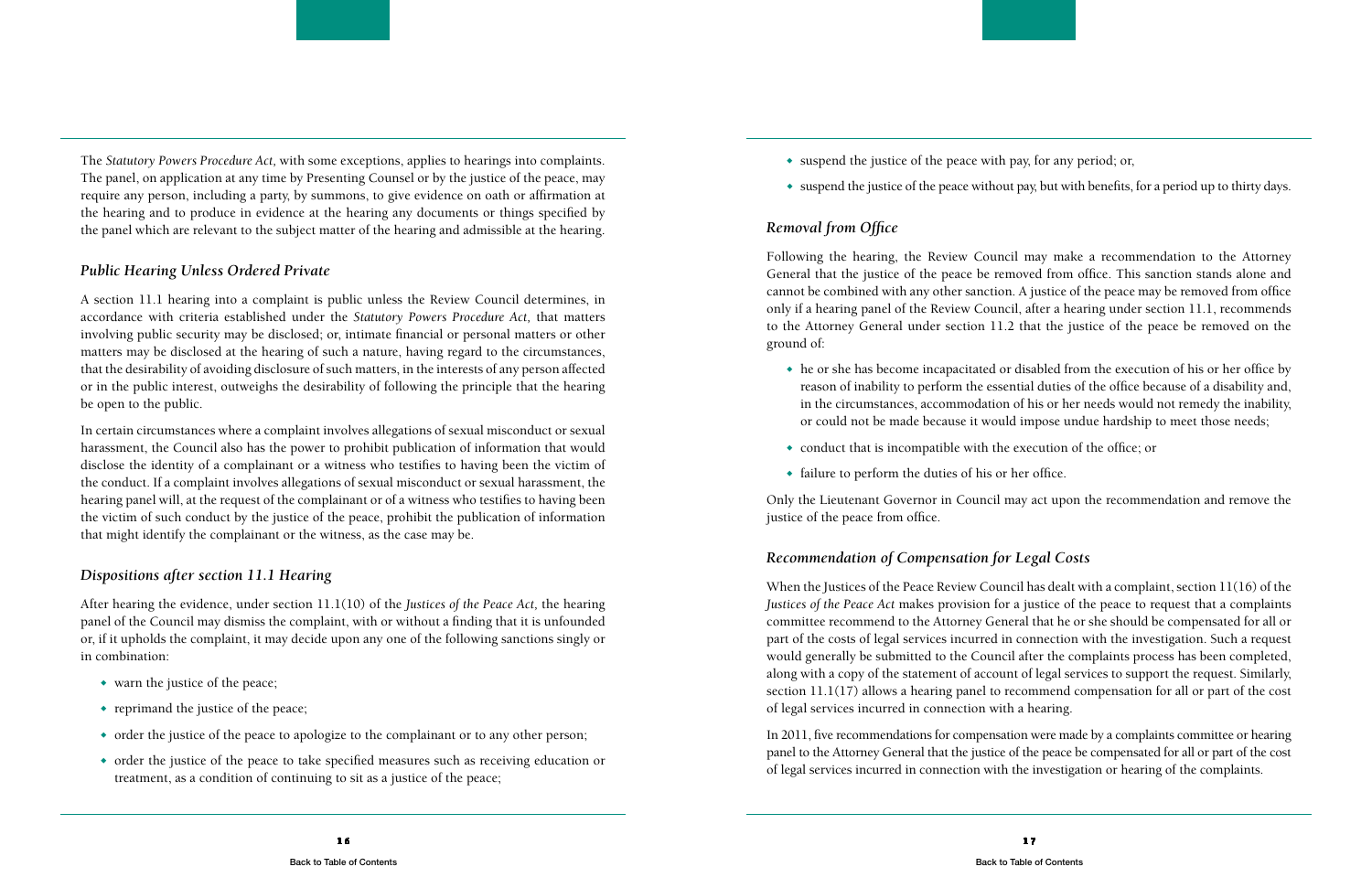#### <span id="page-12-0"></span>*Legislation*

The current legislative provisions of the *Justices of the Peace Act* concerning the Justices of the Peace Review Council are available on the government's e-laws website at **[www.e-laws.gov.on.ca.](http://www.e-laws.gov.on.ca)** The website contains a database of Ontario's current and historical statutes and regulations.

#### *11. Summary of Complaints Closed in 2011*

#### *Overview*

The Justices of the Peace Review Council carried forward 37 complaints to 2011 from previous years. During 2011, 52 new complaint files were opened with the Review Council. Including cases carried into 2011 from previous years, the total number of files open during 2011 was 89. Of the 89 open files in 2011, 33 files were completed and closed before December 31, 2011.

Of the 33 files that were closed, seven were opened in 2011. Twenty-four were from 2010 and two were from 2009.

Fifty-six complaints were still ongoing at the end of 2011 and were carried over into 2012. Of the 56 files carried over into 2012, 45 were from 2011, ten were from 2010 and one was from 2009. The one file from 2009 was a lengthy complex matter that was ordered to a hearing that is reported on in the appendices of this Annual Report.

#### *Dispositions*

As indicated earlier, section 11(15) of the *Justices of the Peace Act* authorizes a complaints committee to:

- dismiss the complaint if it was frivolous, an abuse of process or outside the jurisdiction of the complaints committee;
- invite the justice of the peace to attend before the complaints committee to receive advice concerning the issues raised in the complaint or send the justice of the peace a letter of advice concerning the issues raised in the complaint, or both;
- order that a formal hearing into the complaint be held by a hearing panel; or,
- refer the complaint to the Chief Justice of the Ontario Court of Justice.

Of the 33 files addressed and closed, eight complaints were dismissed by the Review Council under section 11(15)(a) on the basis that they were found to be outside of the jurisdiction of the Council. These files typically involved a complainant who expressed dissatisfaction with the result of a trial or with a justice of the peace's decision, but who made no allegation of misconduct. While the decisions made by the justice of the peace in these cases could be the subject of other legal remedies, such as an appeal, the absence of any alleged misconduct meant that the complaints were outside of the jurisdiction of the Review Council.

In three cases that were closed, the Council lost jurisdiction over the complaint. This occurs when a justice of the peace retires, resigns or dies and no longer holds the office of justice of the peace.

Complaints within the jurisdiction of the Council included allegations such as improper behaviour (rudeness, belligerence, etc.), lack of impartiality, conflict of interest or some other form of bias.

Fifteen complaint files were dismissed by the Review Council under section 11(15)(a) after they were investigated by a complaints committee and determined to be unsubstantiated or unfounded or the behaviour did not amount to the level of misconduct.

In five cases, the Review Council provided advice to justices of the peace under section 11(15) (b) of the *Act.* In four of those cases, the justice of the peace was sent a letter of advice concerning issues raised in the complaints, and in one case the justice of the peace attended before the complaints committee to receive advice in person concerning the issues raised in the complaints.

One complaint was referred to the Chief Justice of the Ontario Court of Justice pursuant to section 11(15)(d) of the *Act* during 2011. A complaints committee will refer a complaint to the Chief Justice of the Ontario Court of Justice in circumstances where the committee is of the opinion that the conduct complained of does not warrant another disposition and that there is some merit to the complaint. As well, the committee is of the view that a referral to the Chief Justice is a suitable means of informing the justice of the peace that his or her course of conduct was not appropriate in the circumstances that led to the complaint. The committee may recommend imposing conditions on its referral to the Chief Justice where the committee agrees that there is some course of action or remedial training of which the justice of the peace could take advantage and the justice of the peace agrees.

Following the meeting with the justice of the peace, the Chief Justice provided a written report to the committee. After reviewing the Chief Justice's report, the committee noted that the matter had been appropriately addressed and the file was closed.

Two public hearings were held in 2011. Decisions made in those cases are included in the appendices of this Annual Report. A public hearing will be ordered pursuant to section 11(15)(c) where the complaints committee is of the opinion that there has been an allegation of judicial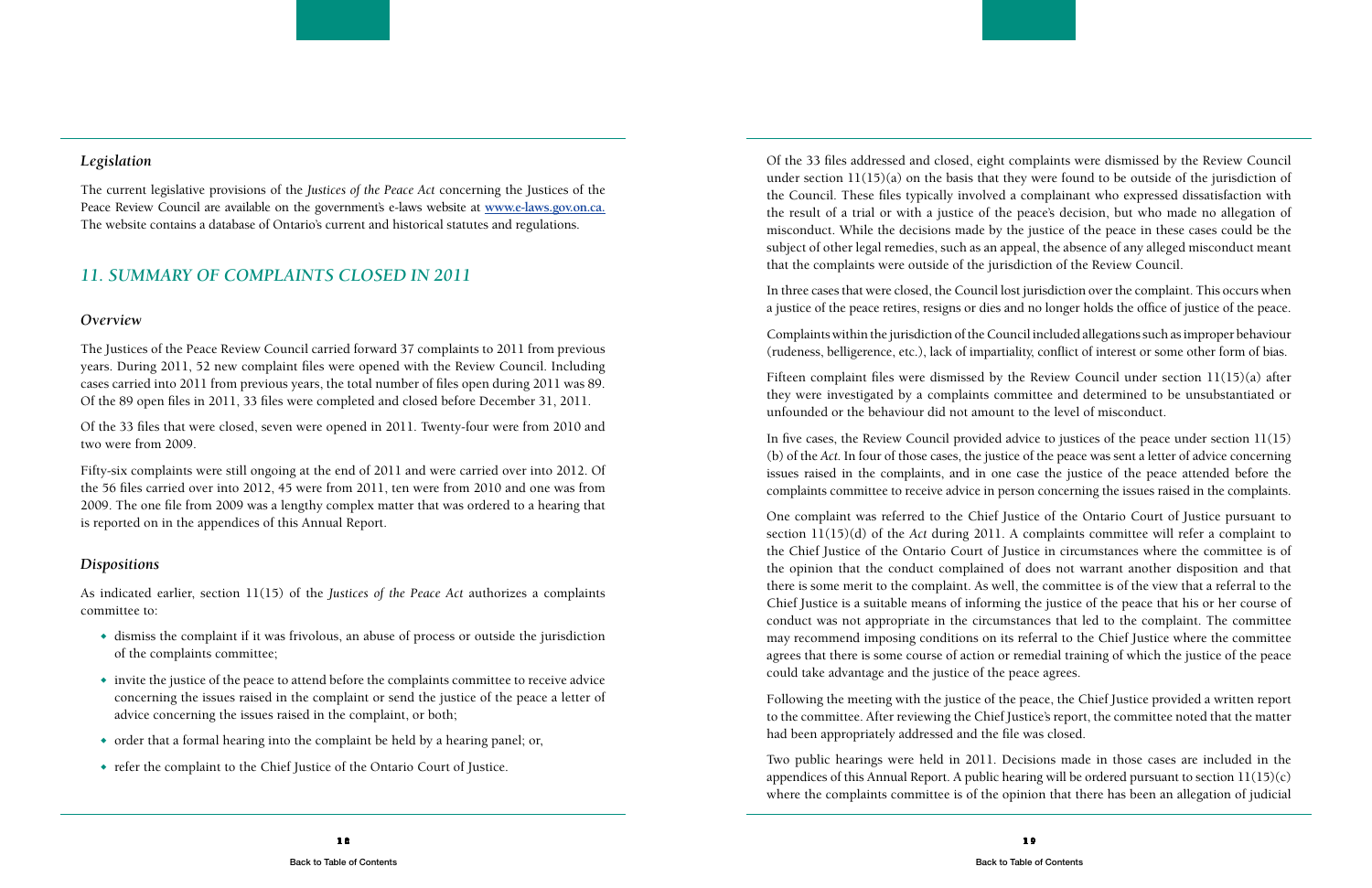misconduct which the majority of the members of the committee believes has a basis in fact and which, if believed by the finder of fact, could result in a finding of judicial misconduct. When a hearing is ongoing, updates on the status of the case are posted on the Review Council's website. At the end of a hearing, the decision can be found on the website under the link "Public Hearings Decisions" at **[www.ontariocourts.on.ca/jprc/en/hearings/](http://www.ontariocourts.on.ca/jprc/en/hearings/).**

#### *Types of Cases*

Of the 33 complaint files that were completed and closed under the current legislation, 13 arose from events during provincial offences proceedings, nine arose from matters in Intake Court, seven arose from proceedings under the *Criminal Code* (four from set-date court, three from peace bond applications) and four related to conduct outside of court.

#### *Case Summaries*

Case summaries for each complaint follow in Appendix A of this Report.

## *SUMMARY OF COMPLAINTS CLOSED IN 2011*

| DISPOSITIONS ON COMPLAINTS CLOSED IN 2011                      |     |
|----------------------------------------------------------------|-----|
| Dismissed as out of jurisdiction                               | 8   |
| Dismissed as not substantiated or did not amount to misconduct |     |
| <b>Advice Letter</b>                                           | 4   |
| Advice - In-person                                             |     |
| Referred to Chief Justice                                      |     |
| Loss of Jurisdiction                                           | 3   |
| Ordered to a Hearing                                           |     |
| <b>TOTAL CLOSED IN 2011</b>                                    | -33 |

#### *TYPES OF CASES CLOSED IN 2011*

#### *CASELOAD IN CALENDAR YEARS*

| <b>TYPES OF CASES</b>            | # OF COMPLAINTS |
|----------------------------------|-----------------|
| <b>Provincial Offences Court</b> | 13              |
| Intake Court                     | 9               |
| <b>Bail Court</b>                | 0               |
| Set-date Court                   | 4               |
| Pre-enquêtes                     | 0               |
| Peace Bond Applications          | 3               |
| Out of Court Conduct             | 4               |
| <b>TOTAL</b>                     | 33              |



|                              | 2007 | 2008 | 2009 | 2010 | 2011 |
|------------------------------|------|------|------|------|------|
| Continued from Previous Year | 48   | 39   | 39   | 36   | -37  |
| New Files Opened During Year | 43   | 37   | 48   | 61   | 52   |
| Total Files Open During Year | 91   | 76   | 87   | 97   | 89   |
| Closed During Year           | 52   | 37   | 51   | 60   | 33   |
| Continued into Next Year     | 39   | 39   | 36   | 37   | 56   |

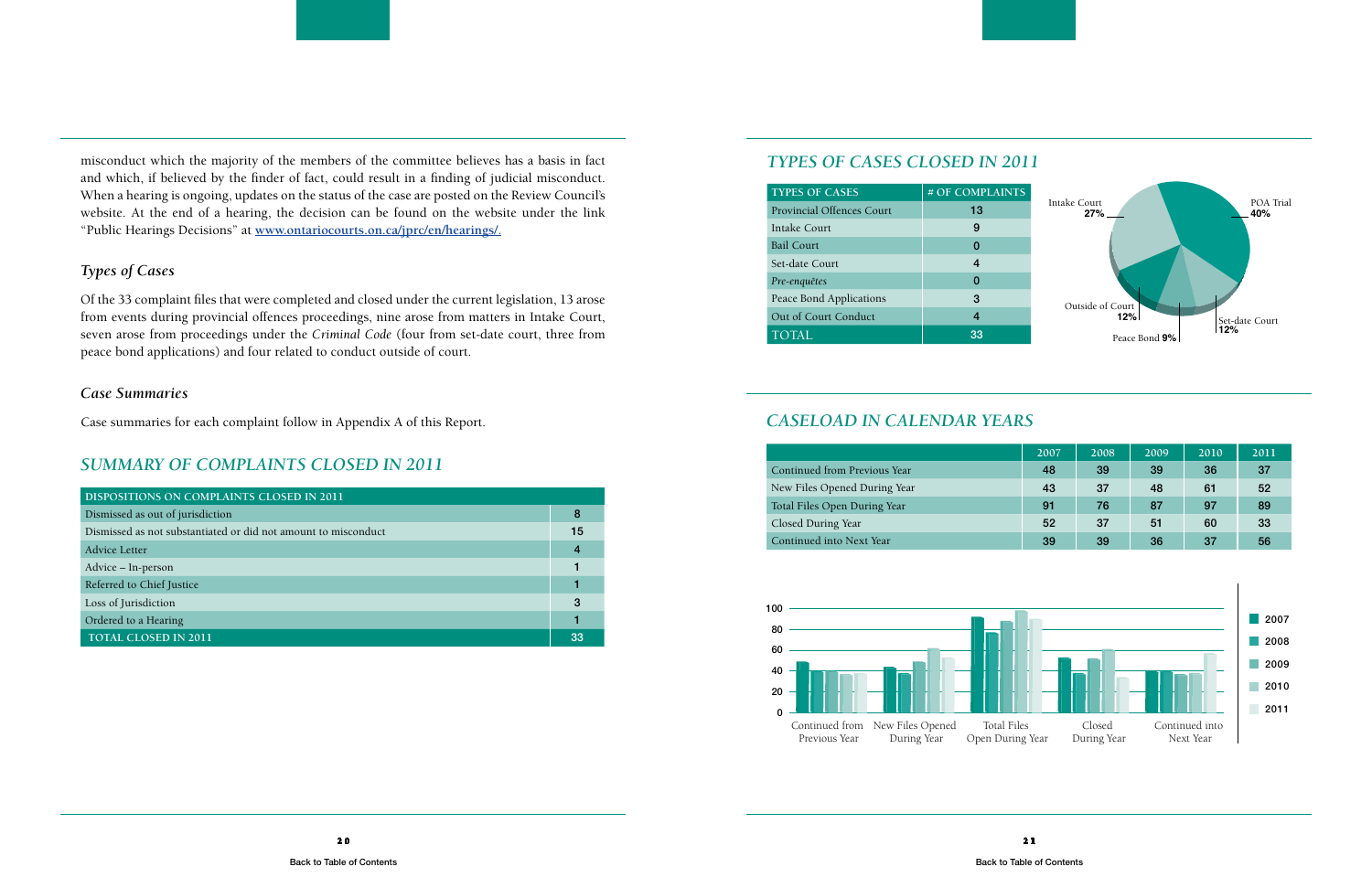## **APPENDIX A**

# <span id="page-14-0"></span>**2011 CASE SUMMARIES**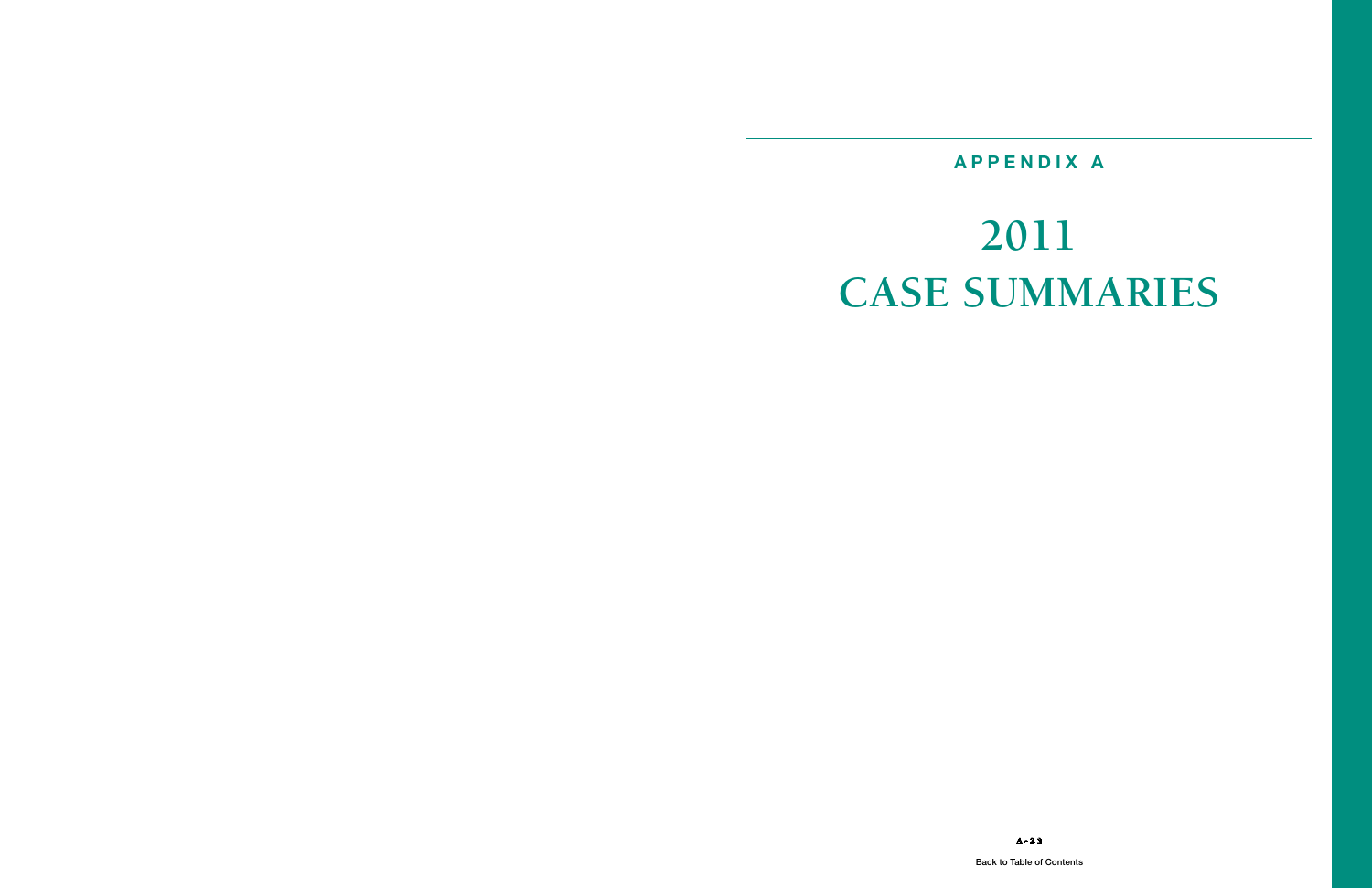Complaint files are given a two-digit prefix indicating the complaint year, followed by a sequential file number and by two digits indicating the calendar year in which the file was opened in calendar year 2011).

Except where a public hearing was ordered, details of each complaint for which the complaints process was completed, with identifying information removed as required by the legislation, are provided below. Decisions on public hearings are provided in other appendices in this Annual Report.

#### *case No. 20-020/09*

The complainant, a lawyer, filed a complaint against the justice of the peace who presided over his client's trial. The complainant alleged that Her Worship's "tone from the outset when addressing me made it clear that my presence was irrelevant" and he described the trial environment as "bickering and squabbling in a courtroom of chaos" and a "free for all". The complainant indicated that Her Worship "stepped into the arena", interrupting his cross-examination in the absence of any objections or concerns from the Crown Attorney. The complainant further alleged that Her Worship failed to make rulings on objections and he was simply told "to have a seat". The complainant cited sections of the trial transcripts to support his concerns with Her Worship's conduct and comments, including a comment from Her Worship to the complainant stating, "I don't know where you went to law school but I'm beginning to wonder."

A opened (i.e., file no. 22-001/11 was the first file opened in the 22<sup>nd</sup> complaint year and was she took brief breaks and attempted to use humour to lighten the tension being created. While<br>recognizing that the trial was From its review of the transcripts, and in particular the audio recordings, the committee observed Her Worship's overall tone in the trial to be appropriate and judicial and noted that she took brief breaks and attempted to use humour to lighten the tension being created. While recognizing that the trial was very adversarial, the committee observed that the complainant, in the course of advocating for and defending his client, demonstrated conduct at times toward both the Crown Attorney and the Court that could be perceived as disrespectful and confrontational. In the view of the committee, the court record showed that Her Worship intervened as necessary and with sufficient force to maintain decorum and control over the proceedings. The committee found that the court record showed that Her Worship was generally patient and respectful of all parties, even when drawn into the fray of objections and arguments.

In summary, the complainant alleged that Her Worship's treatment of him was rude, unwarranted, abusive and adversarial and her comments as slanderous, actionable, gratuitous, denigrating and demeaning. The complainant stated, "I am seeking a complete unequivocal apology acceptable to me from the Justice of the Peace."

The complaint was assigned to an investigating complaints committee. The committee reviewed and considered the letters of complaint and materials submitted by the complainant. The committee also requested and reviewed the full transcripts and audio recordings of the trial proceedings and reviewed the transcripts of related judicial proceedings.

Following its review of the court record of the trial, the committee found that the audio recording showed that there was a hotly contested atmosphere during the proceeding. The committee found that the interactions, legal arguments and objections between the complainant and the Crown Attorney had created a tense adversarial environment from the outset of the proceedings.

With respect to the complainant's allegations of mistreatment by Her Worship, the committee found that the court record failed to support his assertions that Her Worship's treatment of him was rude, unwarranted, abusive and adversarial. Similarly, the committee found no support for a conclusion that Her Worship's comments were slanderous or actionable, as alleged.

Although the committee found Her Worship's conduct during this difficult trial atmosphere to be judicial, the committee was concerned with the comment by Her Worship to the complainant that "I don't know where you went to law school but I am beginning to wonder". The committee found that the transcript and the audio recording confirmed that Her Worship made the comment. The committee was of the view that a justice of the peace must always strive to be patient, dignified and courteous to lawyers, litigants and others in performing the duties of judicial office. The committee invited a response from Her Worship with regard to this comment.

The committee received and reviewed a response from Her Worship. The committee noted that Her Worship had reflected upon her conduct during the trial. The committee was satisfied that Her Worship did not intend the comment about law school to be taken literally. Rather, it was clear that she did not doubt the complainant's legal education and had made the comment to try to inject levity into a difficult environment in the court room to try to defuse the situation. The response showed that Her Worship agreed that she should not have made the comment. She regretted that she appeared to become personal in her remarks and extended an apology to the complainant and to the Review Council for her remark.

The complaints process through the Review Council is remedial in nature and through the review of one's conduct, improvements are made as to how individuals are treated and situations handled in the future. In considering a disposition in this matter, the complaints committee was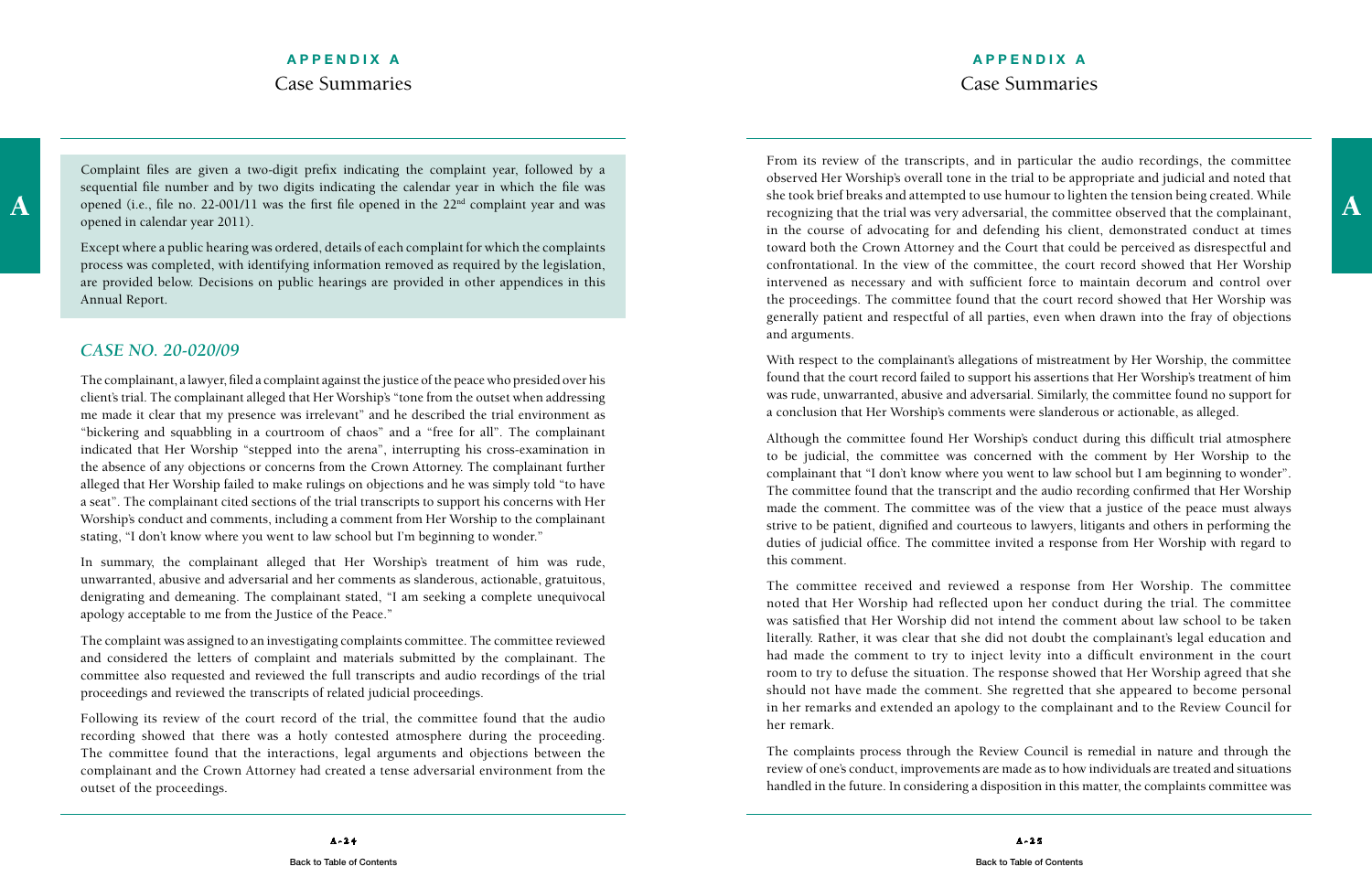## **APPENDIX A** Case Summaries

of the view that providing Her Worship with advice in writing, pursuant to section 11(15)(b) of the *Justices of the Peace Act,* would assist her in fully appreciating the importance of refraining from making gratuitous comments that could be perceived as demeaning or insulting.

The committee advised Her Worship of its conclusion that the audio recording of the trial confirmed that it was a hotly contested event and that Her Worship was attempting to inject levity to defuse the situation. The committee reminded Her Worship that even in difficult circumstances, a justice of the peace has a duty to maintain a high standard of conduct and professionalism so as to preserve the integrity of the judicial office and the faith and trust of society in the persons who hold that judicial office. A justice of the peace must always strive to be patient, dignified and courteous to lawyers, litigants and others in performing the duties of judicial office. The committee encouraged Her Worship to learn from the experience during this trial and from her review of her conduct in this matter.

Having provided its advice to Her Worship in writing, the complaints committee closed the complaint file in this matter and thanked the complainant for bringing his concerns to the attention of the Council.

## *CASE NO. 20-028/09, 21-006/10 and 21-046/10*

rom making gratuitous comments that could be perceived as demeaning or insulting.<br>
The committee edviced Her Worship of its conclusion that the sudio recording of the trial The complainant informed the Council that charges had been laid under a provincial statute in allegations about His Worship's involvement in the company's activities and allegations about his handling of those charges.

The justice of the peace was the subject of three complaints arising from allegations about his activities with a company that sold services to members of the public.

#### *CASE NO. 20-028/09*

This complaint arose from a contractual disagreement between the complainant and the subject justice of the peace relating to His Worship's involvement with a company and an alleged breach of contract. The complainant also provided to the Review Council a number of e-mail communications with His Worship about the agreement. The emails included an e-mail which included an allegedly inappropriate photo.

The complainant also alleged that His Worship had failed to live up to the standards of conduct for justices of the peace, both in his business dealings with them and in sending the e-mail containing the inappropriate photo.

Before the complaints committee determined the appropriate disposition in relation to the complaint, the Review Council received two related complaints about the conduct of His Worship, and this complaint was held in abeyance pending the opportunity to investigate those related matters.

#### *CASE NO. 21-006/10*

Before the committee determined the appropriate disposition, the Review Council received a related complaint. This complaint was held in abeyance pending the opportunity to investigate the related complaint.

#### *CASE NO. 21-046/10*

The complainant raised further allegations about His Worship's involvement with the company referenced in Case No. 20-028/09. He also alleged that His Worship had used his title of justice of the peace on a letter related to company business.

Before a final determination was made on this complaint and the other two outstanding complaints, the committee received confirmation that His Worship was no longer a justice of the peace. As he was no longer a justice of the peace, the Justices of the Peace Review Council had no jurisdiction to continue its complaints process in relation to the conduct of His Worship. The Council administratively closed the three files due to a loss of jurisdiction.

The complainants and the former justice of the peace were informed that if he were to return to the office of justice of the peace in the future, the complaints process would recommence.

## *CASE NO. 21-001/10*

The complainant alleged that the subject justice of the peace did not live up to the high standards of personal conduct and professionalism set out in s. 13(3) of the *Justices of the Peace Act* and in the *Principles of Judicial Office of Justices of the Peace.* The complainant identified himself as the husband of a woman who had met His Worship while they were on vacation. The complainant indicated that his wife returned from her vacation with her girlfriend and "spoke glowingly about His Worship". He indicated that his wife was proud to befriend "someone who has the capacity of a judge".

The complainant alleged that His Worship "seems to have other ideas beside friendship" and indicated that after the vacation, His Worship had communicated with the complainant's wife by e-mail and phone. He alleged that when the complainant's wife declined His Worship's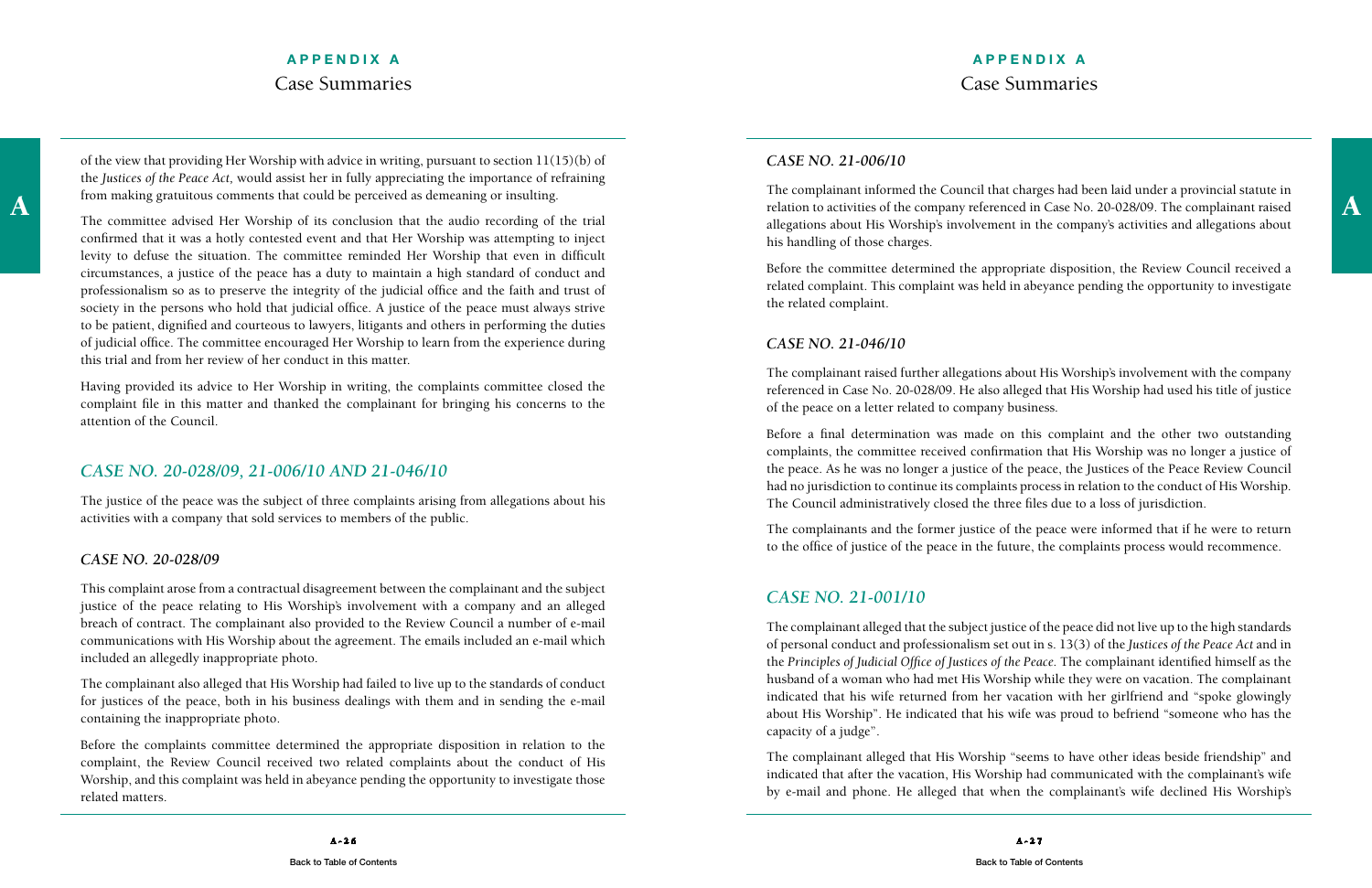## **APPENDIX A** Case Summaries

A and the made numerous phone calls to his wite's workplace and cell phone and "sent more emails of the personal and family matters, and seeking business advice from him. I he committee appreciated same nature". In one suc invitation to get together at his house, His Worship sent more emails, "pressing for the get together and adding very sexually explicit words". According to the complainant, His Worship made numerous phone calls to his wife's workplace and cell phone and "sent more emails of the wrote, 'I will not accept anything else until I have you in the sack...". The e-mails and phone calls stopped after the husband became aware of the details of the emails and the complainant's wife asked His Worship to stop all forms of communication with her.

The complainant alleged that His Worship's "deliberate and repeated attempts to arrange for [the complainant's wife] to be 'in the sack' is a violation to her as a person". The complainant indicated that His Worship's "emails and phone calls [are] an attack on my family. My family trust and depend on the Administrator of Justice to defend our institution. As a result of his conduct, our fate and confidence in the system is shaken and shattered." The complainant expressed, "I can not rest until I know that I count on the Justices of the Peace to uphold its high standards of personal and professional conduct". The complainant attached some of the e-mail communications and indicated "there were numerous emails and, under proper supervision, I am prepared to submit them to Council for review".

After reviewing the complainant's letter and enclosed emails, the complaints committee retained the services of an independent external investigative counsel to conduct interviews of the complainant, his wife and his wife's friend who had accompanied her on vacation. Despite repeated attempts by the investigative counsel, the complainant's wife and her friend declined to be interviewed. A transcript of the interview of the complainant, along with additional e-mail correspondence between his wife and His Worship, were forwarded to the complaints committee for its review.

Based on the information available, the committee did not find support for the allegation that His Worship had held himself out to be a judicial officer who had the capacity of a judge. After careful consideration, the committee was concerned about the manner in which His Worship expressed himself in his e-mail correspondence with the complainant's wife. While the committee observed that the conduct complained of was in the form of communications that were intended to be private, the committee also noted that given the role of justices of the peace in the justice system, even the personal conduct of a justice of the peace can affect the level of confidence in the judicial officer and in the administration of justice generally. The committee requested a response from His Worship to the complainant's allegations.

After reviewing the response, the committee was satisfied that His Worship had genuinely reflected upon his conduct. He expressed deep regret for engaging in sexual banter and for sending sexually suggestive or explicit messages. He apologized for his conduct and explained

that it had appeared to him that the complainant's wife had consented to, and seemingly welcomed the on-going dialogue, finding His Worship to be supportive, confiding in him on a range of personal and family matters, and seeking business advice from him. The committee appreciated that His Worship expressed his apology to the complainant and his wife for his conduct and for the impact and stress that had been caused. He fully recognized the inappropriateness of his comments in the emails and of the invitations to the complainant's wife. His Worship provided his assurance that the e-mails were not a reflection of his attitude or his performance as a justice of the peace in or outside of the courtroom.

The committee appreciated His Worship's thorough response to the allegations and accepted the sincerity of his apology and his acknowledgements of the inappropriateness of his conduct and comments. The committee communicated to the complainant His Worship's apology to the complainant and his wife.

In considering the appropriate disposition, the committee noted that the conduct of justices of the peace both inside and outside of the court can impact public confidence in the judicial officer and in the administration of justice generally. The preamble to the *Principles of Judicial Office of Justices of the Peace of the Ontario Court of Justice* that has been approved by the Justices of the Peace Review Council states:

"The justices of the peace of the Ontario Court of Justice recognize their duty to establish, maintain, encourage and uphold high standards of personal conduct and professionalism so as to preserve the independence and integrity of their judicial office and to preserve the faith and trust that society places in the men and women who have agreed to accept the responsibilities of judicial office. All judicial officers are obligated to treat members of the public with courtesy and respect."

As well, the *Principles* address the responsibility of justices of the peace in the community:

3.1 Justices of the peace should maintain their personal conduct at a level which will

ensure the public's trust and confidence.

After careful consideration, the committee decided to send a letter of advice to the justice of the peace pursuant to section 11(15)(b) of the *Justices of the Peace Act.* The complaints process through the Review Council is remedial in nature and through the review of and reflection upon one's conduct improvements are made as to how situations and individuals are treated and handled in the future.

The committee reminded His Worship that a justice of the peace must exercise care in his interactions with others, both professionally and personally. As well, the committee observed that in today's age of technology, as with any other action that a justice of the peace takes, a justice of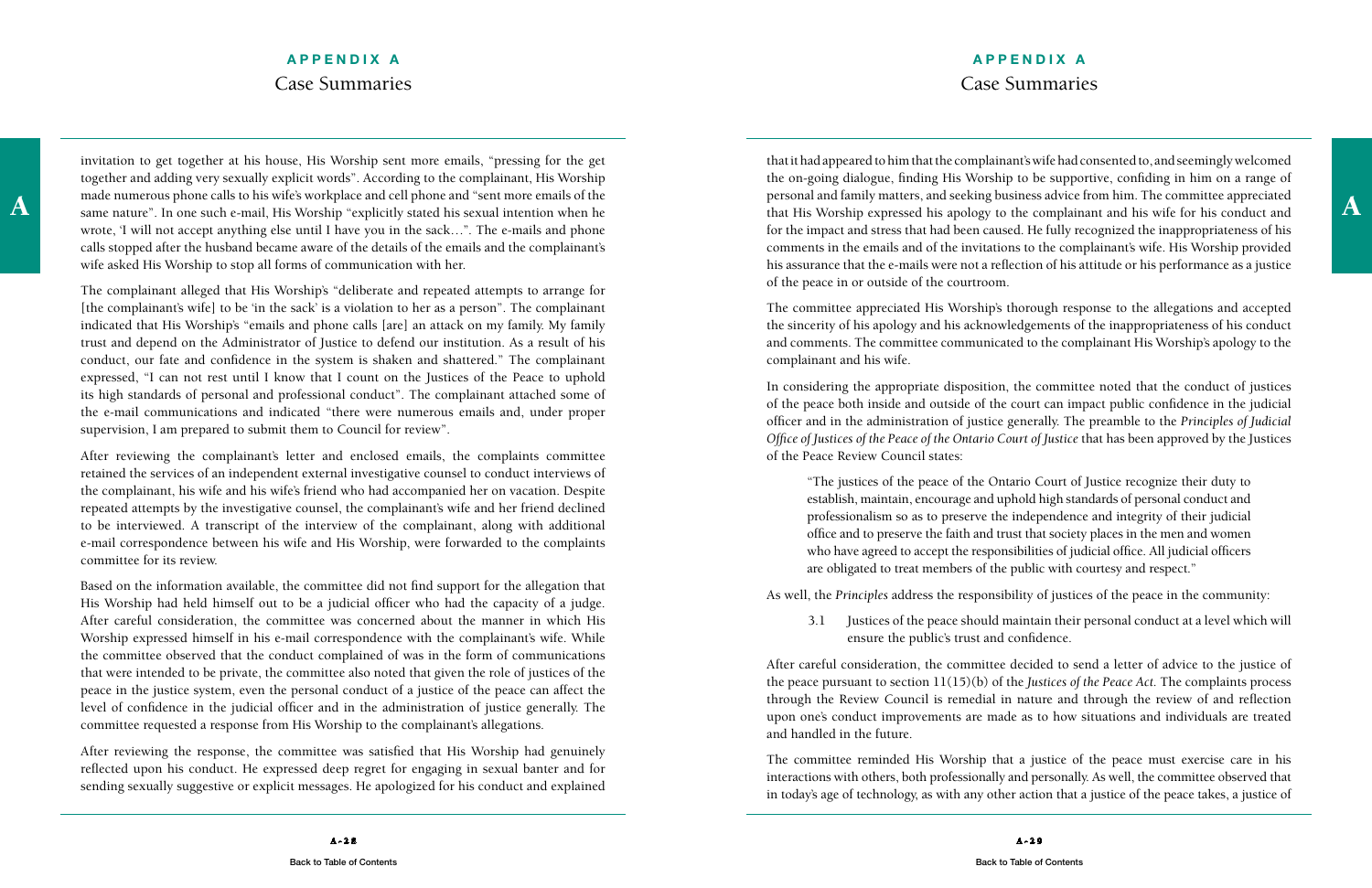## **APPENDIX A** Case Summaries

the peace's use of email and other electronic forms of communication and dialogue must be done carefully and in a manner consistent with the *Principles of Justice Office of Justices of the Peace.* Even in personal use of technology, a justice of the peace should maintain dignity in every comment, photograph, and other information shared in social communications through the internet.

The committee encouraged His Worship to exercise care in the future in his conduct, and to be mindful of the high standard of behaviour expected of justices of the peace, even outside of the courtroom.

After providing His Worship with advice in writing, the committee determined that no further steps were required and closed its file.

## *CASE NO. 21-010/10*

The complainant indicated that he had attended at Intake Court for the purpose of having a restraining order issued. He provided the Review Council with details of his Intake Court appearance and alleged misconduct on the part of an unnamed female justice of the peace. The date and court location were confirmed with the complainant.

A a universional use of technology, a justice of the peace should maintain dignity in every comment, then requested a copy of the Intake Court sign-in sheet and Intake Court docket to confirmed that the Court sign-in photo search of the audio recording for the Intake Court, that no record of the complainant's attendance was found on the recording. As a result, no transcript was available. The investigating committee then requested a copy of the Intake Court sign-in sheet and Intake Court docket to confirm sheet was the record of appearances for all Intake Offices at that court location. In reviewing these records, the complaints committee noted that the complainant's name did not appear on the sign-in sheet or on the docket.

On the day in question, the complainant indicated that he was told by a clerk at the Intake Court office that he could only apply for a restraining order between 8:30 a.m. and 10:30 a.m., but since it was not busy, she would make an exception. The complainant alleged that the justice of the peace told him that he had made up the story about the clerk making an exception and the justice of the peace "began to act like a prepubescent runt with no manners". He further alleged that Her Worship became "combative" and disrespectful in her comments by suggesting he was being untruthful. He also alleged that when he told her that the conversation may be recorded, "she flew into a fit and said she would not identify herself and that she was going to have security remove me". The complainant alleged that Her Worship "behaved like a degenerate of the street, a lowlife of diminished character". He indicated that she owed him an apology and that she should undergo re-training.

The complaint was assigned to a three member complaints committee for review and investigation. The committee sought to identify the justice of the peace through Court Services on the basis of the information about the gender, date, time and location provided by the complainant. Court staff confirmed there was only one female justice of the peace assigned to Intake Court duties that day.

The committee requested a copy of the transcript and audio recording of the complainant's attendance in the Intake Court on the day in question. Court Services advised, after a thorough

As part of its investigation, the committee requested information about the information and instructions given to individuals wishing to apply for a peace bond at the particular court location. It was confirmed that all applicants wishing to see a justice of the peace were required to sign in at the counter, either before or after completing the required forms. It was also confirmed that peace bond applications were only heard between 8:30 a.m. and 10:30 a.m. on certain days, but that special appointments could be made for individuals to re-attend on another day at an approved time. Court staff indicated that they did not grant exceptions for individuals attending outside of the prescribed time. Rather, appointments were at the discretion of the presiding justice of the peace. It was also confirmed that all applications were retained by the court if they were seen by a justice of the peace, regardless of whether or not it was advanced to a peace bond hearing.

Having found no confirmation that the complainant had attended before the female justice of the peace who presided on the date in question, the committee asked the court staff whether there was a copy of any peace bond application filed by the complainant against the accused named in his letter. This was an attempt to ascertain whether the complainant had indeed filed an application and to determine when he was seen by a justice of the peace in relation to the matter. Court Services advised they had no record of any peace bond application filed by the complainant.

In response to the complainant's assertion that the female justice of the peace called Court Security in relation to his Intake Court appearance, the complaints committee sought a response from Court Security as to any incident report in relation to the complainant for the day in question. The information received from Court Security did not support the version of events provided by the complainant. Police staff advised that on the particular day, Court Security were called to attend in relation to the complainant's attendance at a Small Claims Court earlier in the day in the same courthouse. Security was also asked to attend at a business office in the same courthouse on that date in relation to his attendance. However, it was confirmed that there was no incident report relating to the complainant in relation to his alleged attendance in Intake Court.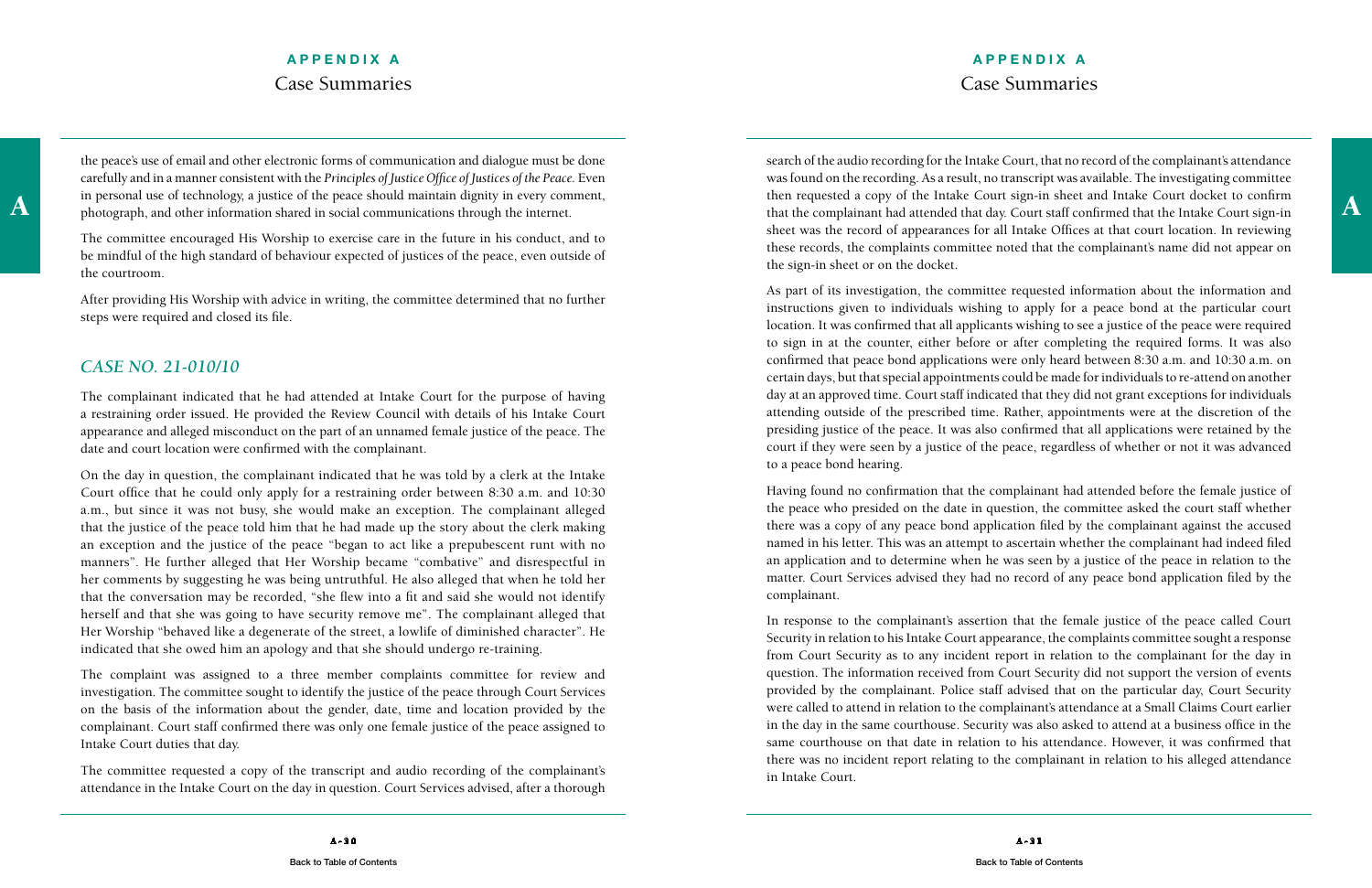## **APPENDIX A** Case Summaries

With the temale justice of the peace on duty on the date in question. On the contrary, there charged and that the justice of the peace should be working with him and laying the charges. Based on the information available, the committee found there was no support to corroborate the allegations of the complainant and no evidence to support a finding that he had interacted with the female justice of the peace on duty on the date in question. On the contrary, there allegations. As such, the committee dismissed the complaint as without basis and closed its file.

#### *CASE NO. 21-013/10*

The complainant alleged that he attended at Intake Court and the justice of the peace would not serve him. The complainant advised that he told His Worship that he had evidence and photos. He alleged that His Worship asked him to come back later in the day and he returned with his evidence and His Worship let him wait a further 1.5 hours to see him. In the end, the complainant indicated that His Worship refused to lays charges. While waiting, the complainant indicated that he had a police officer review his evidence. He stated that the officer couldn't understand why the justices of the peace wouldn't lay the charges.

The investigating complaints committee requested a copy of the transcript of the Intake Court appearance. However, Court Services confirmed after a thorough search of the audio recording, that there was no recording of the complainant's attendance before His Worship that day. The committee obtained and reviewed a copy of the Intake Court sign-in sheet. The sheet showed that on the particular morning, the complainant signed in to see a justice of the peace. The committee also noted that there was a notation beside his name indicating that he was to return after lunch. The committee observed that there was no further sign-in or notation to indicate whether the complainant had re-attended. Additionally, the committee noted that all other matters on the Intake Court sign-in sheet, except that matter, were initialed by the justice of the peace. The committee was of the understanding that His Worship's initials signified that he had seen and dealt with those individuals. As there was no confirmation that the complainant had been seen by His Worship that day, the committee wrote to him to see if he had any further information that would assist them in reviewing the concerns that he had raised.

In his letter of response, the complainant confirmed that he had not been seen by His Worship in Intake Court. He explained in his letter that he attended the courthouse and had a brief conversation with His Worship, indicating to him that he had information, pictures and documents. He indicated that His Worship told him to return at 1 p.m., after the lunch break. He stated that he re-attended, signed in and continued to wait to be seen by His Worship. He said that he opened the door to the office, at which time His Worship had looked up and saw the complainant but refused to acknowledge him. He indicated that he returned to the waiting area and that after waiting another hour with no- one coming to talk to him, he got discouraged

and left. He stated that not knowing what to do, he showed his evidence to an undercover police officer who expressed his opinion that there was enough evidence to have the neighbour charged and that the justice of the peace should be working with him and laying the charges.

Following a review of the all of the information available, the committee concluded that there was insufficient evidence to support the allegation that His Worship refused to serve the complainant or deal with the matter. The committee noted that he had signed in before lunch, and was asked to return after lunch. There was no indication on the sign-in sheet that he had returned after lunch, despite his recollection that he signed in again. There was evidence on both the sign-in sheet and the audio recording that His Worship dealt with other matters after lunch. There was no evidence that His Worship dealt with the complainant's matter, as he did not appear on the record and His Worship did not initial the sign-in sheet. The complainant also confirmed in his last letter that he left before seeing His Worship.

Based on all of the information available to it, the committee found that there was no evidence to support the allegation that His Worship would not serve the complainant. The committee found there was insufficient basis to take further action and dismissed the complaint.

The complaints committee noted that if the complainant was unhappy with any decision by this or any other justice of the peace to not proceed with a private information, the proper way to proceed was through other legal remedies in the courts. The Justices of the Peace Review Council has no authority to review or change a decision by a justice of the peace. A lawyer is in the best position to provide advice on legal remedies or options.

#### *CASE NO. 21-020/10*

The complainant appeared before the justice of the peace for a trial on a provincial offence. The complainant alleged that the justice of the peace was a "completely crooked and corrupt justice of the peace" who had no regard or respect for the fundamental principles of jurisprudence that require a justice of the peace to be just, fair, independent and impartial. He alleged that His Worship conducted himself like a Head Prosecutor and was arrogant, rude and interruptive, condescending and insulting.

The complainant had two motions before the court. According to the complainant, the prosecutor took the position that the motions should be heard after the trial, and His Worship agreed without consulting with the defendant. The complainant alleged that His Worship made snide and contemptuous remarks to him, and that he had a contemptuous and prejudiced scowl on his face.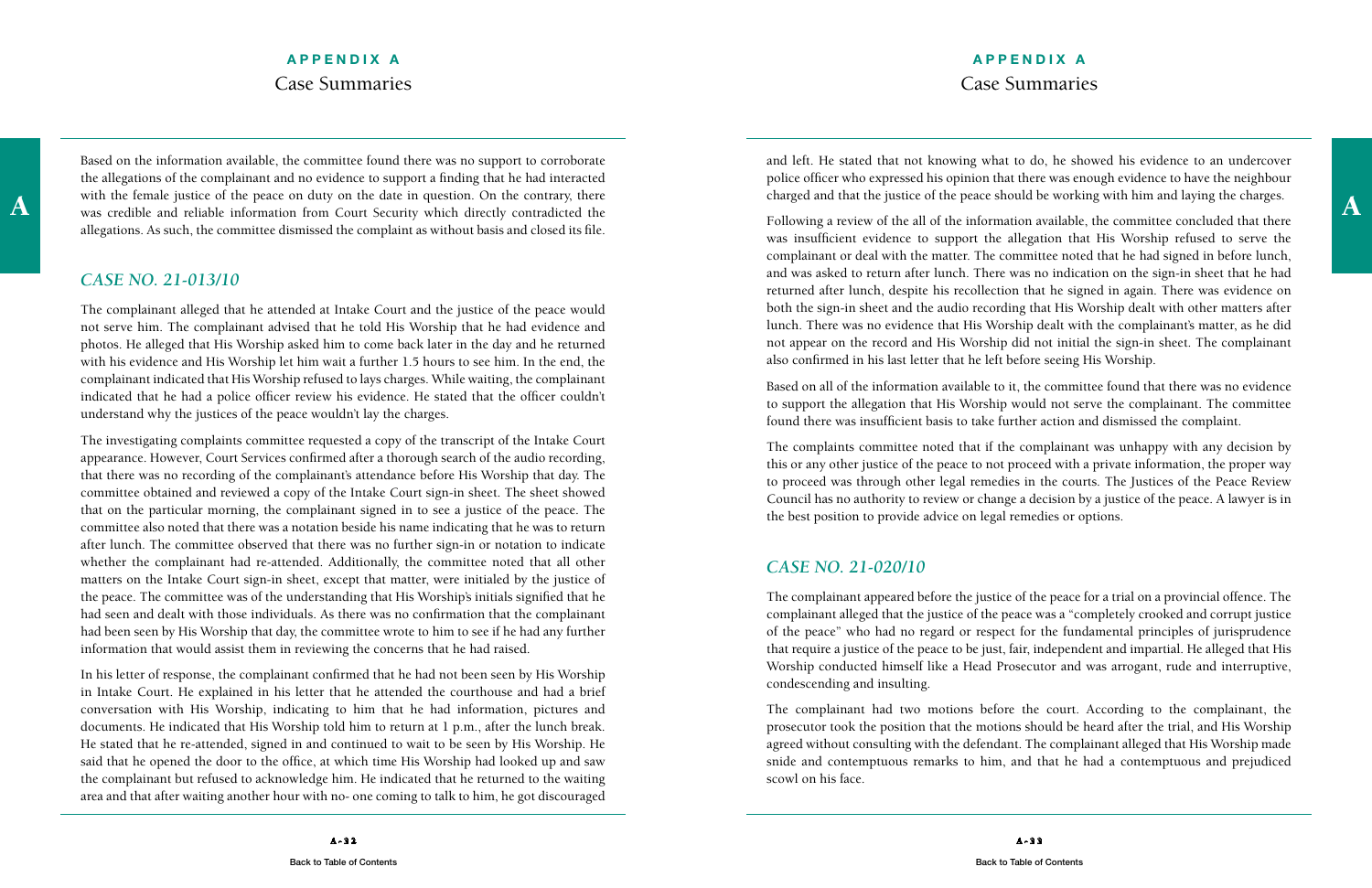## **APPENDIX A** Case Summaries

The complainant also alleged that during the trial, His Worship:

- Violated his right to a fair hearing under the *Charter of Rights;*
- Violated his right to make a full answer and defence;
- Violated his right to conduct cross-examination;
- Was prejudiced against him as the defendant;
- Violated the *Evidence Act;*
- Interjected to answer for the prosecutor and the police office;
- Interrupted the complainant's cross-examination of the officer in a manner so egregious that he discombobulated his train of thought and he couldn't concentrate on his line of questioning;
- Demanded that the complainant reveal his line of questioning and line of defence before allowing questions of the officer;
- Improperly defended the officer during cross-examination and answered questions on behalf of a witness;
- Would not allow the complainant to introduce his exculpatory evidence;
- Demonstrated clear bias against the complainant and favoured the police and prosecutor; and,
- "Very simply, [this justice of the peace] was doing everything possible to corrupt my defence in order to orchestrate my conviction."

A violated his right to make a full answer and defence;<br>A violated his right to make a full answer and defence;<br>A determining the issues were not matters within the jurisdiction of the Council. The committee the complainant related to errors in law and procedure, rather than matters of conduct. The committee found that allegations related to a *Charter* violation, errors in the interpretation or application of the *Evidence Act,* and decisions that His Worship made in assessing the evidence or concluded that the proper way for the complainant to proceed if he was unhappy with those decisions was through other legal remedies through the courts.

The complainant alleged that His Worship "runs a kangaroo court aimed at doing everything to convict the Defendant". The complainant perceived that His Worship detested him. He expressed the view that the justice of the peace must be Liberal member or supporter. He suggested that the Council should investigate His Worship's political connection as it appears the government has appointed him as a "tax collector". He also alleged that His Worship rebuked him for arriving late, but did not do the same when the police officer was over a half-hour late. He also stated that His Worship was fully ignorant of the *Provincial Offences Act.*

The complaints committee reviewed the transcript and the audio recording. The committee also invited a response from His Worship to the allegations. No response was received.

Following its investigation and careful review of all of the materials, including the audio recording of the proceedings, the committee noted that a number of the allegations made by The committee did not find support for an allegation that His Worship was a crooked and corrupt tax collector.

After reviewing the transcript and the audio recording, the committee could understand why the complainant was left with the negative perceptions that he did not receive a fair hearing, that His Worship conducted himself like a prosecutor, and that the complainant was not given the opportunity to conduct a cross-examination. The committee found that the court record confirmed the allegations that His Worship was interruptive during the trial, that he intervened to ask questions as if he were the prosecutor, that he appeared to be making statements as if he could give evidence, and that he answered questions that were directed at the police. As well, the court record showed that he became increasingly impatient, frustrated and rude towards the complainant.

The complaints committee observed that the *Principles of Judicial Office of Justices of the Peace of the Ontario Court of Justice* state that justices of the peace must strive to be patient, dignified and courteous in performing their duties of judicial office and shall carry out their role with integrity, appropriate firmness and honour. The principle reflects the justice of the peace's unique role as exemplar and guardian of dignity of the court. A justice of the peace is expected to demonstrate proper decorum and courtesy to all parties in the courtroom, including selfrepresented litigants.

The committee also observed the importance, as expressed in the *Principles of Judicial Office of Justices of the Peace of the Ontario Court of Justice,* of a justice of the peace being impartial and objective in the discharge of his duties. Because a justice of the peace's courtroom conduct symbolizes the law in action, a justice of the peace compromises the notion that the law is impartial and uniform in its application if he is seen to manifest favour or bias toward a party, including a police officer. Because of the pivotal role a justice of the peace plays in preserving the rule of law, his or her conduct must foster respect for him, for his decisions, and for the judiciary at large.

The committee noted that a justice of the peace has a responsibility to assist self-represented defendants. Those individuals who are unfamiliar with the court process need to understand what is happening in the court and need to understand the reasoning behind the decisions of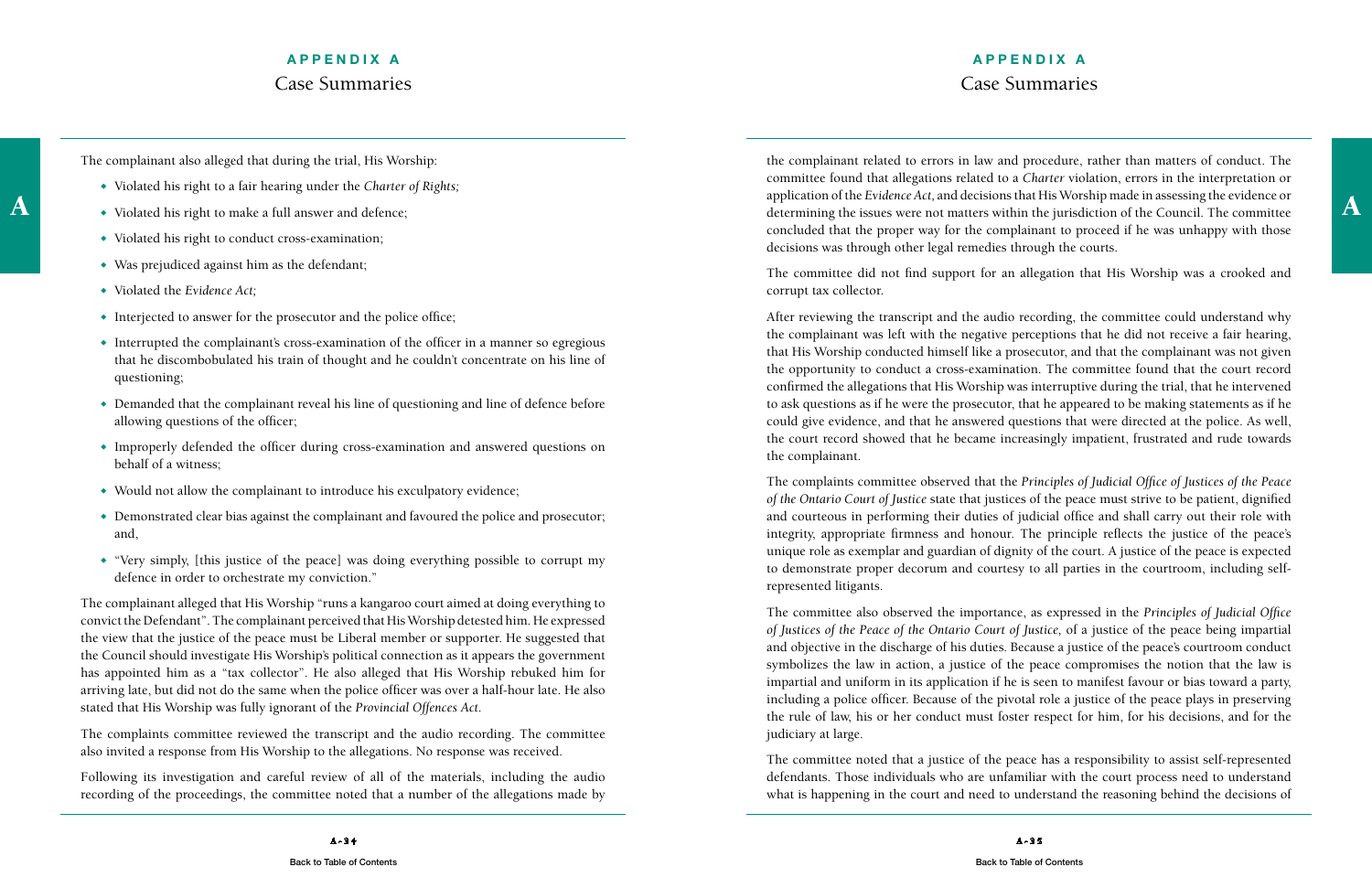the court. In the administration of justice, it is important not only that justice is done but also that justice is **seen** to be done.

## **APPENDIX A** Case Summaries

## **APPENDIX A** Case Summaries

committee referenced the preamble to the *Principles of Judicial Office of Justices of the Peace of the Ontario Court of Justice,* which states:

"The justices of the peace of the Ontario Court of Justice recognize their duty to establish, maintain, encourage and uphold high standards of personal conduct and professionalism so as to preserve the independence and integrity of their judicial office and to preserve the faith and trust that society places in the men and women who have agreed to accept the responsibilities of judicial office."

It appeared to the complaints committee of the Review Council that His Worship's conduct fell below the standard of conduct expected of justices of the peace in the courtroom, and in their interactions with members of the public. Further, without a response from him, the Council was not able to determine whether he had an appreciation that his conduct was lacking.

Pursuant to section 11(15)(d) of the *Justices of the Peace Act,* the complaints committee referred the matter for a meeting with the Chief Justice of the Ontario Court of Justice with the objective of ensuring that His Worship had a solid understanding of the standard of conduct applicable to justices of the peace and the shortcomings with respect to his conduct during the proceeding.

With respect to the high standard of conduct to which judicial officials are held, the complaints charges of assault causing bodily harm and criminal harassment brought against his neighbour. The complainant advised that he attended before a justice of the peace for the purpose of having charges of assault causing bodily harm and criminal harassment brought against his neighbour. According to the complainant, Her Worship and the prosecutor decided not to lay the charges but Her Worship allegedly told the complainant that, "If I wish, I should come back after her holidays". The complainant questioned whether the colour of his skin may have influenced the outcome of his matter. The complainant was asked to provide further particulars regarding his allegations but only provided court documents.

Following her meeting with His Worship, the Chief Justice provided a report to the complaints committee. She confirmed that she had reviewed with His Worship the conduct that gave rise to the complaint. She noted that His Worship had agreed that during the court proceeding, his conduct fell below the standard required of justices of the peace in their interactions with litigants in the courts. He expressed regret for being impatient, argumentative, and dismissive with the self-represented complainant who submitted this complaint. At the time of the court matter that gave rise to the complaint, His Worship had been suffering from a medical condition. His Worship apologized for his conduct and confirmed that he was aware that he has a responsibility to carry out his duties as a justice of the peace in a manner that upholds the high standards of the Ontario Court of Justice.

The complaints process through the Review Council is remedial in nature and through the review of and reflection upon one's conduct improvements are made as to how situations and individuals are treated and handled in the future. After receiving the report from the Chief Justice, the complaints committee closed the file.

## *CASE NO. 21-032/10*

The complaints committee reviewed the complaint letter and documents provided. The committee also requested the transcript of his *pre-enquête* appearance before Her Worship.

Court Services provided the court record for appearances on two consecutive days. The record of the first appearance date showed that there was an attempt by the complainant to play an audio recording of the alleged incident to the prosecutor and to the court. The record also reflected that the complainant was unable to locate the specific audio track and at the suggestion of the prosecutor, the matter was put over to the following day. The record of the second appearance showed that the audio recording had been located and was played and questions were asked to clarify the events of the incident. During this appearance, the complainant was provided an opportunity to explain his conflict with his neighbor and the events that gave rise to his request that charges be laid.

After hearing from the complainant, Her Worship suggested that the complainant's matter should wait until the conclusion of the investigation by the community housing authority, as one possible remedy could see the accused moved out of the building. The record confirmed that Her Worship gave the complainant the option of waiting for the outcome of the housing authority investigation or proceeding that day to have a determination as to whether charges would be laid. In doing so, Her Worship mentioned she would be away on vacation and that he would have to re-attend after she came back, as she had heard evidence and was seized of the matter.

The complainant responded by describing his hardships about riding his bicycle from his apartment down to the court and commented, "I ain't looking at as racism, not yet", which the court interpreted as him suggesting that the court was being racist. After some discussion and clarification, the complainant was asked again if he wanted a decision that day or to wait for the result of the housing authority investigation. The complainant chose to have the matter decided that day rather than waiting. The record reflected that the determination was that no process would be issued. Her Worship explained to the complainant that after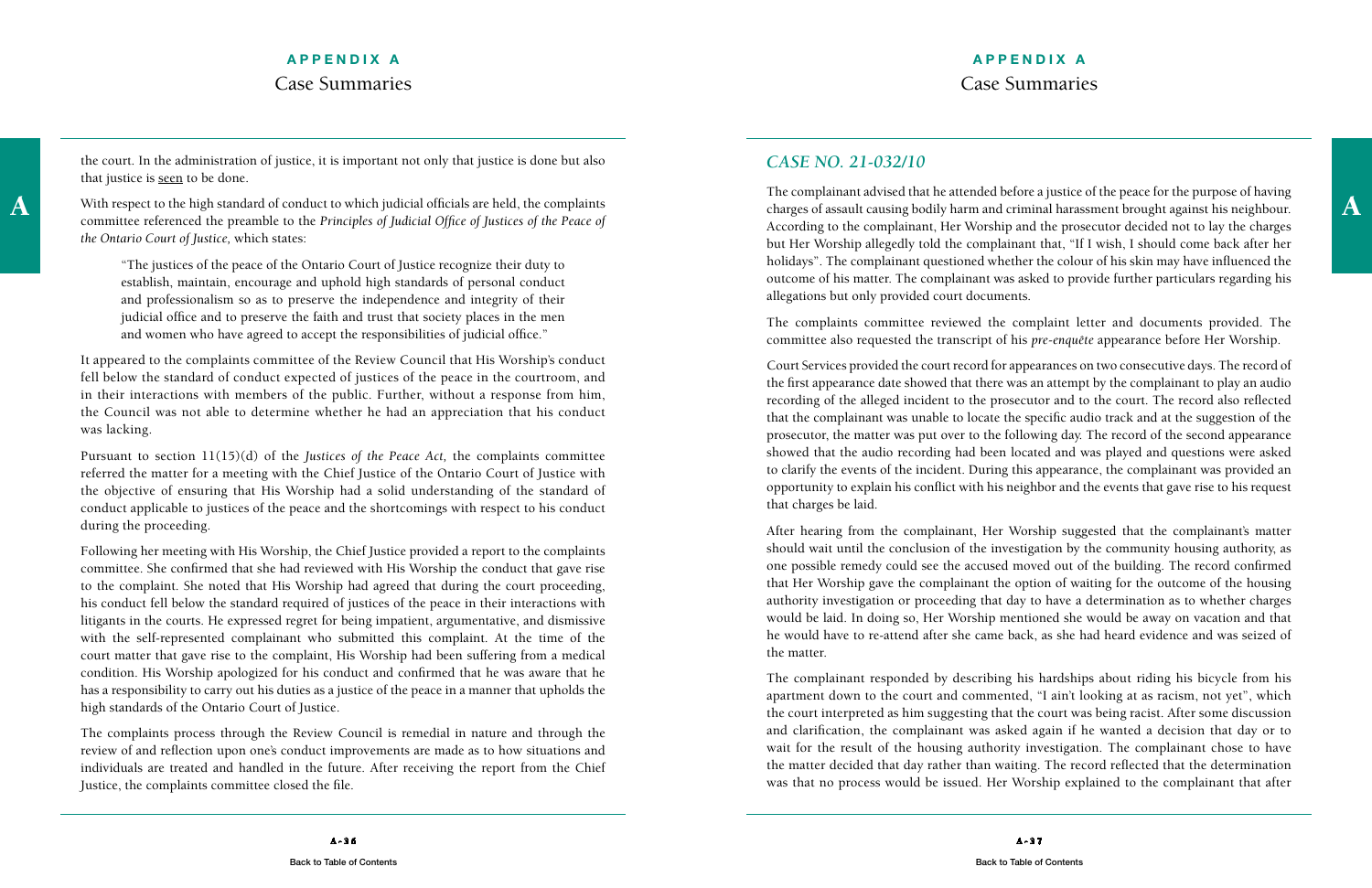receiving the investigation results from the housing authority, it was open to him to bring the matter back to the court to start the process again based on new information.

found that there was no evidence to support the complainant's allegation that Her Worship demonstrated racial bias or that the colour of his skin influenced the outcome of the matter. As well, the committee found that the transcript showed that Her Worship was fair in adjourning the matter a day for the complainant to find the audio recording of the incident. On the next date, she explained his options on how the matter could proceed. It appeared from the transcript that after process was not issued, Her Worship also made him aware of his right to return for another application in the future with the report from the housing authority as additional evidence, if he chose to do so. The complaints committee dismissed the complaint as unfounded and closed its file.

#### *CASE NO. 21-033/10*

The complainant attended before the justice of the peace in relation to tickets received while riding his bike. When asked by the Council for further details of his allegations, the complainant provided information that revealed he was charged with Litter Highway and Fail to Stop at Red Light – both contrary to the *Highway Traffic Act.* According to the complainant, he had a history dating back a number of years with the police relating to "trump up tickets for riding my bicycle". He referenced a newspaper article in which he had accused the police of racialprofiling and racism. The complainant alleged that the justice of the peace thought that he was confrontational. He also alleged that His Worship was a "Plain Bias J.P.".

A After careful review of the record and Her Worship's handling of the matter, the committee The complainant was also informed that the Justices of the Peace Review Council has no<br>found that there we no evidence to cumpert The complainant was also informed that the Justices of the Peace Review Council has no jurisdiction to review the conduct of persons other than justices of the peace. The Office of the Independent Police Review Director oversees the investigation of public complaints against Ontario's police. The complainant had already contacted that office.

The complaints committee reviewed the complaint letter and documents provided, including the newspaper article. The committee also requested and reviewed the transcript of the complainant's trial appearance before His Worship.

After reviewing the court record, the committee was of the view that there was no evidence of misconduct by the justice of the peace in the conduct of the trial. The committee noted that the record confirmed that His Worship was patient and provided the complainant with full opportunity to participate in his trial and be heard. The committee also found that the court record did not support the allegation that His Worship demonstrated bias or prejudice towards the complainant.

The committee noted that if the complainant disagreed with how the justice of the peace weighed the evidence or with his decisions, the proper way to proceed was through his legal remedies in the courts. The Council has no jurisdiction over such matters.

For the above mentioned reasons, the complaints committee dismissed the complaint and closed its file.

## *CASE NO. 21-035/10*

This is a complaint in relation to the complainant's trial for a parking offence. According to the complainant, he "pleaded not guilty with explanation". He alleged that when he was giving evidence, he was interrupted by His Worship and asked to return to his seat. The complainant indicated that His Worship then told him he was "guilty" without providing any explanation as to why and how he arrived at this decision. The complainant alleged that His Worship declined to look at his evidence and the articles that he had brought. He indicated that he was told by His Worship to pay a fine of \$60 and that he was provided with no explanation for His Worship's ruling.

The complainant alleged that His Worship appeared hostile towards him and he felt, as an immigrant, that he was a victim of prejudice and bias at the hands of His Worship. The complainant stated that he was not complaining about the decision, but rather with how he was treated and how his case was handled. He also indicated that this may be "senile judge behaviour". He was the view that His Worship violated the *Principles of Judicial Office of Justices of the Peace* which state that justices of the peace should: be impartial and objective; approach their duties in a spirit of collegiality, cooperation and mutual assistance; have regard at all times to the rights of the parties before them; deliver reasons for judgment in a timely manner; maintain their conduct in a manner that will ensure the public's trust and confidence; and, not abuse their power.

After reviewing the complainant's letter, the complaints committee ordered and reviewed the transcript of the court proceeding and listened to the audio recording. Following its review of the court record, the complaints committee found no evidence to support the complainant's allegation of bias or prejudice due to ethnicity or otherwise. Nor did the committee find support for the complainant's allegation that there was an issue of "senile judge behaviour".

However, the committee found that the court record showed that His Worship had displayed a lack of patience with the complainant and that he had not assisted a self-represented defendant. The committee noted that the record reflected that His Worship interrupted and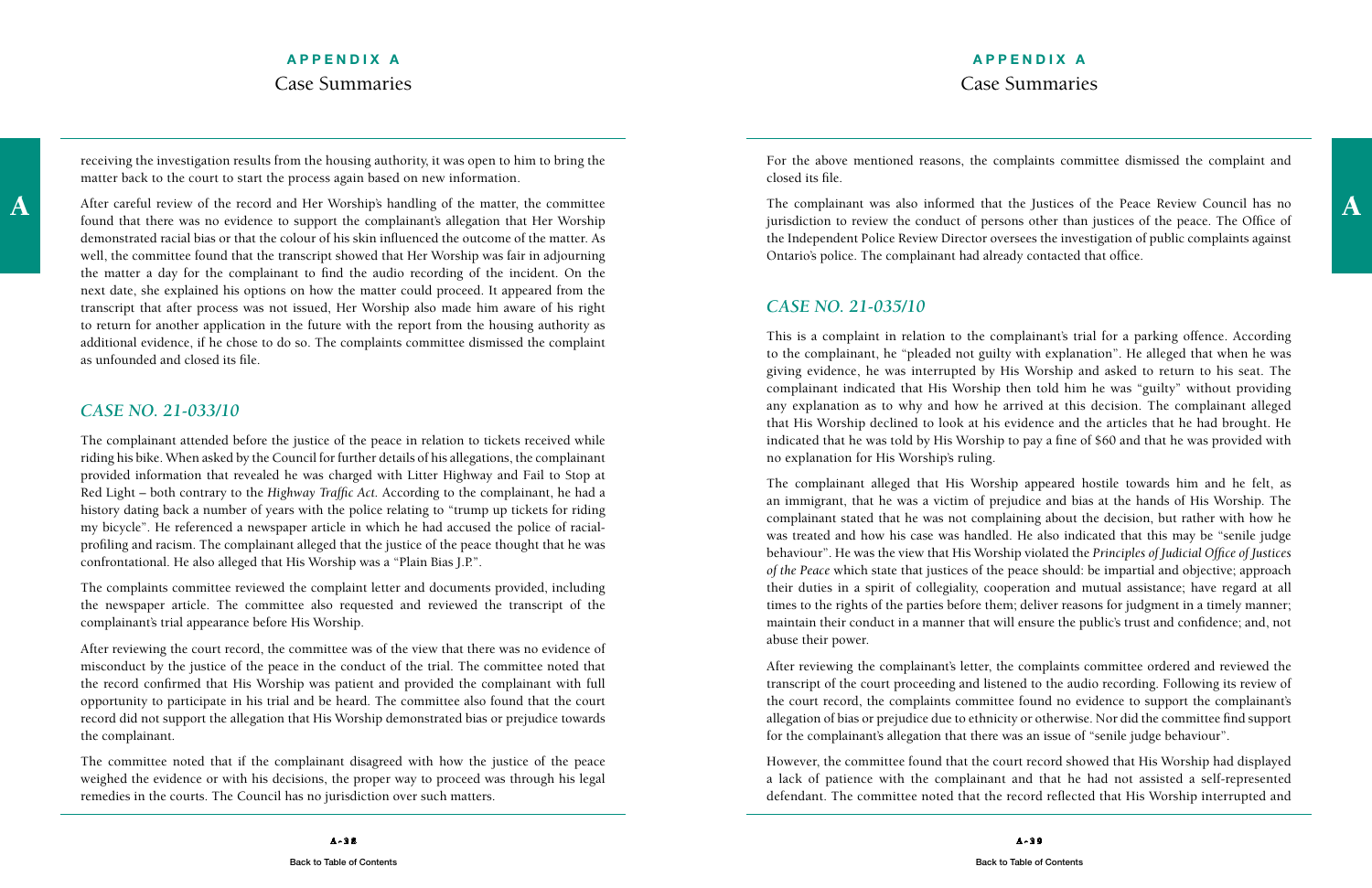## **APPENDIX A** Case Summaries

how the complainant was left with negative perceptions of His Worship's conduct and the is happening in the court and need to understand the reasoning behind the decisions of the court.<br>A surject overall handling of his tr discontinued the complainant's evidence-in-chief, resulting in an abridged opportunity for the complainant to explain his side of the story. The committee could reasonably understand overall handling of his trial.

The committee requested a response from His Worship to the complainant's allegations. Following its review of the response, the committee was concerned that His Worship did not appreciate how his conduct during this trial had been perceived by the complainant and perhaps others in the courtroom that day.

The committee was of the view that all justices of the peace have a duty to maintain and uphold high standards of personal conduct and professionalism so as to preserve the independence and integrity of judicial office and the faith and trust of society. While the committee appreciated the demands of a busy courtroom upon a justice of the peace, it was the view that regardless of how busy a court is, there is an obligation on every justice of the peace to take the requisite time to listen to individuals before him or her and to explain what is happening, so that they can properly understand the process and the decision of the justice of the peace. As well, all judicial officers have a responsibility to treat members of the public with courtesy and respect.

The complaints process through the Review Council is remedial in nature and through the review of one's conduct, improvements are made as to how individuals are treated and situations handled in the future. In considering a disposition in this matter, the complaints committee was of the view that providing His Worship with advice in writing, pursuant to section 11(15)(b) of the *Justices of the Peace Act,* would assist him in fully understanding and appreciating the importance of the impressions and perceptions of justice in maintaining and building the public's respect and confidence in the justice system.

It was the committee's advice to His Worship that he reconsider his conduct in his dealings with the complainant that day with a view to improving his ability to conduct such matters professionally, patiently and by upholding the high standards expected of a justice of the peace. The committee encouraged His Worship to have a heightened sense of awareness of how his conduct may be viewed by others.

The committee reminded His Worship that a justice of the peace must never allow the length of the list and the shortage of time to result in a failure to allow for due process and to listen to a defendant. This is particularly important if an individual before them is not legal counsel. In the administration of justice, it is important not only that justice is done but also that justice is seen to be done.

As well, the committee reminded the justice of the peace of his responsibility to assist self-represented defendants. Those individuals who are unfamiliar with the court process need to understand what is happening in the court and need to understand the reasoning behind the decisions of the court.

Having provided its advice to His Worship in writing, the complaints committee closed the complaint file in this matter and thanked the complainant for bringing his concerns to the attention of the Council.

## *CASE NO. 21-037/10*

The complainant appeared before the justice of the peace in set-date court. According to the complainant, he tried to make a *Charter* application and His Worship "proceeded to rule on the *Charter* application without allowing me to make submissions, present case law or be afforded the opportunity to call evidence". It was alleged that His Worship "summarily rejected my request to be heard" and only agreed to adjourn the matter after the prosecutor advised that the witness was not present because it was not a trial date. The complainant alleged that the actions of His Worship were "manifestly vexatious".

Further, he alleged that His Worship "compounded his impartiality and unfairness by citing the case of *R. v. Hoffman* and failing to provide either the prosecution or defence with a copy of the case." The complainant also asserted that the judge misapprehended the case. In the words of the complainant, "His Worship impaired my ability to speak and make submissions which ostensibly demonstrated inappropriate demeanour and a lack of civility. Indeed, it is trite to say that His Worship exceeded his jurisdiction in every material way during these proceedings." In view of the complainant, His Worship's "conduct was contrary to the impartiality, integrity and independence of the judiciary that it has undermined the public's confidence in the ability of this Justice of the Peace to perform the duties of his office or in the administration of justice generally." According to the complainant, "the prosecutor conceded that the actions of the His Worship were so flagrant and egregious as to bring the administration into disrepute that the charge was solely withdrawn on that basis".

The investigating complaints committee noted that if the complainant disagreed with how His Worship interpreted the law or with his decision to dismiss the *Charter* application, the proper way to proceed was through other legal remedies. Such matters were outside of the jurisdiction of the Review Council.

With respect to the other allegations, the complaints committee ordered and reviewed the transcript and the audio recording of the proceeding. After reviewing the court record, the committee had concerns with the conduct of the justice of the peace. The committee found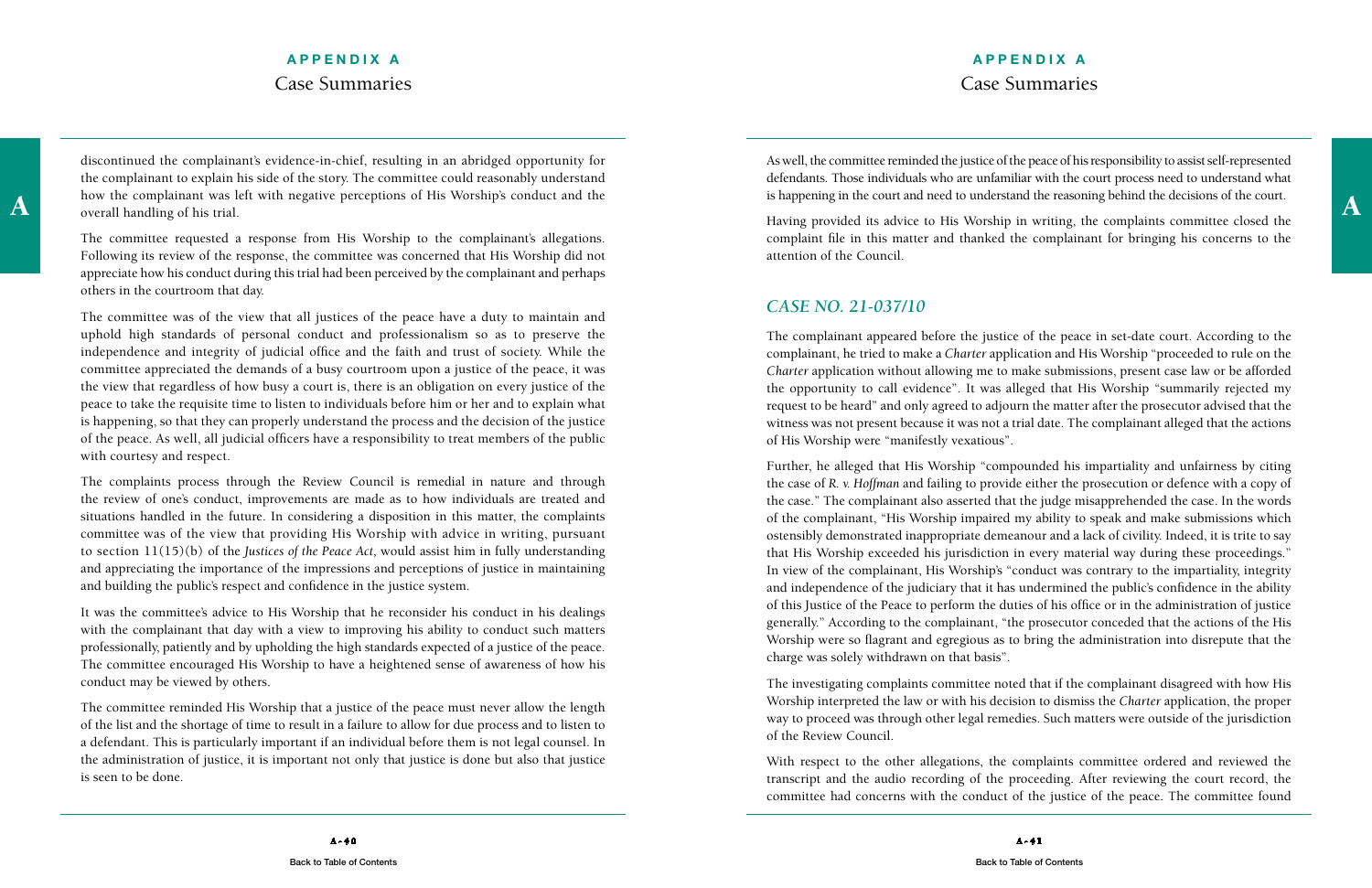## **APPENDIX A** Case Summaries

A a complainant expressed the concern that he did not get a chance to make all of his submissions, and manuful mas to provide the future. The complaints committee determined that the submission was to provide the justice o that the court record showed that he did not permit the complainant to make submissions on the *Charter* issues and that he cut him off when he tried to make submissions. Then, when the complainant expressed the concern that he did not get a chance to make all of his submissions, His Worship suggested that he was being vexatious. Further, when the complainant observed that he didn't have a chance to refer to case law, His Worship indicated that there was no case law other than *R. v. Hoffman* and again suggested that he was being vexatious. As well, when the complainant stated in the courtroom that he was going to bring an application of *certiorari*  to quash the justice of the peace's order, His Worship told him that he should not mention it in the courtroom and that it was rude to say it.

The committee received and reviewed a response from the justice of the peace. The committee appreciated that in his response, the justice of the peace showed some acknowledgement that he had dealt with the complainant in an inappropriate way and that he had made rulings that were abrupt. His Worship expressed his regret for his actions and an apology for his conduct.

However, after reviewing the response, it appeared to the committee that His Worship may not have fully realized the impact of his conduct on others, and how it undermined the complainant's confidence in his ability to remain impartial and fair, leaving him with the impression that his right to be heard was not upheld. The committee remained concerned that as a result he, and perhaps others who were in the courtroom that day, had a loss of confidence in the ability of the justice of the peace to carry out his duties and in the administration of justice generally.

The committee observed that the preamble to the *Principles of Judicial Office of Justices of the Peace of the Ontario Court of Justice* that has been approved by the Justices of the Peace Review Council states:

"The justices of the peace of the Ontario Court of Justice recognize their duty to establish, maintain, encourage and uphold high standards of personal conduct and professionalism so as to preserve the independence and integrity of their judicial office and to preserve the faith and trust that society places in the men and women who have agreed to accept the responsibilities of judicial office. All judicial officers are obligated to treat members of the public with courtesy and respect."

The complaints committee noted that it is the responsibility of a justice of the peace to endeavour to maintain dignity and decorum in the courtroom. A justice of the peace must strive to be patient, dignified and courteous in performing the duties of judicial office. This requires exercising restraint over one's reactions and utterances, and conducting matters with the appropriate level of patience and fairness. As well, the committee noted that the complainant's comment that he intended to bring an application of *certiorari* was merely a statement that he intended to pursue his legal rights. The committee did not agree that his statement was rude or that it warranted a reprimand.

The complaints process through the Review Council is remedial in nature and through the review of and reflection upon one's conduct improvements are made as to how situations and individuals are treated and handled in the future. The complaints committee determined that to section 11(15)(b) of the *Justices of the Peace Act,* as its final disposition of the matter. The committee was of the view that a letter of advice was a suitable means of informing His Worship that his conduct during the complainant's appearance fell short of the high standards expected of judicial officers.

The committee reminded His Worship that there is an obligation on every justice of the peace to take the requisite time to maintain and uphold the high standards of conduct expected by the public that will preserve that faith and trust that society places in the men and women who have agreed to become justices of the peace. The committee encouraged His Worship to have a heightened sense of awareness of how his conduct is being viewed by others. In the administration of justice, it is important not only that justice is done but also that justice is seen to be done.

After providing its advice to His Worship, the complaints committee was satisfied that no further action was required and the file was closed.

## *CASE NO. 21-043/10*

The complainant alleged professional misconduct and conspiracy on the part of two justices of the peace.

The complainant alleged that when he had attended at the courthouse to lay criminal charges, he was told by the clerk that the first justice of the peace who was there couldn't lay charges and was not on duty.

The complainant alleged that he then talked with the second justice of the peace, who was the subject of this complaint. The complainant alleged that the justice of the peace found that there was animosity against him by the accused against whom he wanted to lay charges, but then she refused to lay charges. He alleged that she asked him to go to the police first and then return two days later to lay charges.

He then alleged that when he returned to Intake Court two days later, Her Worship looked at him and had a "strange look". He also alleged that she said she would swear the information and told him to wait. He indicated that he waited from 3:00 p.m. until 3:45 p.m. and then Her Worship talked to him from the secretary's office window and told him, "I am very busy today.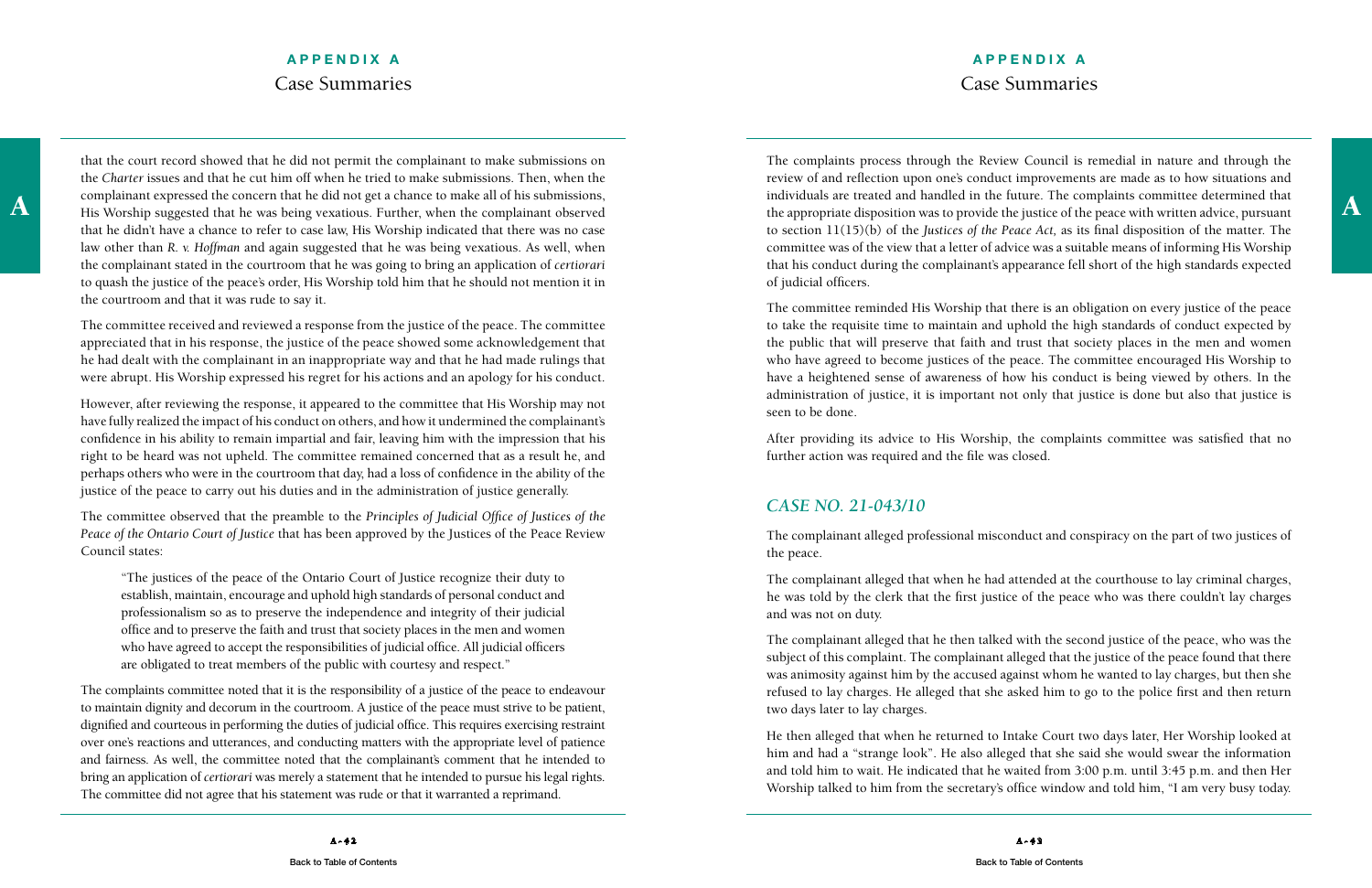## **APPENDIX A** Case Summaries

A a mot commission the information now, he must come next week and another justice of the intermation in her dealings with the other matters before her that day. However, given the quality of the peace would do it. He alle I did not have lunch yet. Police must type your information, so come back next week." He alleged that when he told her that it could be typed in five minutes, she said that she could not commission the information now, he must come next week and another justice of the and found animosity, she "rejected and stated she will not be available next week, then said next month."

The complainant alleged that Her Worship "deliberately made a false statement, abused office, and conspired with the first justice of the peace to steal my information for unlawful purposes [such as forwarding it privately to the accused], planned to harass and contempt me with [a court officer and police] as a revenge for my lawsuit against [the first justice of the peace]".

The complaints committee reviewed the complaint letter and a document from the complainant that was described as a Notice of Claim in which the complainant had typed out descriptions of his interactions with numerous parties including the Crown Attorney, the police, CSIS, OHIP, medical personnel and the first justice of the peace. With respect to the first justice of the peace, the committee noted that the complaint to the Review Council against that justice of the peace did not proceed after the complainant did not provide further information to the Review Council when asked to do so.

With respect to the complaint against the second justice of the peace, the committee requested the transcript and audio recording of the complainant's appearances before Her Worship on both appearance dates. Court Services advised that no audio recording was available for the second appearance date. Further, they advised that after reviewing the audio recordings for the first date, the complainant's matter did not appear on the record. As a result, the complaint committee requested the Intake Court sign-in sheets, Intake Court dockets for both dates and the audio recording for the first appearance date.

The committee noted that the sign-in sheet showed that on the first date, the complainant signed in at the Intake Court office just after 3:00 p.m. and that Her Worship initialed the sign-in sheet, which generally indicates that the person did appear before the justice of the peace. The Intake Court docket for Her Worship's court also showed the complainant on the list but with a notation that no process issued. A member of the complaints committee carefully reviewed the audio recording. No record of the complainant or his matter was found on the recording.

With respect to the second appearance date, the sign-in sheet reflected that the complainant had signed in just before 3:00 p.m. but the initials on the sheet indicated a different justice of the peace had dealt with him.

From the review of the matters that did appear on the audio recording for the first appearance date, the committee observed that Her Worship was consistently polite, cordial and professional in her dealings with the other matters before her that day. However, given the quality of the record and the incompleteness of the record on the first attendance date, and the lack of a record on the second date, the committee was of the view that it was necessary to invite a response from Her Worship in order to get a more comprehensive understanding of events.

In her response, Her Worship explained her interactions with the complainant on both of the specified dates. Her Worship indicated that on the first date, she had referred the complainant to the police for assistance in retrieving his property from the accused and that she had informed him that he could return to lay a criminal charge when he had the names of the individuals against whom he wished to lay charges.

Her Worship confirmed that it is her general practice to record everything in Intake Court and to restrict her interactions with members of the public to Intake Court. However, Her Worship acknowledged that on the second date when the complainant attended at the court, she did speak to the complainant at the counter, rather than in the Intake Court. The committee noted that it is always preferable for a justice of the peace to refrain from speaking to a party outside of the Intake Court, so that a court record can be available of any interactions with parties.

Her Worship explained that she felt that it would have been rude to ignore the complainant and wanted to explain the circumstances. She indicated that she spoke to the complainant to explain that it was an extremely busy day and she would not be available to see him that day. She did tell him that she had not yet been able to have lunch and that he should return the following week if he wished. She also explained to him that she was assigned to other duties during the remainder of the month and that he would need to appear before another justice of the peace.

Her Worship denied that she had provided the complainant with false information, or that she conspired with anybody to steal his information, or that she was involved in any plan to harass or "contempt" him. She confirmed that she was not aware of any lawsuits in which he might be involved. She also informed the Review Council that the complainant had posted allegations about her on the internet that had caused her to feel concern for her safety.

The committee noted that the complainant was provided access to justice in the Intake Court on both dates. The committee recognized that due to various circumstances, the workload in Intake Courts can be excessive at a given time for the number of justices of the peace who are assigned to those duties. In the particular case, the response from Her Worship explained that on the second date when the complainant went to the courthouse, a justice of the peace was ill and not able to preside in Intake Court. Another justice of the peace had to go to the Superior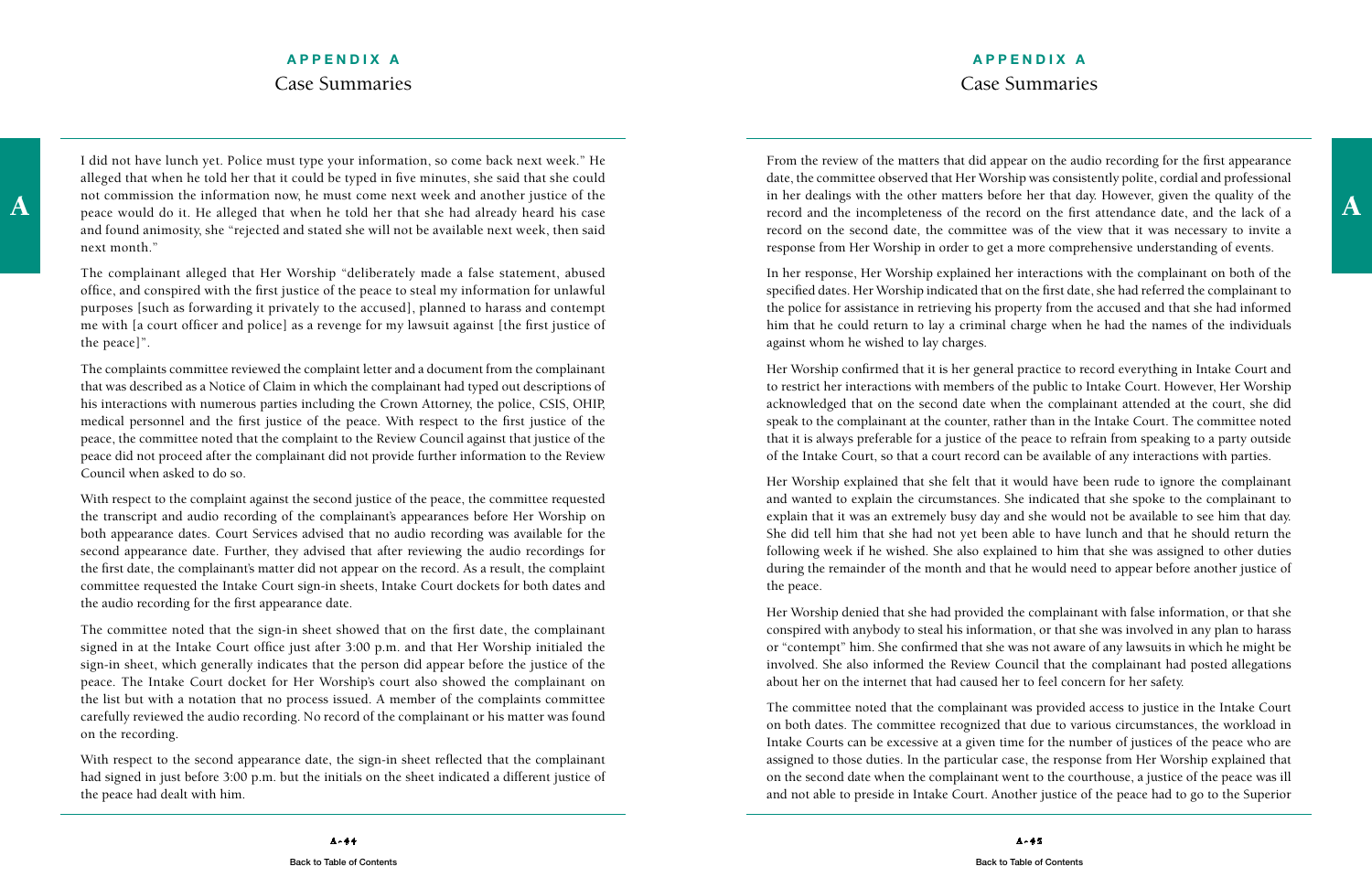## **APPENDIX A** Case Summaries

A the complainant was informed he could not be dealt with that day, he was also advised that he<br>
could return before another justice of the peace. The committee found that the complainant<br>
A contribution is the alleged off Court of Justice, leaving the subject of the complaint as the only justice of the peace presiding in Intake Court on a busy day. The committee noted that on that second attendance date, when the complainant was informed he could not be dealt with that day, he was also advised that he was not precluded from pursuing his private information as a result of Her Worship not being able to preside over his matter.

For the above mentioned reasons, the complaints committee dismissed the complaint and closed its file.

The complaints committee noted that the complainant and the justice of the peace provided different versions of the events and without an audio recording, there was no independent record of the events. The committee was not able to make a determination with respect to the allegations.

The committee concluded that there was no evidence to support a finding of misconduct.

#### *CASE NO. 21-047/10*

The complainant was charged with "proceed contrary to sign at intersection" and filed a complaint about the justice of the peace who presided over his trial. The complainant alleged that His Worship made multiple mistakes during the trial and specifically alleged that His Worship:

- Erred in law by failing to provide his duty of assistance to him as an unrepresented complainant to have a fair trial;
- "Erred in law by determining the defendant does not have the right to receive services in French such as a bilingual sign since the defendant does not speak, read or write French";
- "Erred in failing to ask the prosecutor to prove the *French Language Services Act* does not apply to signs in Toronto, a designated bilingual area…";
- "Erred in failing to order the prosecutor to provide hard evidence to prove that the signs in this case comply with Section 45 of Regulation 615 under the *Highway Traffic Act*…".
- "Erred in emotionally being influenced by his own statement in the court that some of his family members died or was injured in traffic accidents in the past and trying to relate the alleged offence with recent traffic accidents in which pedestrians were killed or injured in the City …". "Those comments make the JP's decision very amateur, biased and unprofessional. This is also contrary to Principles of Judicial Office of Justices of the Peace of Ontario Court of Justice which say:

*1.1 Justices of the Peace must be impartial and objective in the discharge of their judicial* 

"Erred in law by setting a fine contrary to Schedule 43 updated on February 1, 2010 by

- *duties."*
- Ontario Court of Justice on the alleged offence."

The complainant's view was that His Worship was either "incompetent and unprofessional for his job to make such unacceptable decisions or he knows the rules clearly but decided not to follow them and abused our legal system regardless". The complainant was seeking to have his "case reviewed and conviction revoked" and was seeking monetary compensation.

The Council sent a letter to the complainant to acknowledge receipt of his complaint, and informed him that the Council does not have the legislative authority to review his court case, a justice of the peace's application of the law, or a justice of the peace's decision in the case. The Council's jurisdiction extends only to the review of conduct of a justice of the peace. Additionally, the complainant was informed that the Council has no power to quash his conviction or to award compensation to him. The proper way to proceed if he sought such remedies was through the courts.

The complaint was assigned to an investigating complaints committee. The committee reviewed the complainant's letter and ordered and reviewed both the transcript and the audio recording of the complainant's trial before the justice of the peace. The committee also requested and reviewed a copy of the transcript of the complainant's appeal proceeding.

The complaints committee concluded that many of the concerns raised by the complainant, including the alleged errors in determining his rights arising from the *French Language Services Act,* were allegations of errors in law which were outside of the jurisdiction of the Council. Those issues were raised by the complainant as grounds in his appeal through the courts, which was the appropriate way to proceed.

With respect to the allegations that were matters of conduct, the committee reviewed the complaint, and the court record of the trial and appeal proceedings. The committee invited His Worship to respond to the allegations that he had failed in his duty to provide assistance to a self-represented defendant, and to the allegation that his comments, actions and/or attitude during the course of the trial gave rise to a perception that he acted in a manner contrary to the *Principles of Judicial Office of Justices of the Peace of the Ontario Court of Justice.*

His Worship provided a response in which he explained that there is always a tension, especially in busy Provincial Offences courts with lengthy case lists, between dealing with matters promptly and efficiently and the obligation of a justice of the peace to ensure that justice is not only done, but seen to be done. His Worship also described how he had offered some assistance to the complainant but was also conscious of the need for a justice of the peace to be an independent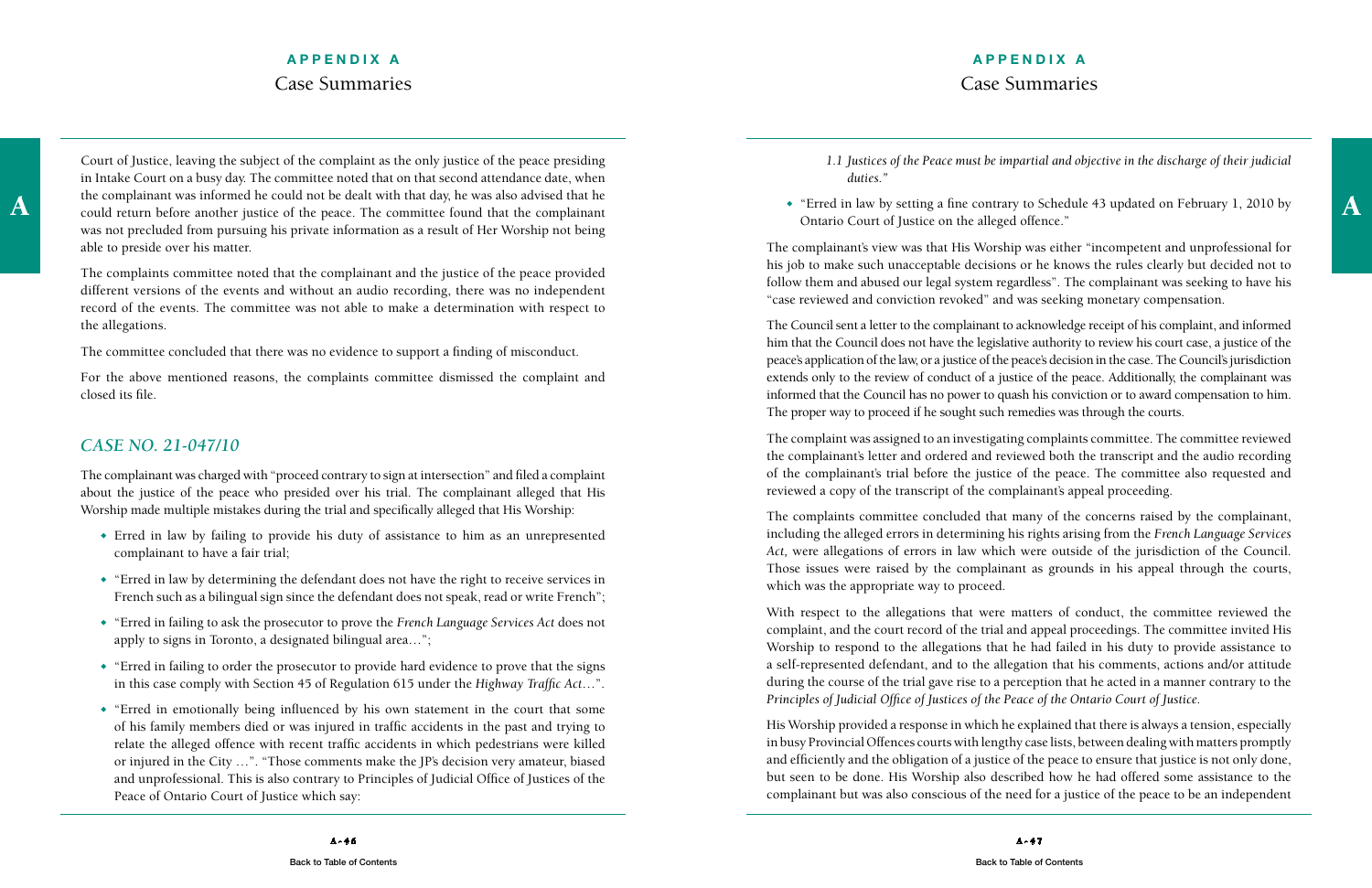## **APPENDIX A** Case Summaries

A that he had the right to not testify. The complainant declined to question the officer or to give concluded in his letter that he did not find the justice of the peace's conduct to be supportive<br>evidence. His Worship als arbiter. His Worship had asked the complainant whether he wished to ask questions of the police officer who was a witness and asked him whether he wished to testify, letting him know that he had the right to not testify. The complainant declined to question the officer or to give his submissions, and the prosecutor had objected. After reviewing the transcript, His Worship agreed that he could have been clearer in explaining to the complainant why it was his view that the complainant's proposed evidence did not have merit.

Following a review of his response, the committee was satisfied that His Worship had genuinely reflected on his conduct during the trial, that the complaints process had been a learning experience for him, and that he had become more vigilant in relation to the needs of selfrepresented defendants.

The complaints process through the Review Council is remedial in nature and through the review of and reflection upon one's conduct improvements are made as to how situations and individuals are treated and handled in the future. For the aforementioned reasons, the complaints committee dismissed the complaint as requiring no further action and closed its file.

#### *CASE NO. 21-048/10*

The complainant indicated that he and his witness attended for trial. The complainant advised that he had repeatedly requested full disclosure from the prosecutor in advance of the trial. He advised that he got his initial disclosure three days prior to the trial date by fax, but the disclosure was not complete and he viewed the officer's notes to be vague and lacking. On the trial date, the complainant stated to the Court his concerns about the disclosure, and argued that the late disclosure left him unable to make a full answer and defence to the speeding charge.

The complainant advised that he was expecting the justice of the peace to be guided by a high standard of conduct but "unfortunately, I feel that no such 'dignity' and 'fairness' emerged in this particular case, but rather the appearance of tension, division and bias and certainly the lack of exercise of common sense and proper judgment" on the part of presiding justice of the peace.

For the aforementioned reasons, the complaints committee dismissed the complaint as unsupported and closed its file.

The complainant alleged that His Worship acted unfairly and with noticeable rudeness and injudicious temperament. The complainant expressed the view that His Worship refused to take his disclosure concerns seriously and failed to "provide sufficient guidance, in spite of the fact that I was at a disadvantage, as an unrepresented litigant". The complainant also alleged that a third party witness, a paralegal, was troubled by His Worship's conduct and the re-occurring errors in law. The complainant provided the paralegal's contact information in his letter of complaint.

In the end, the complainant's trial was adjourned, although he opposed the adjournment because of the added costs of attending and the inconvenience to him and to his witness. He concluded in his letter that he did not find the justice of the peace's conduct to be supportive of public respect and confidence in the administration of justice.

The complaint was assigned to an investigating complaints committee. The committee reviewed the extensive materials provided by the complainant and ordered and reviewed both the transcript and the audio recording of the complainant's attendance before the justice of the peace.

Additionally, the committee requested and reviewed the transcript of the complainant's appeal following his ultimate conviction by a different justice of the peace.

The committee noted that if the complainant disagreed with how His Worship considered his arguments about the adequacy of disclosure or with the decision that an adjournment should be granted, the proper way to proceed would be through legal remedies in court. Such matters are outside of the jurisdiction of the Justices of the Peace Review Council.

After careful review of the materials and the court record, the complaints committee considered all of the complainant's allegations and found no support for a finding of judicial misconduct.

## *CASE NO. 21-049/10*

The complainant had requested a trial for a speeding ticket he had received. He had attended court on a previous occasion to argue that late disclosure by the prosecutor had left him unable to make a full answer and defence to the charge. At that appearance he had requested that his charge be stayed however he was granted an adjournment by the presiding justice of the peace as a remedy for any late disclosure.

On the return date, the complainant appeared before the subject justice of the peace for trial. Following his arraignment, the complainant raised the issue that he was still awaiting missing disclosure. The history of disclosure was reviewed, the disclosure was deemed complete and the trial was ordered to proceed. In doing so His Worship offered a brief adjournment of a couple of weeks to allow the complainant further preparation time. The complainant opted to proceed with the trial. Nearing the conclusion of the cross-examination of the police officer by the complainant, His Worship advised that the matter would need to be adjourned due to lack of court time. The complainant was offered a continuation later the same day but declined due to a conflict with another appointment. The matter was put over four weeks for the continuation of the trial.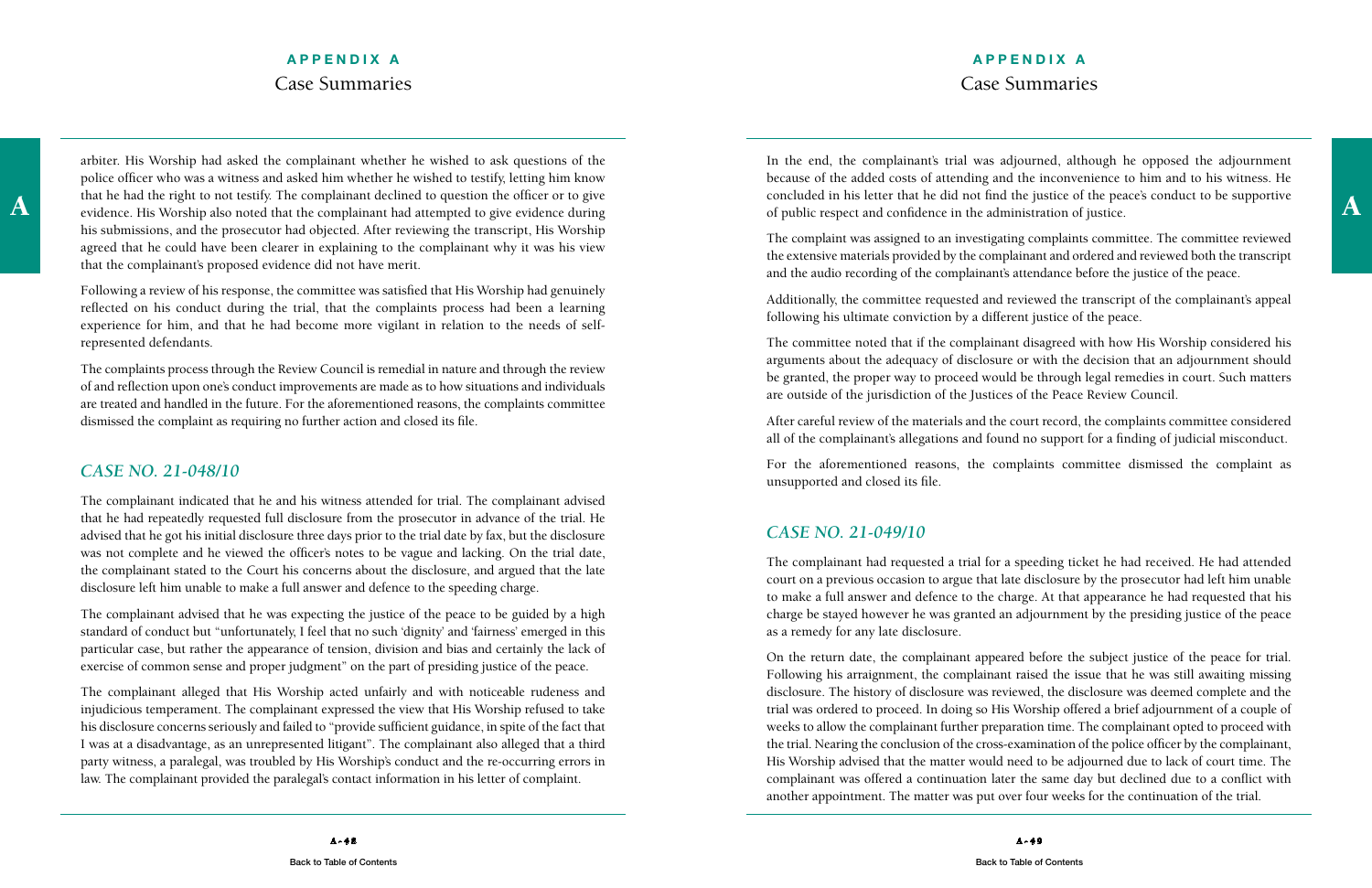## **APPENDIX A** Case Summaries

A a butstanding disclosure, had decided to bring a Charter application. The subject justice of the complainant for the complainant's three court attendances before the subject justice of the peace.<br>A peace granted an adjou At the next court date, the issue of outstanding disclosure was raised again by the complainant. The complainant, feeling that he had exhausted all possible options to get the relevant outstanding disclosure, had decided to bring a *Charter* application. The subject justice of the prepare and file his *Charter* application. Having previously heard evidence, His Worship seized himself of the matter.

At the next court appearance, the complainant alleged that His Worship "took the position that I have not served formal notice upon the Attorney General of Ontario and the Attorney General of Canada", and as a result dismissed the *Charter* motion, "notwithstanding the direct and immediate serious consequences of his decision". His Worship directed that the trial continue. The complainant advised that he was unable to continue the cross-examination of the officer. In the end, the complainant advised that he was found guilty of the offence of speeding and fined \$338, which was \$104 more than the original set fine of \$234.

Although the complainant filed an appeal of the decision, he filed a complaint against His Worship for his conduct during his trial. The complainant felt that he "could not bring out my defence with full force and effect". He felt that he did not have a proper opportunity to be heard and that he never had a chance of a fair trial. He felt that a substantial wrong and miscarriage of justice had resulted.

The complainant submitted that, "a reasonable person would conclude that the words and actions on the part of the justice of the peace had been discourteous and intimidating." The complainant alleged that His Worship "created an intimidating atmosphere" and "made intimidating remarks which in conjunction with a daunting physical demeanour and rather aggressive tone and taking a look at the case as a whole, would leave a reasonable person with a reasonable apprehension of bias and very disturbed".

The complainant alleged that His Worship argued with the complainant during his attempt to cross-examine the officer, and appeared to ignore or not to apprehend the relevance of the centrality of the complainant's right to challenge the credibility of the prosecution's witness. The complainant submitted that by placing restrictions on his cross-examination, His Worship precluded him from effectively putting forward his defence. According to the complainant, this set a negative tone that was indicative of bias.

The complainant also alleged that His Worship treated the complainant differently from how he treated the municipal prosecutor, which had an effect on the fairness of the trial. Aside from his allegations of bias and intimidation, the complainant alleged that His Worship had predetermined the case against him. The complainant requested that the Review Council review his concerns and remove His Worship from his position as a justice of the peace.

The complaint was assigned to an investigating complaints committee. The committee reviewed the complaint materials provided and ordered and reviewed both the transcripts and audio recordings of the complainant's three court attendances before the subject justice of the peace. Additionally, the committee requested and reviewed the transcript of the complainant's appeal following his conviction by the subject justice of the peace.

After a thorough review of the materials and the court record, the complaints committee considered all of the complainant's allegations and found no support for a finding of judicial misconduct on the part of His Worship. The committee noted that if the complainant disagreed with His Worship's decisions in the course of his trial, such as his decision to not hear the complainant's *Charter* application, the proper way to proceed would be through legal remedies in court, not a complaint to the Council. The Justices of the Peace Review Council has no authority to review the correctness of judicial decisions.

For the above reasons, the committee dismissed the complaint and closed its file.

#### *CASE NO. 21-050/10*

The complainant, who was charged under the *Compulsory Automobile Insurance Act,* filed a complaint against the justice of the peace who presided over his trial. According to the complainant, he was in custody at the time of his trial date. The complainant said that he had requested his defence materials, which were in the possession of the detention centre, to be brought with him to court, however, they were not provided to him. The complainant indicated that he expressed concerns to His Worship about not having his materials but alleged that His Worship said "it was not his concern". According to the complainant, His Worship proceeded with the trial in the matter in clear violation of his rights to a fair hearing and to make full answer and defence.

The complainant advised that he was self-represented and was unaware of his right to object. He suggested that His Worship's failure to observe his *Charter* rights "was driven by the same animosity, which was presented by the O.P.P. who laid the false criminal charges which had me in custody at the time". The complainant asked the Council to review the transcript and audio recording. He indicated that "this man is a menace and his representation of the Judicial System brings the system into clear disrepute".

The complaints committee reviewed the allegations and ordered and reviewed the transcript and audio recording of the complainant's trial before the subject justice of the peace. Following its review, the committee observed that His Worship's decision to proceed with the trial in the absence of the complainant's disclosure material and notes was a matter of judicial discretion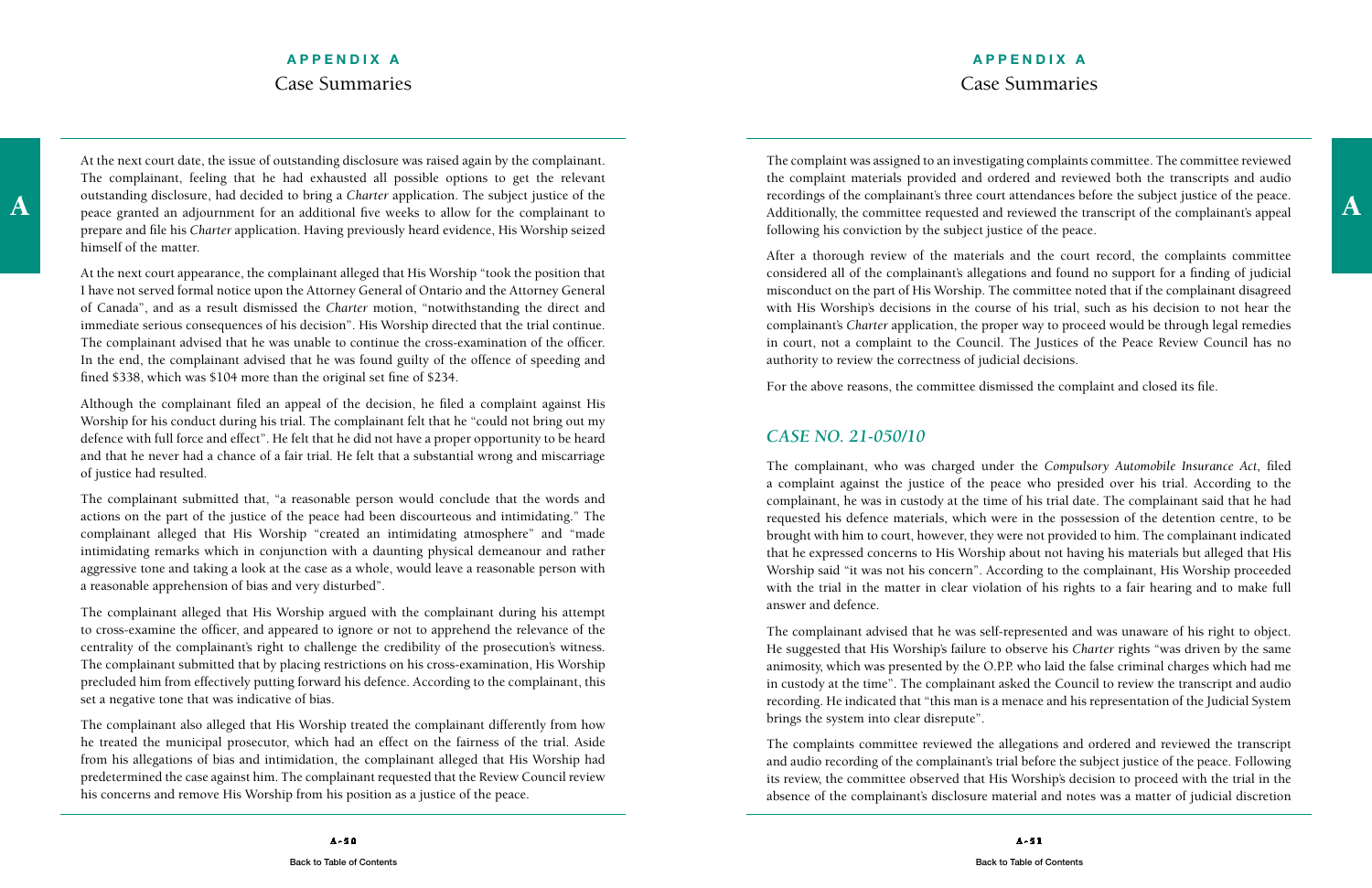## **APPENDIX A** Case Summaries

A defence. Additionally, there was no evidence to support the complainant's allegation that His remedies may be available to him.<br>Worship's failure to observe his *Charter* rights "was driven by the same animosity which wa and subject to appeal. The committee found no evidence that His Worship acted with malice or a clear intention to deny the complainant's rights to a fair hearing or to make full answer and defence. Additionally, there was no evidence to support the complainant's allegation that His presented by the O.P.P. who laid the false criminal charges" which had him in custody at the time. The committee concluded that His Worship's conduct and behaviour, within the context of the proceedings and the complainant's assertion, did not amount to judicial misconduct and did not bring the administration of justice into disrepute.

For the aforementioned reasons, the complaints committee dismissed the complaint as unfounded and closed its file.

The committee noted that if the complainant disagreed with His Worship's decision or felt that his rights were violated, the proper way to proceed was through other legal remedies through the courts. The Justices of the Peace Review Council has no authority to review or change a decision by a justice of the peace.

#### *CASE NO. 21-051/10*

The complainant indicated that he attended at the Intake Court to swear a private information. The complainant expressed his frustration with extended information hearing dates, information verification, information review and the process of swearing and formal re-typing. In addition, he indicated that Her Worship denied his request for a copy of the typed information he had just signed. The complainant alleged Her Worship refused to give him a copy of his signed and sworn information, "claiming she never gives a citizen a copy of the signed and sworn document". He stated in an attached letter that "refusal to given any public member a copy of a sworn document in regard to complaint information for charge on a selective basis is rift with possible areas of internal abuse and does not pass the smell test, and is unacceptable in the extreme."

The complainant also alleged that the process was a possible violation of the *Charter* and contrary to the *Courts of Justice Act* by having justices of the peace review informations both prior to and after swearing, then waiting weeks to go before judicial process, only to be told with no endorsement that the decision is "no process incomplete" without any form of reasons.

The complaints committee reviewed the allegations and was of the view that Her Worship's refusal to provide the complainant with a copy of the information was a matter of procedure and judicial discretion. Complaints about court processes and/or frustrations with the justice

system are not within the jurisdiction of the Council. If the complainant was unhappy with the decision of the justice of the peace, he could seek legal advice to determine what, if any, remedies may be available to him.

## *CASE NO. 21-052/10*

The complainant indicated that he previously signed a private information and was scheduled before His Worship to determine whether or not process would be issued. The complainant alleged that His Worship ruled his information "incomplete" and "no process" even though the complainant had asked at the time of signing the information whether any further information was required. Additionally, the complainant alleged that His Worship failed to provide written reasons for his decision.

The complainant expressed his frustration with extended information hearing dates, information verification, information review and the process of swearing and formal re-typing. The complainant was of the view that "clearly, the room for systemic, professional and white collar criminal abuse within that branch of the administration of Justice is real and compelling". The complainant wrote to the Local Administrative Justice of the Peace to request that a full inquiry into the [Regional] Justice of the Peace Office be convened.

The complaints committee reviewed the complainant's allegations. It was the committee's opinion that the allegations constituted a disagreement with His Worship's decision to not issue process. The issue of whether His Worship was required to provide written reasons was a matter of law that could be pursued through other legal remedies, such as an appeal or judicial review. The committee also noted that the complainant's concerns about the private information process and his general frustrations in his dealings with the justice system are matters outside of the jurisdiction of the Council.

For the reasons above, the committee dismissed the complaint as being outside the Council's jurisdiction.

#### *CASE NO. 21-053/10*

The complainant, a lawyer, represented himself on a charge of speeding contrary the *Highway Traffic Act.* He filed a complaint against the justice of the peace who presided over the trial. The complainant had requested disclosure from a prosecutor's office prior to the trial but did not receive it. The complainant sought an adjournment on the basis that, because of non-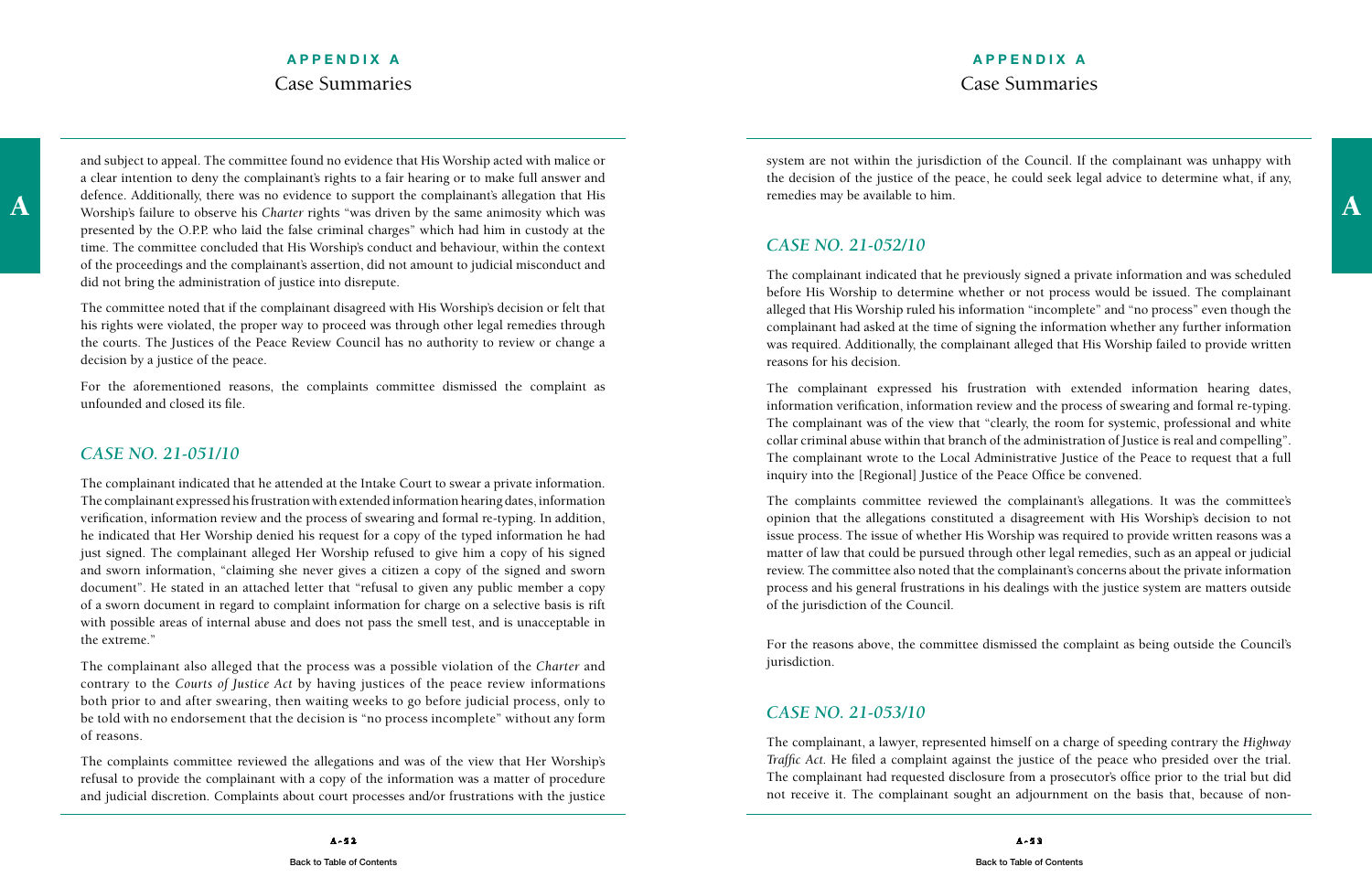## **APPENDIX A** Case Summaries

A the request for disclosure was made to the wrong office only a few days before the trial. His worship was presented with a joint submission but he ignored the joint position on sentencing Worship was presented with a joi disclosure, he did not have the opportunity to make full answer and defence. The prosecutor confirmed receipt of his disclosure request, but opposed the adjournment on the basis that the request for disclosure was made to the wrong office only a few days before the trial. His a verbal summary of the disclosure on the day of the trial by reading from the officer's notes. The complainant was convicted of speeding.

The complainant alleged that His Worship:

- "Contrary to the evidence, found as a fact that I did not make a disclosure request of the Crown";
- Commented that he was "shocked and amazed that a Barrister and Solicitor, in good standing, in the Province of Ontario would treat the matter in a cavalier fashion";
- Found that the complainant's request for an adjournment was "disingenuous" and accused him of "sharp practice" in open court; and,
- Stated that he viewed the complainant's request for an adjournment as an "embarrassment" and an "insult to the Court and to the profession of Barristers and Solicitors".

The complainant indicated that His Worship's comments "to me are slanderous" and "…the conduct of this JP crosses the line, and, in my view, the appearance is certainly that he uses his bench as a pulpit, not a courtroom, to grandstand, not dispense justice. My reputation was attacked as a lawyer when I was before the court as an accused. The conduct and comments of His Worship were swift, hostile, and said in a full courtroom before my colleagues, lawyers, paralegals, police officers and others."

The complainant provided the Council with a portion of the transcript of the trial. The complainant advised that following his conviction, he spoke with a paralegal, who was a former provincial prosecutor, in the body of the court. The complainant indicated that he received an e-mail later that day from the paralegal saying that he had seldom seen such behavior of a justice of the peace in court. As well, he said that His Worship had enquired of him, off the record, what they were talking about. A copy of the e-mail was provided with the complaint.

The complainant appealed his conviction, and the appeal was scheduled before a judge of the Ontario Court of Justice. According to the complainant, the judge, who later recused herself due to a conflict of interest, expressed concern about His Worship's tone. A portion of that appeal transcript was also enclosed with the complaint. The complainant advised that his appeal proceeded before another judge of the Ontario Court of Justice. The complaint included a copy of His Honour's decision which quashed the conviction and entered an acquittal of the charge.

The complainant also alleged that His Worship showed a "pattern of pugilistic behaviour against me and notably other minorities of Indian descent". He referenced a case in which His Worship was presented with a joint submission but he ignored the joint position on sentencing and sentenced the accused to jail.

The complaints committee reviewed the complainant's letter, the partial transcripts of the proceedings and the appeal decision. In addition, the complaints committee ordered and reviewed the full transcript of the complainant's trial and listened to the audio recording of it. The committee also obtained a copy of the appeal decision in the sentencing matter which the complainant had referenced in his letter.

The committee noted that the Council has no legislative jurisdiction to review the correctness of the decision by the justice of the peace to deny the request by the complainant for an adjournment. If a person believes that a decision by a justice of the peace is wrong, the proper way to proceed is through an appeal, and the complainant had taken that step.

The committee observed that the appeal judge found that in light of the comments made by the justice of the peace, the defendant would have had a reasonable apprehension of bias. As well, he found that a reasonable observer would have concluded that the justice of the peace was predisposed to decide the case against the defendant. The appeal judge concluded that the conviction should be quashed and he entered an acquittal.

The committee also reviewed the appeal decision in the other case presided over by the justice of the peace which the complainant had referenced.

Following its review of the court record and the materials collected, the complaints committee was concerned about His Worship's comments towards the complainant. Based on its review of the court record, the committee understood why the complainant was left feeling that he was treated unfairly and in an insulting manner by His Worship. The committee found that the court record showed that His Worship was condescending and used very insulting language toward the complainant. The allegation that His Worship had accused him of "sharp practice" was substantiated by the record. The transcript confirmed that he stated, "I find your request to have this matter adjourned disingenuous and smacking of, what has been referred to as, sharp practice." The committee noted that the term "sharp practice" is an extremely pejorative phrase used to describe behavior by lawyers that borders on being unethical. The committee observed that the use of the term in the circumstances was very inappropriate and should never have been said.

The court record also confirmed that His Worship had stated that he was shocked and amazed that a barrister and solicitor in good standing would treat the matters in such cavalier fashion. As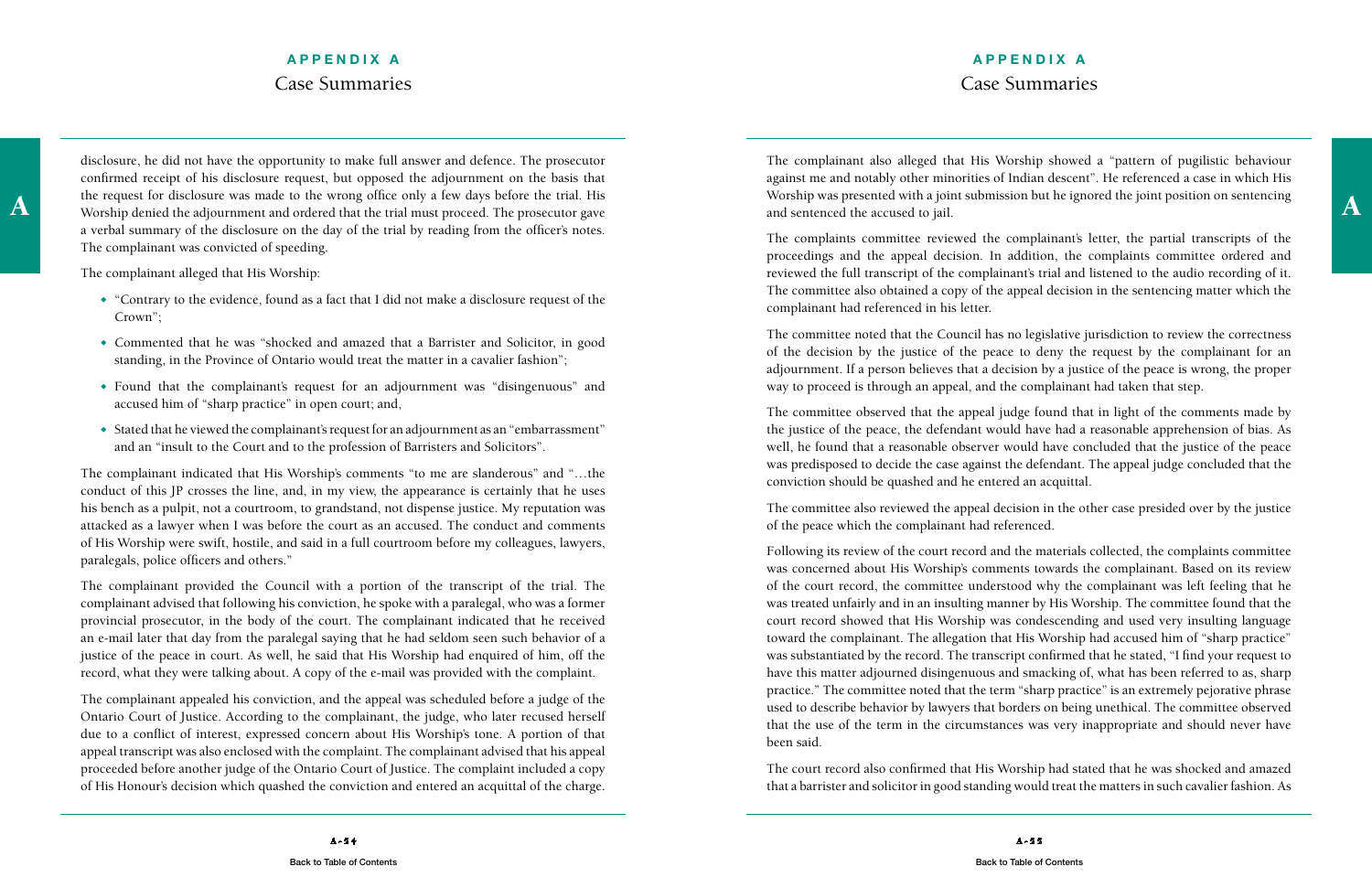## **APPENDIX A** Case Summaries

well, the record showed that he said that the request for an adjournment was an embarrassment and insult to the Court and to the profession of barristers and solicitors. The committee agreed with the conclusions of the appeal judge that His Worship's comments gave rise to a reasonable against the complainant.

The committee also noted the preamble to the *Principles of Judicial Office of Justices of the Peace of the Ontario Court of Justice* that has been approved by the Justices of the Peace Review Council, which states:

"The justices of the peace of the Ontario Court of Justice recognize their duty to establish, maintain, encourage and uphold high standards of personal conduct and professionalism so as to preserve the independence and integrity of their judicial office and to preserve the faith and trust that society places in the men and women who have agreed to accept the responsibilities of judicial office. All judicial officers are obligated to treat members of the public with courtesy and respect."

The committee invited a response from the justice of the peace to the complaint.

The committee received and reviewed the response from His Worship. The committee noted that his response demonstrated that His Worship had genuinely reflected on his conduct during the trial. As well, he had given careful attention to the impact of his comments on the complainant. He also fully acknowledged and accepted that he was judicially corrected on appeal.

with the conclusions of the appeal judge that His Worship's comments gave rise to a reasonable commutice observed that in another case that was referenced by the complainant, it did not apprehension of bias and a perceptio to by the complainant, errors by His Worship were corrected on appeal; however, there were no findings by the appeal court of any racial bias towards the defendant in the case. The committee observed that in another case that was referenced by the complainant, it did not appear that racial bias was a basis for the litigation and the plaintiff's actions against a multitude of defendants were dismissed.

The committee was satisfied that upon reflection, His Worship showed an appreciation that his words were unreserved, unbalanced and unnecessarily harsh. His Worship also appreciated that he should not have held the complainant to a different standard because he was a lawyer. The committee noted that His Worship deeply regretted the impression that he had left with the complainant and that the complainant felt that His Worship's errors were motivated by personal animosity toward him. His Worship expressed his apology to the complainant for his harsh remarks and for the impact that his mistakes had upon him.

With respect to the allegations of racial bias and pugilistic behaviour towards the complainant and other minorities of Indian descent, the committee concluded that the allegations were not substantiated. After reviewing the court record in the complainant's trial, the committee found no evidence of racial bias. As well, the committee observed that although the appeal judge found in the complainant's case that there was a reasonable apprehension of bias, there was no finding that race was a factor. The committee also noted that in one of the cases referred

In considering the appropriate disposition, the committee concluded that although there was some merit to the complaint, the conduct did not rise to the level of misconduct that required further action. The complaints process through the Review Council is remedial in nature and through the review of and reflection upon one's conduct improvements can be made as to how situations and individuals are treated and handled in the future. After careful consideration, the committee was satisfied that the justice of the peace had genuinely learned from the experience, that he felt sincere regret for his actions and he had a greater appreciation of the high standards of conduct that are expected of justices of the peace.

The committee communicated His Worship's apology to the complainant. The complaint was dismissed pursuant to section 11(15)(a) of the *Justices of the Peace Act.*

## *CASE NO. 21-054/10*

The complainant was convicted by the justice of the peace after a trial on charges under the *Highway Traffic Act* of failing to wear a seatbelt and of being a pedestrian on the roadway. He appeared again before the same justice of the peace a few months later and was convicted of failing to stop for a red light.

The complainant advised in his initial complaint letter that he had filed an appeal of the convictions resulting from the first trial and stated, in relation to that trial, "I believe you will be disgusted with this Judge's conduct when you study the transcript". The complainant indicated that on the second court date, the Crown Attorney was traversing cases to another court. The complainant asked that his trial be moved and alleged that His Worship said "no". The complainant indicated to His Worship that he felt he would not get a fair hearing from him, to which His Worship allegedly replied "too bad". The complainant advised that he left the court as, "I was not going to be subjected to his abuse again". He told the Council that he wanted to have another trial on the charge of failing to stop for a red light.

The complainant sent a second letter to the Council and enclosed the transcript of the first trial. In this letter, he raised matters of law related to his defence and asserted that the justice of the peace should have known the law. He also alleged that the officer lied in his testimony.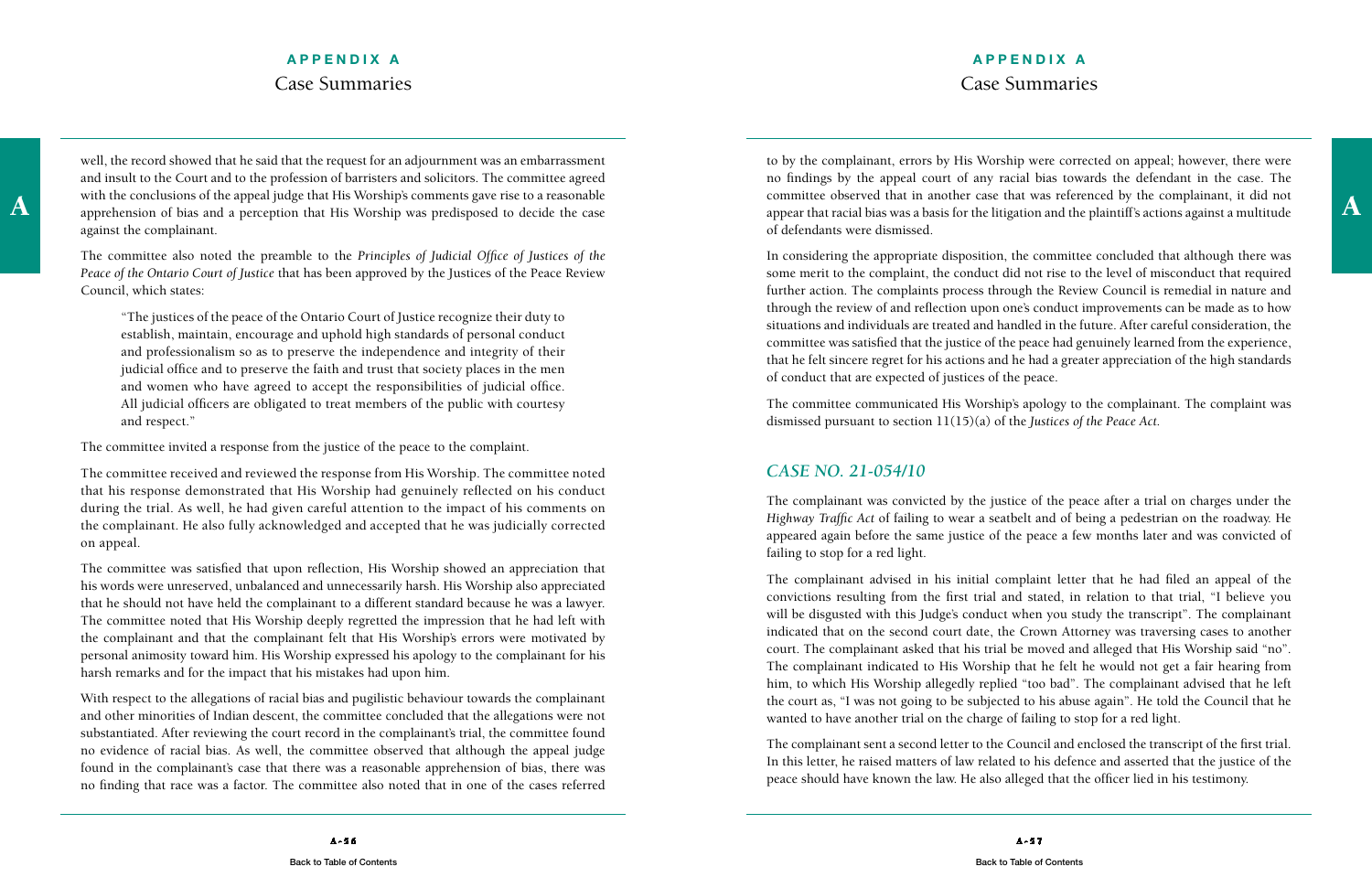## **APPENDIX A** Case Summaries

In a letter to the complainant, the Council clarified that its jurisdiction is limited to the review of allegations of conduct of justices of the peace in Ontario. He was informed that the Council has no legislative authority to review decisions of a justice of the peace.

The complaint was assigned to an investigating complaints committee. After review of the complainant's letter, the complaints committee ordered and reviewed the transcripts of both court proceedings and listened to the audio recordings. Following its review of the court record of both proceedings, the committee was concerned by the tone in which His Worship spoke and the manner in which he conducted himself and treated the complainant, a self-represented defendant. The committee found during the first court appearance that His Worship appeared to exhibit impatience. In sentencing, he proceeded to impose fines without hearing submissions. The committee also noted that at the end of the proceeding, the dialogue escalated to His Worship yelling at the complainant to "Leave the court!" before asking officers to remove him.

The committee observed that the complainant expressed on the record at his second appearance his loss of confidence in the ability of His Worship to be fair and impartial. Overall, following the committee's review of the record of the first proceeding, the committee could understand the negative perceptions left with the complainant following that appearance. With respect to the second appearance, the committee found that His Worship interrupted the complainant and did not allow him to make submissions on the issue of recusal. After reviewing the court record of both proceedings, the committee was sufficiently concerned by the manner in which His Worship conducted himself towards the complainant that a response was invited from His Worship.

has no legislative authority to review decisions of a justice of the peace.<br>The committent view assigned to an investigating committion of the review of the section of intervally. The committee recognized the demands of a In considering a disposition in this matter, the complaints committee focused on the manner in which His Worship conducted himself and how that conduct gave rise to the negative perceptions of the complainant and impacted on his confidence in His Worship specifically, and courtroom upon a justice of the peace; however, the committee noted that in the administration of justice, it is important not only that justice is done but also that justice is seen to be done. The public expects every justice of the peace to conduct matters professionally, patiently and in a manner upholding the high standards required of judicial office.

Prior to submitting his response, His Worship listened to the audio recording of both court matters. The committee was concerned that His Worship's response appeared to focus on evidentiary and legal issues but failed to demonstrate an awareness of any concern about his conduct such as the volume and tone of his voice, or his interruptions of the complainant's questioning of the officer.

His Worship also referred in his response to the appeal of the complainant's first trial. Following the review of the appeal transcript, the committee provided His Worship with a copy of the appeal decision and a further opportunity to respond. In his second response, His Worship addressed the legal issues raised in the appeal but did not acknowledge any concerns with his conduct. After reviewing His Worship's second response to the complaint, the committee remained concerned that His Worship may not fully appreciate the negative perceptions created by his conduct towards the complainant.

The Review Council, and by extension, every complaints committee, has the role of maintaining and preserving the public's confidence in judicial officials and in the administration of justice through its review of complaints.

The complaints process through the Review Council is remedial in nature. Through the review of one's conduct, improvements are made as to how individuals are treated and situations handled in the future. The committee was of the view that the tone and manner in which His Worship conducted himself needed to be brought to his attention through having him attend in person before the complaints committee to receive advice, pursuant to section 11 (15)(b) of the *Justices of the Peace Act.* The committee chose this option after determining that there was some merit to the concerns raised by the complainant and the conduct complained did not warrant a different disposition under section 11(15) of the *Act.* The complaints committee considered that attendance in person to receive advice would assist His Worship in fully understanding and appreciating the importance of the impressions and perceptions of justice in maintaining and building the public's respect and confidence in the justice system.

During the advice meeting, the committee reviewed the complaint with His Worship, played portions of the audio recording of both court appearances and reflected on his responses to the complaint. The committee advised His Worship how others perceived his tone and the manner in which the two proceedings were conducted. The committee referenced the preamble to the *Principles of Judicial Office of Justices of the Peace of the Ontario Court of Justice* which have been approved by the Justices of the Peace Review Council where it states:

"The justices of the peace of the Ontario Court of Justice recognize their duty to establish, maintain, encourage and uphold high standards of personal conduct and professionalism so as to preserve the independence and integrity of their judicial office and to preserve the faith and trust that society places in the men and women who have agreed to accept the responsibilities of judicial office. All judicial officers are obligated to treat members of the public with courtesy and respect."

The committee encouraged His Worship to reconsider his conduct in his dealings with the complainant on both occasions with the view to improving his ability to conduct such matters professionally, patiently and by upholding the high standards expected.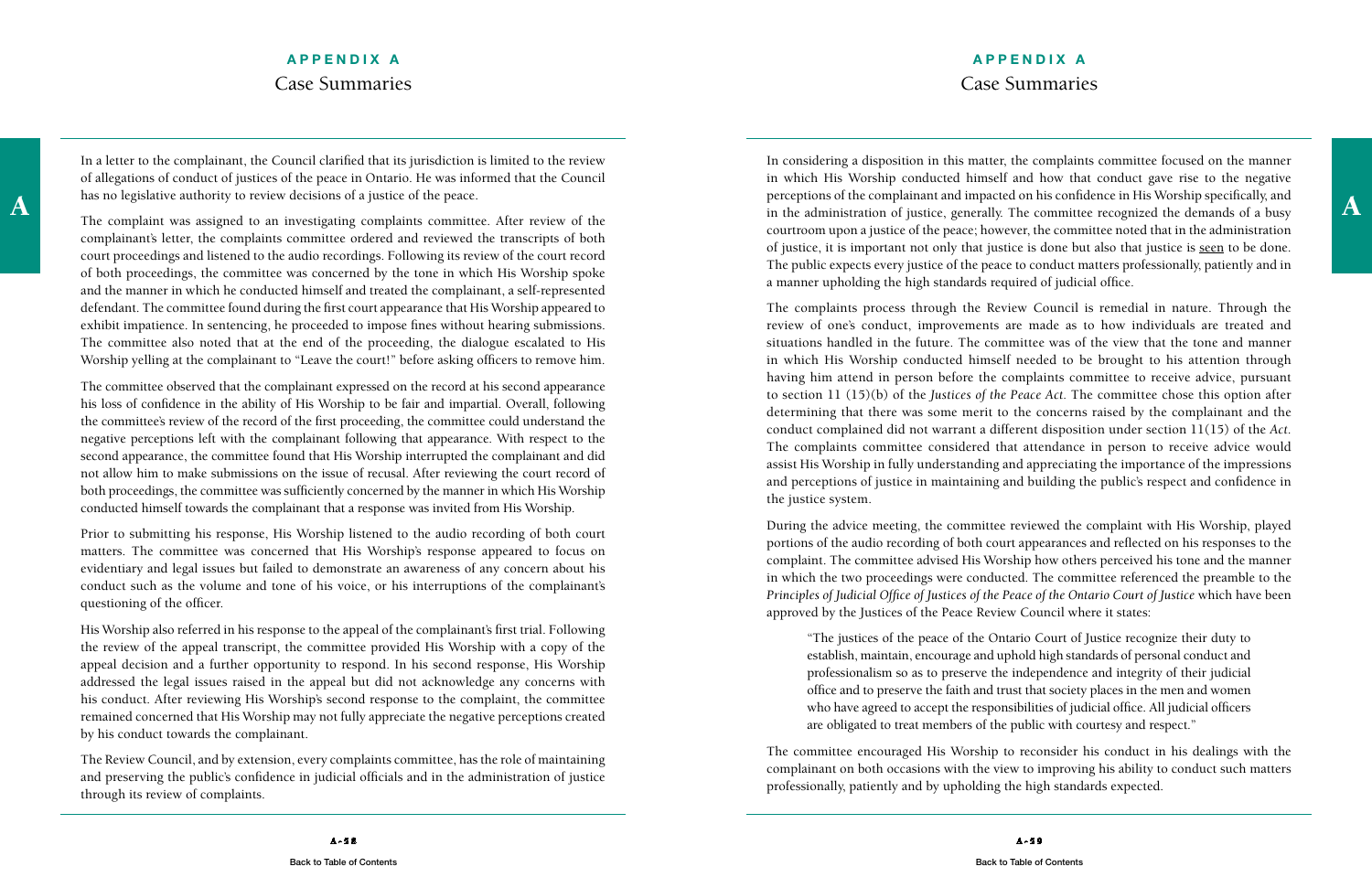## **APPENDIX A** Case Summaries

Having provided its advice to His Worship in person, the committee informed the complainant of the disposition and closed its file.

## *CASE NO. 21-055/10, 21-056/10 AND 21-057/10*

The complainant indicated that he attended at court on three occasions before three different justices of the peace, and sought to "exercise my right to unobtrusively record my own court hearing for the purposes of supplementing my notes." He advised that he had a hand-held audio recorder which he wanted to use to record each matter.

The complainant advised that each of the justices of the peace refused to allow him to record the proceedings. With respect to each justice of the peace, he alleged that:

- She failed to uphold the law and protect his rights in court.
- "By refusing to allow me to exercise my rights under the law, the justice of the peace has obstructed justice and has violated her duty as a justice of the peace".
- By showing a blatant lack of knowledge and respect of the application of section 136 of the *Courts of Justice Act,* the justice of the peace brought the administration into disrepute.

The complainant asked that the Council issue a memorandum to dictate to justices of the peace as to how the law should be interpreted or applied. He also asked that the Council advise each justice of the peace to recuse herself from hearing any court matter in which he may be a party.

the decisions of these justices of the peace in denying his requests to record his proceedings,<br>the proper way to proceed would be to pursue a legal remedy through the courts. The determine that a justice of the peace should recuse himself or herself from hearing any court proceeding. The complainants committee noted that if the complainant was unhappy with the decisions of these justices of the peace in denying his requests to record his proceedings, complainant was informed that a lawyer is in the best position to advise him as to his legal options or remedies.

In acknowledging his letters, the Council's Registrar sent a letter to the complainant explaining the legal jurisdiction of the Council. However, the complainant wrote back setting out his arguments as to why he thought that the Council should consider his allegations. The complainant's concerns were assigned to a complaints committee of the Review Council for consideration.

After a careful review of the complainant's letters and section 136 of the *Courts of Justice Act,*  and consideration of the Council's authority under the *Justices of the Peace Act,* the committee dismissed the complaints against the three justices of the peace as being outside the jurisdiction of the Council. The committee found that the concerns of the complainant related to matters of law and to the interpretation and application of section 136. The committee viewed no evidence of misconduct within the context of the complainant's concerns. The committee advised that justices of the peace are judicially independent and the Justices of the Peace Review Council has no legal authority to direct justices of the peace as to how the law is to be interpreted and applied. Additionally, the Review Council has no legislative authority to

For the above reasons, the complaints committee dismissed the complaints as being outside the jurisdiction of the Council and closed its files.

## *CASE NO. 21-061/10*

The complainant attended for his provincial offences trial and raised concerns that he had not received full and proper disclosure. The trial was adjourned. Following his appearance, he filed a complaint against the presiding justice of the peace. In the complainant's opinion, His Worship's "conduct violated the standards of excellence and integrity required of him". The complainant specifically alleged that His Worship:

 "failed to be objective by privileging the arguments and voice of the Prosecutor and ignoring certain key arguments that I had advanced, thus manifesting bias";

"dismissed as irrelevant references to the law that I had advanced without permitting me

"crossed the line of appropriate firmness and honour to exhibiting impatient, undignified

"showed little regard, at all times, to the interests of justice and the rights of the parties

- 
- to elaborate upon their relevance";
- and discourteous conduct"; and,
- before the court specifically, to my right to a fair trial through:
	- a) full disclosure of all relevant information; and
	- b) the provision of procedural guidance".

The complainant alleged that His Worship shouted at him, and neither invited nor permitted him to make a response to the prosecutor's "unbalanced submission" on the complainant's motion for a stay of proceedings. He also alleged that at times His Worship refused the complainant an opportunity to elaborate on his arguments in "a highly rude, interruptive and intimidating manner". The complainant indicated that it appeared that the witness, the prosecutor and His Worship were working together to pressure him to have the matter held down and have the trial proceed on that date. The complainant alleged that His Worship's conduct "pandered to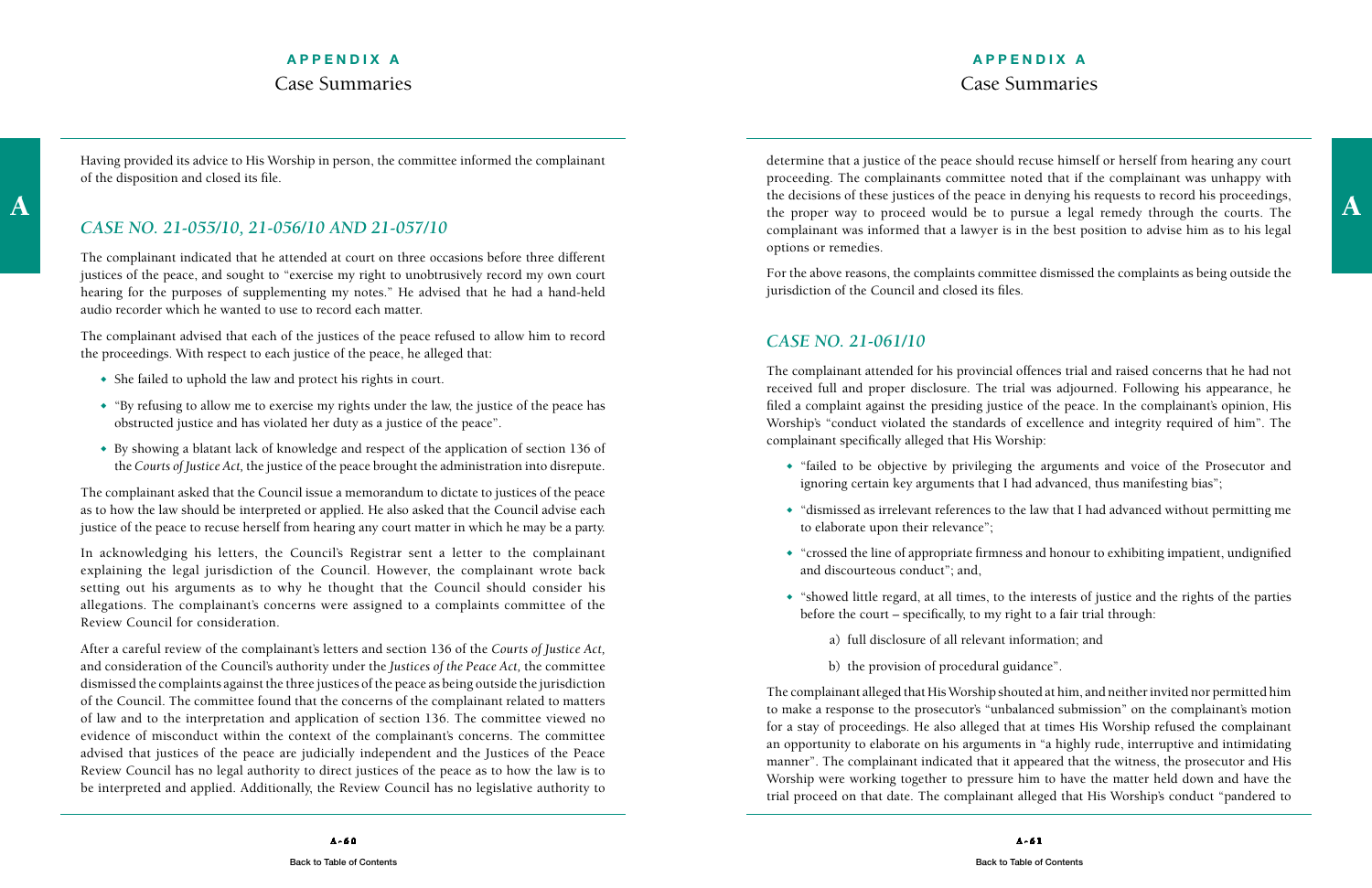## **APPENDIX A** Case Summaries

their interests and marginalized mine". The complainant also alleged that the justice of the peace was unwilling to hear his request for a stay of proceedings, failed to provide procedural guidance and didn't allow him to ask questions to clarify a procedural matter.

In conclusion, the complainant felt that His Worship "manifested bias, failed in his duty to give due consideration to the application of relevant laws, was highly discourteous and attempted to circumvent my rights to a fair trial – by pressuring me to accept a proposal that was clearly against my interests. Frankly, I found it difficult to discern the difference between the role of the Justice of the Peace and the role of the Prosecutor…". The complainant expressed that he left feeling "disrespected, denied fairness and justice and marginalized". He stated, "A justice of the Peace has a duty to uphold formality and decorum, to give respect to all parties and to foster an environment of inclusion – not intimidation."

The complainant wrote a second letter in which he stated that he observed other matters in court and it was his view that His Worship was in violation of professional standards in the execution of his duties towards other defendants. He suggested that the committee may wish to review other transcripts of proceedings on that day. As well, he indicated that he attended the hearing of his matter on a later date and was impressed by the conduct of a different justice of the peace. The complainant suggested that the committee compare His Worship's conduct to that of the other justice of the peace.

A guidance and didn't allow him to ask questions to clarity a procedural matter.<br>The conclusion the complement folt that His Worship "maniforted bise foiled in his duty to give Charter, the proper procedure had not been fo as alleged. The record reflected that His Worship explained that a stay of proceedings is only granted in exceptional circumstances, that based on the information before him no exceptional circumstances existed and that if the complainant sought to make a motion on the basis of the for the matter to be held down so that the complainant could talk to the police witness and clarify the information that was received in disclosure. The committee noted that holding a matter down for such a purpose was a common practice in courts in order to use court time effectively and avoid the necessity of further delays to complete trials. Overall, the committee viewed His Worship's conduct and handling of the subject proceedings as reasonable, fair and balanced.

The complaints committee reviewed the complainant's letters and requested and reviewed the transcript. The committee also listened to the audio recording of the proceedings. After careful consideration, the complaints committee determined that there was no evidence to support the allegations made against His Worship. The committee noted that His Worship was helpful in explaining procedural matters to the complainant, a self-represented defendant. Further, the committee noted that His Worship was polite, fair and accommodating in listening to the complainant's concerns about disclosure and in his attempt to satisfy those concerns without undue delay.

With respect to the complainant's suggestion that the committee may wish to review the transcripts of other proceedings on that day, or that the committee should compare His Worship's conduct to another justice of the peace's conduct, the committee there were no findings in its investigation that supported such further action.

For the aforementioned reasons, the complaints committee dismissed the complaint as unfounded and closed its file.

The committee found that there was no evidence to support the allegations that His Worship failed to remain objective and unbiased and that he "pandered to the interests" of the prosecutor and police witness. The committee found no basis in His Worship's conduct that led to a concern that it would give rise to a feeling of being "disrespected" and "marginalized". With respect to the complainant's allegation that His Worship "crossed the line of appropriate firmness and honour to exhibiting impatient, undignified and discourteous conduct", the committee was of the view that the transcript and audio recording failed to reflect such conduct.

The committee noted that when the complainant requested a stay of proceedings rather than considering an adjournment, His Worship was emphatic and not discourteous or undignified,

#### *CASE NO. 22-002/11*

The complainant was the mother of a young woman who was the respondent in a peace bond hearing before the subject justice of the peace. The complainant was in attendance as a witness for her daughter during the peace bond hearing brought about by an application by the daughter's ex-partner and his current girlfriend. The peace bond application was ultimately dismissed. The complainant was upset, however, about the comments made by Her Worship during the proceeding.

The complainant expressed concerns about Her Worship saying that the daughter's ex-partner, the father of her child, should be allowed more access to the child. The complainant questioned the basis for Her Worship making comments related to the family court proceedings in a criminal court setting. The complainant also considered the comments inappropriate in light of the criminal background of her daughter's ex-partner. The complainant alleged that Her Worship "kept saying that [the ex-partner] should be allowed more access to the child that he has with my daughter", further commenting that he "has had a couple of rough years". The complainant questioned, despite the evidence of his criminal past and present, "why would [Her Worship] even suggest that a two year old be exposed MORE to the criminal behaviour of his father?" and "does the court support more access to parents that have extensive criminal backgrounds, and parents that are currently charged with such large crimes?"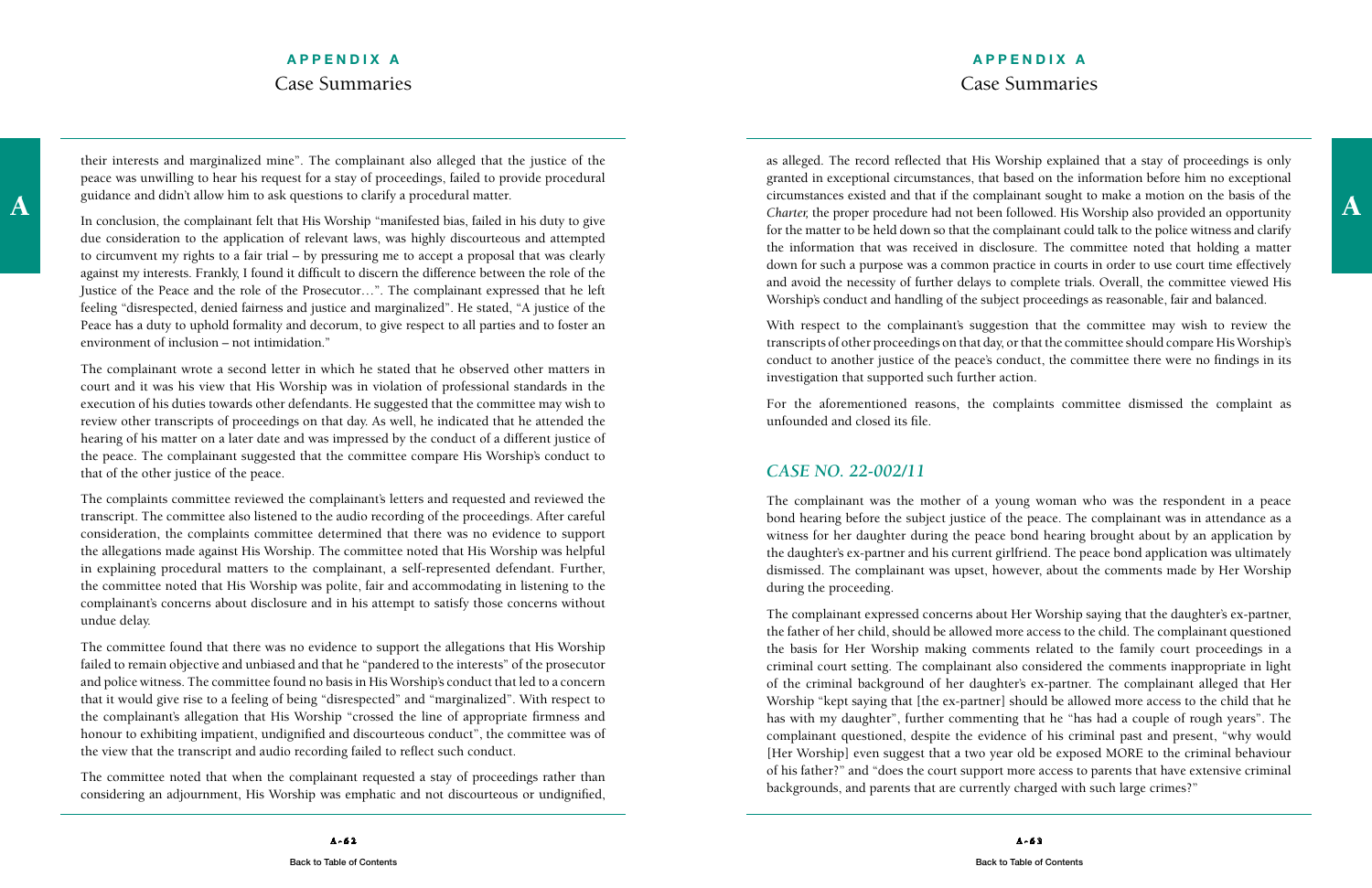## **APPENDIX A** Case Summaries

A a that off saying that kids today say they are going to kill people like they say hello, and to "eliminate the "f" word from your language, ladies."<br>The complaints committee invited a written recognes from Her Worchin to The complainant advised that she told Her Worship that her daughter's ex-partner had threatened to kill her and put her son in the hospital, and alleged that Her Worship "blew that off saying that kids today say they are going to kill people like they say hello, and the "F" word in the confrontations". The complainant stated that Her Worship has the two behaviours crossed, as threatening physical violence is never acceptable in our society. Yet Her Worship appears to be "on a personal vendetta to "clean up" language." It was also alleged that Her Worship said that if she employed the daughter, her daughter wouldn't have a job because of the foul language she used during her confrontations with her ex-boyfriend and his girlfriend.

In addition, the complainant expressed concern about the amount of time given to the applicant's witnesses and not to her daughter's witnesses. "[Her Worship] listened to testimony from the "victim's" witnesses for one afternoon and most the other and then gave my daughter's witnesses (of which I was one of three) moments to testify". Her Worship had allegedly made other comments praising the ex-partner's mother for being such an example, despite evidence before the court that she had lied and taken actions to try to have the complainant's daughter fired from her work. "All of this came out in court, but [Her Worship] didn't seem to hear it".

In summary, the complainant alleged that "the personal comments made to my daughter and to myself were extremely uncalled for and unprofessional".

The complaint was assigned to an investigating complaints committee. The committee reviewed the complainant's letter and requested and reviewed the transcript and audio recording of the peace bond hearing. Following careful review of the materials and the court record, the committee found that the complainant's allegations about the comments made in relation to the access of the father to his child were supported by the court record. The committee noted that although Her Worship acknowledged in the proceedings that the issue of access was a matter to be determined by a family court, Her Worship made a number of comments in which she expressed her view that the father should have more access to his child.

With respect to the allegation that Her Worship gave less time to the daughter's witnesses, the committee found that the court record showed that Her Worship commented that she was willing to listen to the witnesses called by the complainant's daughter but that she didn't think that they would help. Her Worship then permitted witnesses to be called before deciding that no peace bond would be issued.

The committee also found that the record confirmed that Her Worship expressed her view that the case was a waste of court time and that she expressed her personal views of the case. She also expressed her view that that parties involved should start acting like adults and stop using disgusting vulgar language. She also told the complainant's daughter and the other female party to "eliminate the "f" word from your language, ladies."

The complaints committee invited a written response from Her Worship to the complaint generally but specifically invited Her Worship to respond on the issue of her comments about the father's access to his child.

The committee observed that Her Worship's response showed that Her Worship had genuinely and thoughtfully reflected on her conduct during the proceedings. The committee observed that in her response, Her Worship recognized that she had allowed the line between criminal and family law to become blurred. Her Worship acknowledged that her comments about the father's access to his child were inappropriate, unnecessary, and outside of her jurisdiction to make. The committee noted that Her Worship expressed regret for not limiting her comments to the issue of whether to grant the application for a peace bond. The committee noted that Her Worship extended a sincere apology to the complainant and her daughter for allowing her role as a mother to interfere with her role as a justice of the peace on this occasion. The committee was satisfied that through the review of her conduct in this matter, Her Worship had carefully reassessed her conduct as a judicial officer and had a heightened awareness of the importance of refraining from expressing personal views during proceedings and of limiting her comments and decisions to matters that are at issue before her.

The committee concluded that Her Worship's response was both comprehensive and candid to the allegations and concerns expressed. The committee was satisfied that Her Worship understood the complainant's concerns and how her conduct fell short of the high standards of conduct expected for judicial officers. The committee understood Her Worship's intentions of trying to encourage positive discussions and resolutions among the parties, and accepted that she now fully appreciated that notwithstanding her positive intentions, her personal opinions should not have been expressed.

The complaints process through the Review Council is remedial in nature and through the review of and reflection upon one's conduct, improvements are made as to how situations and individuals are treated and handled in the future. The committee was satisfied that Her Worship had learned from the experience and that Her Worship would apply that learning to cases in the future.

After careful consideration, the complaints committee determined that no further action was required, dismissed the complaint, and closed the file. The committee thanked the complainant for bringing her concerns to the attention of the Justices of the Peace Review Council.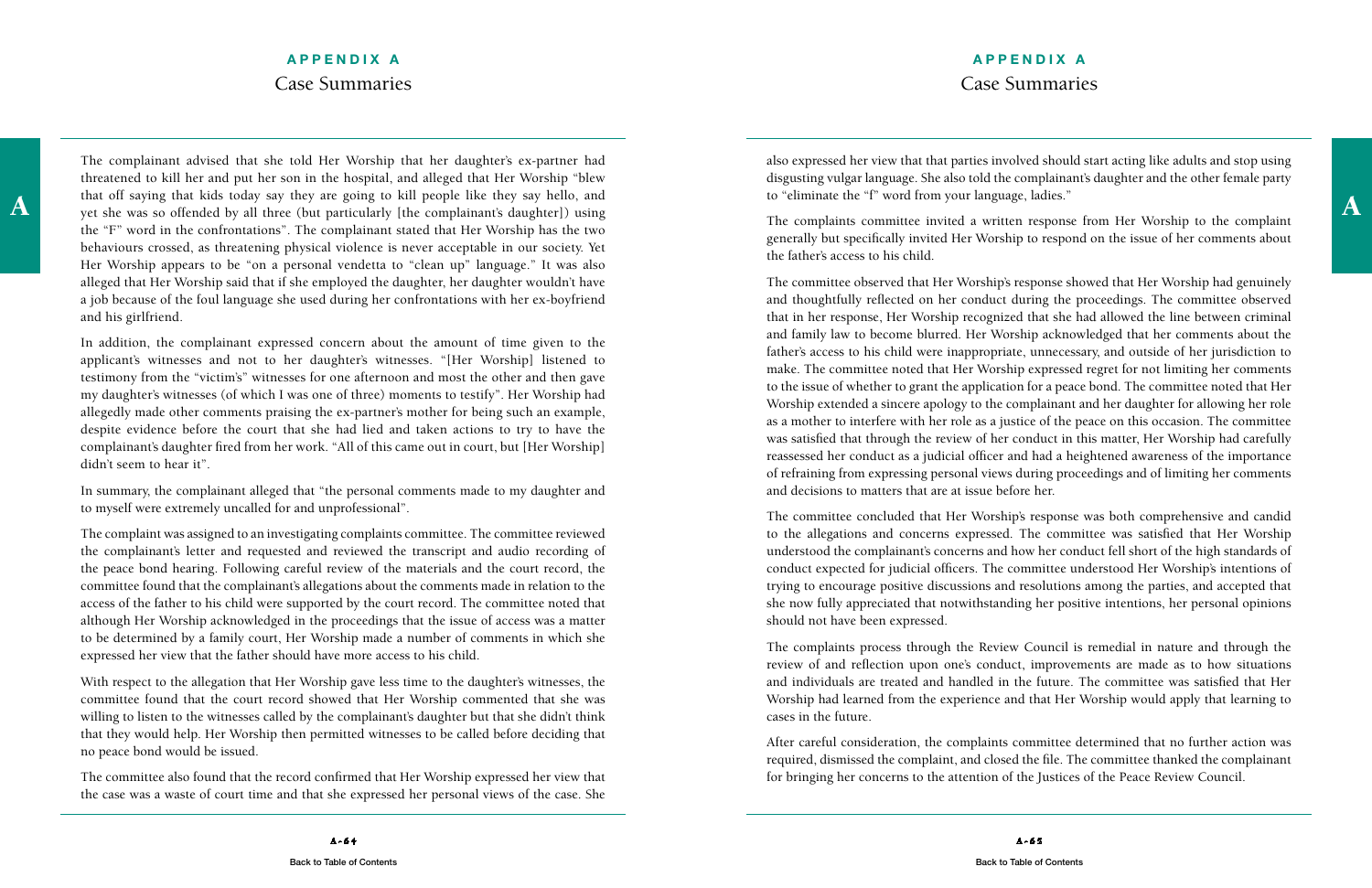A individual. The complainant attended before the subject justice of the peace at a *pre-enquête Health Act* authorizing the police to take the complainant to a physician for examination. The complainant had sworn a private information alleging criminal conduct by an proceeding, where it was to be determined whether or not a criminal summons would be issued to the accused.

The complainant alleged that His Worship handled him and his matter in a "premeditated and pre-determined manner". According to the complainant, His Worship baited him "into stating that I was initiating a *Charter* application", as an attempt to set him up. The complainant also alleged collusion with other judicial and legal officials to set him up. The complainant alleged that His Worship prevented "any and all of the evidence that I wanted to enter" and "once again baited by entrapping and inducing me into entering something into evidence that the Justice of the Peace wanted". The complainant advised that when he confronted His Worship about his "pre-meditated mindset", he alleged that His Worship "became very theatrical and dramatic" and was very offended by the complainant's insinuations.

The complainant believed that His Worship was aware that there were "pending charges and legal ramifications against me" and suggested that this "may explain the reasons for some of his inappropriate, inexcusable and unwarranted actions". According to the complainant, it was "highly evident that the presiding Justice of the peace in this matter already possessed developed biases, prejudices and discriminations towards me prior to the commencement of the proceedings".

The complaint was assigned to an investigating complaints committee. The committee thoroughly reviewed the complaint materials provided and ordered and carefully reviewed the transcript of the court proceeding.

The committee found that the transcript showed that His Worship allowed the complainant the opportunity to speak to his matter and there was no evidence of bias, prejudice, coercion, collusion or treatment of him or his matter in a "pre-meditated or pre-determined manner". The complaints committee considered each of the allegations and found that the court record did not support any of the allegations made against His Worship [name].

For the aforementioned reasons, the complaints committee concluded that the allegations were unfounded and dismissed the complaint.

#### *CASE NO. 22-004/11*

This was a complaint against a justice of the peace who issued of a Form 2 under the *Mental Health Act* authorizing the police to take the complainant to a physician for examination.

For the aforementioned reasons, the complaints committee dismissed the complaint as being outside the jurisdiction of the Justices of the Peace Review Council and closed its file.

The complainant advised that he and his wife had on-going family court matters before the Superior Court of Justice involving their children. The wife applied for a Form 2 to have a psychiatric evaluation of her husband, as she felt he was delusional. The complainant advised that His Worship granted the wife's application for a Form 2, which resulted in him being apprehended and assessed by a physician.

Aside from the issuance of the Form 2, the complainant alleged that during the apprehension, his rights were violated by the police; specifically that he was not secure against unreasonable search or seizure, he was arbitrarily detained, was not read his rights, and he was denied access to a lawyer or rights advisor, suffered cruel and unusual punishment of being secured in a psychiatric unit, and was forced to take medication and questioned against his free will.

With respect to the allegations against the justice of the peace, the complainant indicated that he was denied access to the evidence used against him that resulted in the Form 2 being issued. Enclosed in the materials from the complainant was a copy of an e-mail from court staff to His Worship regarding the complainant's request for a copy of the transcript of the Intake Court appearance by his wife. The complainant's request was denied by His Worship.

In the letter acknowledging receipt of the complaint, it was explained to the complainant that the jurisdiction of the Council does not extend to reviewing allegations of corruption in the Superior Court of Justice with respect to his family court matters or any complaints against the police in relation to execution of the Form 2 and his apprehension. In addition, the complainant was informed that the Council can only review matters of conduct or behaviour by a justice of the peace and has no authority to review or change decisions of a justice of the peace.

The complaint was assigned to an investigating complaints committee. The committee reviewed the complainant's letter and attachments. After careful consideration, the committee determined that the only allegations against the subject justice of the peace related to his decision to issue the Form 2 and his decision to not release the transcript of the Intake Court session with the complainant's wife. The committee found that the allegations raised by the complainant were not within the jurisdiction of the Review Council. If the complainant disagreed with the decisions, the proper way to proceed was through legal remedies in court.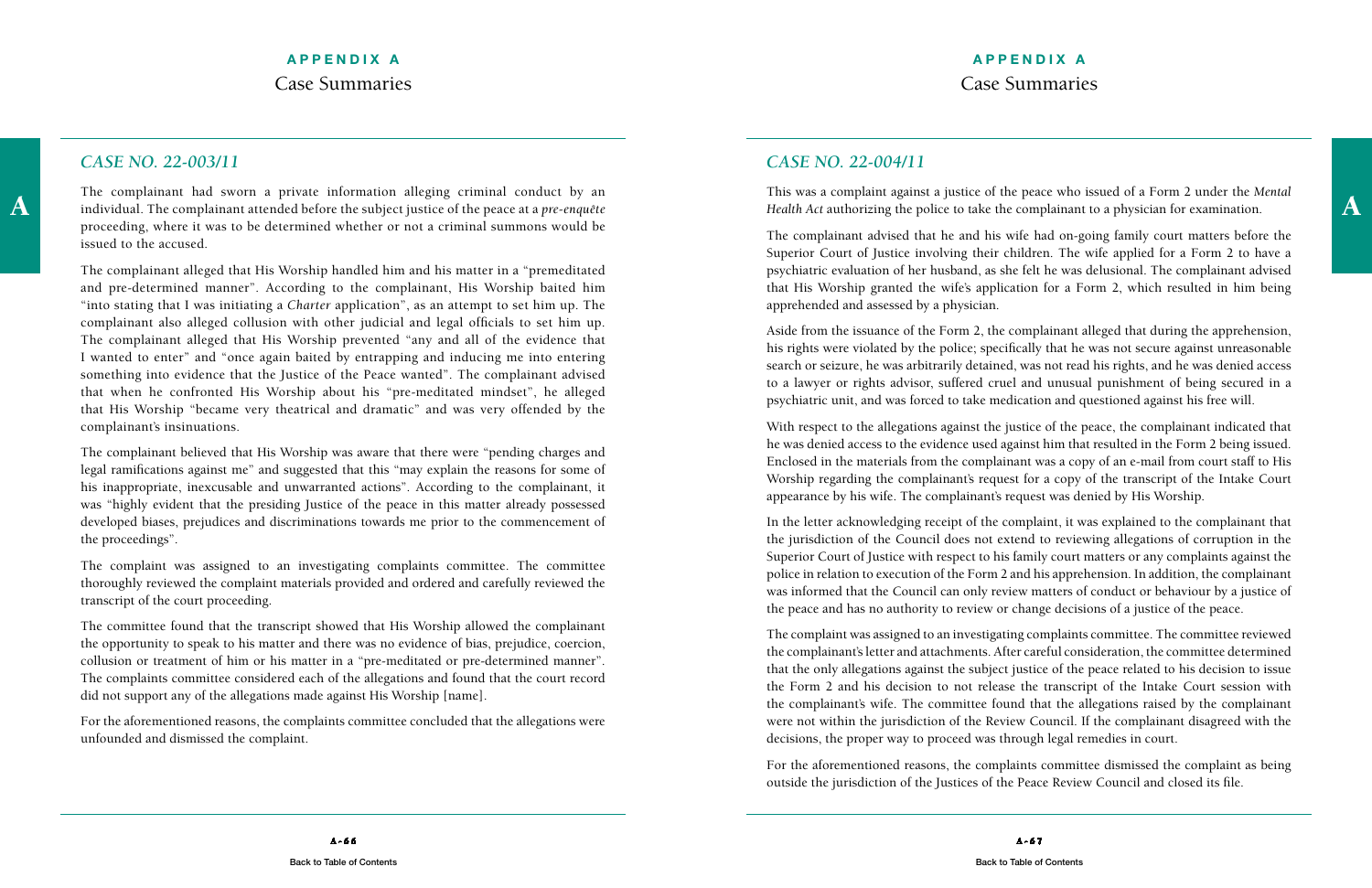A a complement induct several anegations in relation to the issuance of a search warrant. The complaints time to get legal representation. The committee found that the transcript and audio recording of the peace and about The complainant made several allegations in relation to the issuance of a search warrant by a justice of the peace and about the detention of items that were seized under the warrant. The complaints committee reviewed and considered all of the allegations that were put forward by the complainant.

The committee found that the allegations did not fall within the jurisdiction of the Review Council. Rather, the committee noted that if the complainant had concerns about the process in obtaining a search warrant, about the warrant itself or about the detention of seized items, the proper way to proceed would be to advance those matters at the trial of the charge to which the warrant related, and the issues could be ruled on by the presiding judge. The complaint committee dismissed the complaint as being outside of the Review Council's jurisdiction and closed its file.

## *CASE NO. 22-011/11*

The complainant filed a complaint about an unnamed male justice of the peace arising from her court appearance to obtain a peace bond. Based on the information provided by the complainant, the presiding justice of the peace was identified.

The complainant indicated that she was before the court to seek a peace bond against her ex-husband. The complainant expressed her displeasure with how her matter was handled by His Worship. She alleged that His Worship "humiliated me in front of everyone". She alleged that each time when she said she needed a peace bond because her life was in danger, His Worship stated that she should "just call the police" repeatedly. She also alleged that when she tried to say that the police were not doing anything, His Worship said, "Hush, hush, I now need to speak to someone." She later told the Crown Attorney that she did not attend court for the hearing because she felt that it would be a waste of time again.

The complaint was assigned to a complaints committee for review and investigation. The committee requested and reviewed the transcript and audio recording of the subject proceedings. Following its review, the committee concluded that there was no support for a finding of misconduct against His Worship.

The committee found that the transcript and audio recording showed that there was no evidence to suggest that His Worship humiliated or attempted to humiliate the complainant.

The committee noted that a lack of signature on the peace bond application did not impact on her matter as a summons was issued and the defendant was before the court. Further, failure to sign the application was not found to be judicial misconduct.

The committee appreciated the concerns the complainant had about her safety. The record reflected, however, that the matter could not be heard that day, as the defendant had requested time to get legal representation. The committee found that the transcript and audio recording hearing and advising her to contact the police if she had safety concerns in the interim.

For the aforementioned reasons, the complaints committee dismissed the complaint and closed its file.

## *CASE NO. 22-015/11*

The complainant filed a complaint about the presiding justice of the peace in relation to peace bond proceedings involving the complainant's neighbour. She alleged that her civil rights were violated by Her Worship.

The complainant indicated that she had sworn a peace bond application in relation to allegations of harassment, intimidation and property damage by her neighbour. The matter was scheduled to be heard but was delayed, which according to the complainant, "gave the two parties I was bringing the action against, time to begin to harass me and my family more and more". The complainant stated that the proceedings were further delayed with "outright lies" by the respondents and their lawyer. The complainant advised that the Crown Attorney's office became involved and asked the complainant to attend prior to the final court attendance but then avoided them and the matter proceeded before the subject justice of the peace.

The complainant stated that she and her husband "watched in disbelief" as one of the defendants took the stand and under oath "portrayed herself to be a quiet old woman whose jaw shook when she talked… began to shake her head left to right and fake a condition does not have". According to the complainant, despite the Crown Attorney being aware that she was a "very healthy, very strong woman", she was allowed to continue and portray herself to the court as a frail old lady, whose doctor "thought she may be getting Parkinson's disease". The complainant alleged that it seemed as though "some form of meeting took place prior to the hearing that morning between the judge, [crown attorney] and [defence lawyer]".

The complainant further alleged that while sitting and looking at the floor, she heard "in a stern, extremely loud voice — 'GET OUT!'—" which Her Worship directed at her. She alleged Her Worship repeated, "GET OUT!" and pointed and said again "YOU GET OUT!". Allegedly, she was told to stay outside until told differently. She stated that without being given the opportunity to be heard on her application, she was brought in after the break and allegedly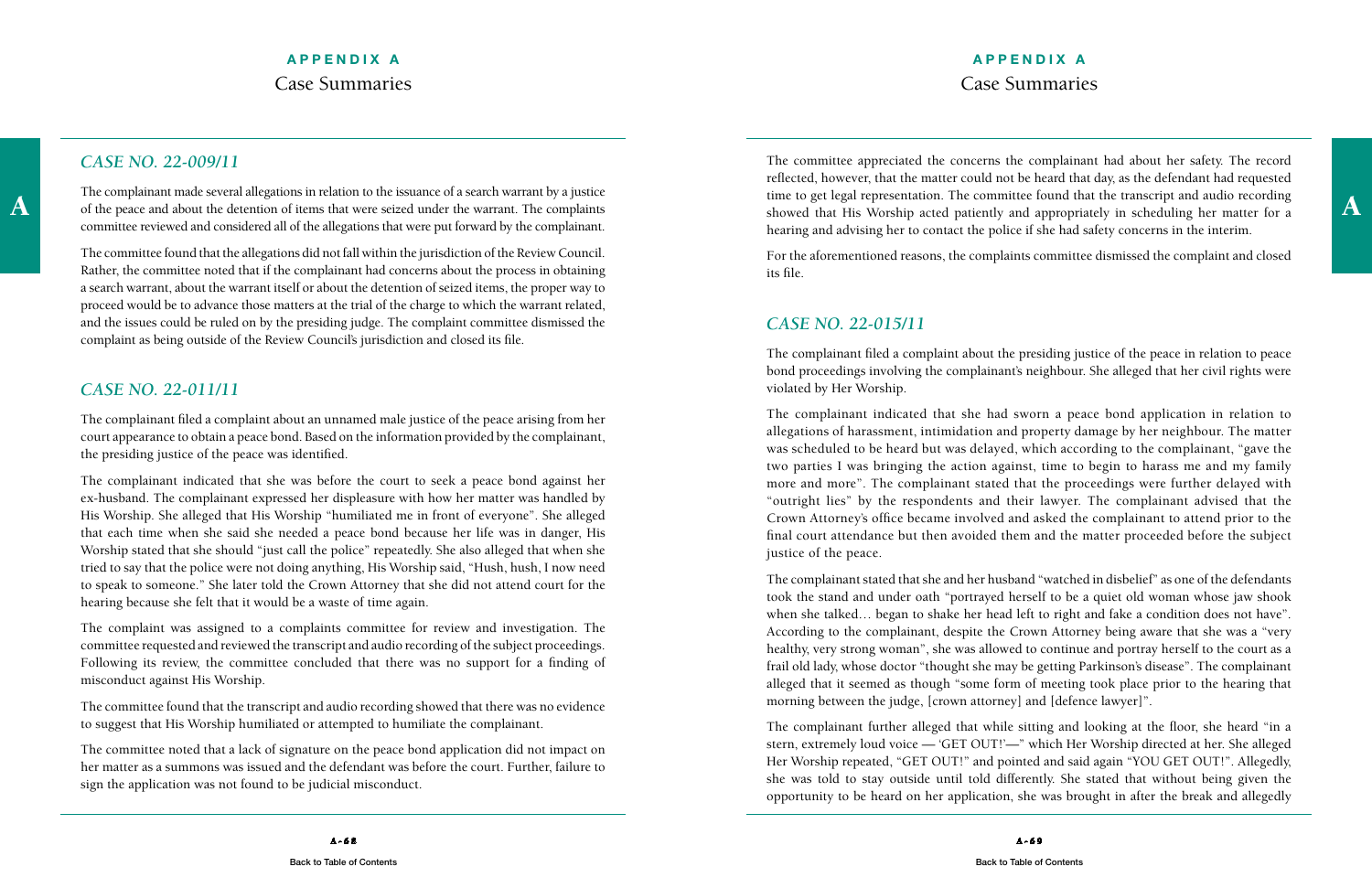## **APPENDIX A** Case Summaries

only given the option of signing a joint peace bond. She indicated that she was crying and demanded that the Crown Attorney do something, but felt that she had no choice and signed the peace bond.

After signing the peace bond in the hallway, she returned to the court where Her Worship gave a speech about "being good neighbours". Her Worship then allegedly "had cross words to both me and my husband, who is not even on the bond, causing me to start to cry. She attacked me again for crying."

The complainant advised that the neighbor had violated the bond and continued to harass and attack her family, even filing false police reports. She stated that just weeks before the bond was over, there was an incident where the son had tried to run the complainant off the road with his truck. She was referred to the police whom she said did nothing as they were concerned over the number of false reports. The complainant advised that she was arrested for violating the peace bond.

The complainant wanted "something done with this judge whos(sic) actions caused [the neighbours] to believe they could use any court, any judge, and police officer to bully me". She advised that the stress was affecting her life, health and family. The complainant alleged that Her Worship violated her rights as a disabled person (anxiety disorder), violated her rights to a fair hearing, violated her rights to be treated equal under the law, discriminated against her based on age or considered her guilty until proven innocent.

A and ordered, "You, out. I want you out right now... I'm asking you to leave the courtroom<br>A fter cigning the paged bord in the hallway che returned to the court where Her Worchip gays ask both of you to leave the courtroom. Is that clear?"*.* It was noted that partway through the evidence of the defendant, the record reflected that Her Worship stopped the proceedings and ordered, "You, out. I want you out right now… I'm asking you to leave the courtroom committee found that the audio recording failed to support the complainant's allegation that Her Worship expressed herself in a "stern, extremely loud voice".

The complaint was assigned to a three-member complaints committee for review and investigation. The committee reviewed the correspondence and attachments submitted by the complainant. The committee obtained and reviewed the transcript and audio recording of the peace bond proceedings before the subject justice of the peace.

After careful review, the committee found that the court record did not support any of the allegations of misconduct made against Her Worship, including allegations that Her Worship violated the complainant's rights as a disabled person, violated her rights to a fair hearing, violated her rights to be treated equal under the law, discriminated against her based on age and considered her guilty until proven innocent.

With respect to Her Worship ordering the complainant to leave the courtroom, the committee noted that the transcript showed that defence counsel had raised concerns about the complainant being present and about reactions from her while his client, the defendant, was giving evidence. The committee observed that Her Worship exercised her judicial discretion in allowing the complainant and her husband to stay but cautioned, "I don't want to see any facial expressions, I don't want to see any reaction because if I see the mere, mere limited amount of that I will

With respect to the allegation of not being given an opportunity to be heard on her application and allegedly only given the option of signing a joint peace bond, the record reflected that the complainant had voluntarily entered into a joint peace bond, thereby not requiring a full hearing in the matter. The court record showed that Her Worship provided time for the Crown Attorney and defence counsel to consult with the complainant and defendants respectively. Her Worship was not party to those conversations and the record did not reflect any objection from the complainant when asked if she was agreeable to entering into the peace bond voluntarily.

The record also did not support the complainant's allegation that Her Worship "had cross words" for the complainant and her husband and then "attacked" her for crying. The record reflected that Her Worship commented about how "neighbours are supposed to be guards for each other, not in fight with each other". The committee viewed these remarks as appropriate and intended to be encouraging in the hopes of future peaceful relations between the parties.

For the above mentioned reasons, the complaints committee dismissed the complaint and closed its file.

#### *CASE NO. 22-022/11*

A police officer wrote to the Council arising from efforts by the police to obtain a search warrant. The officer expressed disagreement with a justice of the peace's denial of the search warrant and with her reasons for doing so. The officer stated his view that the original warrant should have been issued, and indicated further concerns arising from Her Worship's subsequent decision, following a resubmission of the search warrant, to authorize the warrant but with an 8:00 a.m. entry, rather than a 6:00 a.m. entry.

The complaints committee reviewed and considered the letter of complaint. The committee determined that the decision of Her Worship to decline to grant the search warrant, and, after resubmission of the warrant, to then permit execution of the warrant at 8:00 a.m., and her reasons for those decisions, were not matters of judicial conduct. Rather, they were matters of judicial discretion. The Justices of the Peace Review Council's legislative authority extends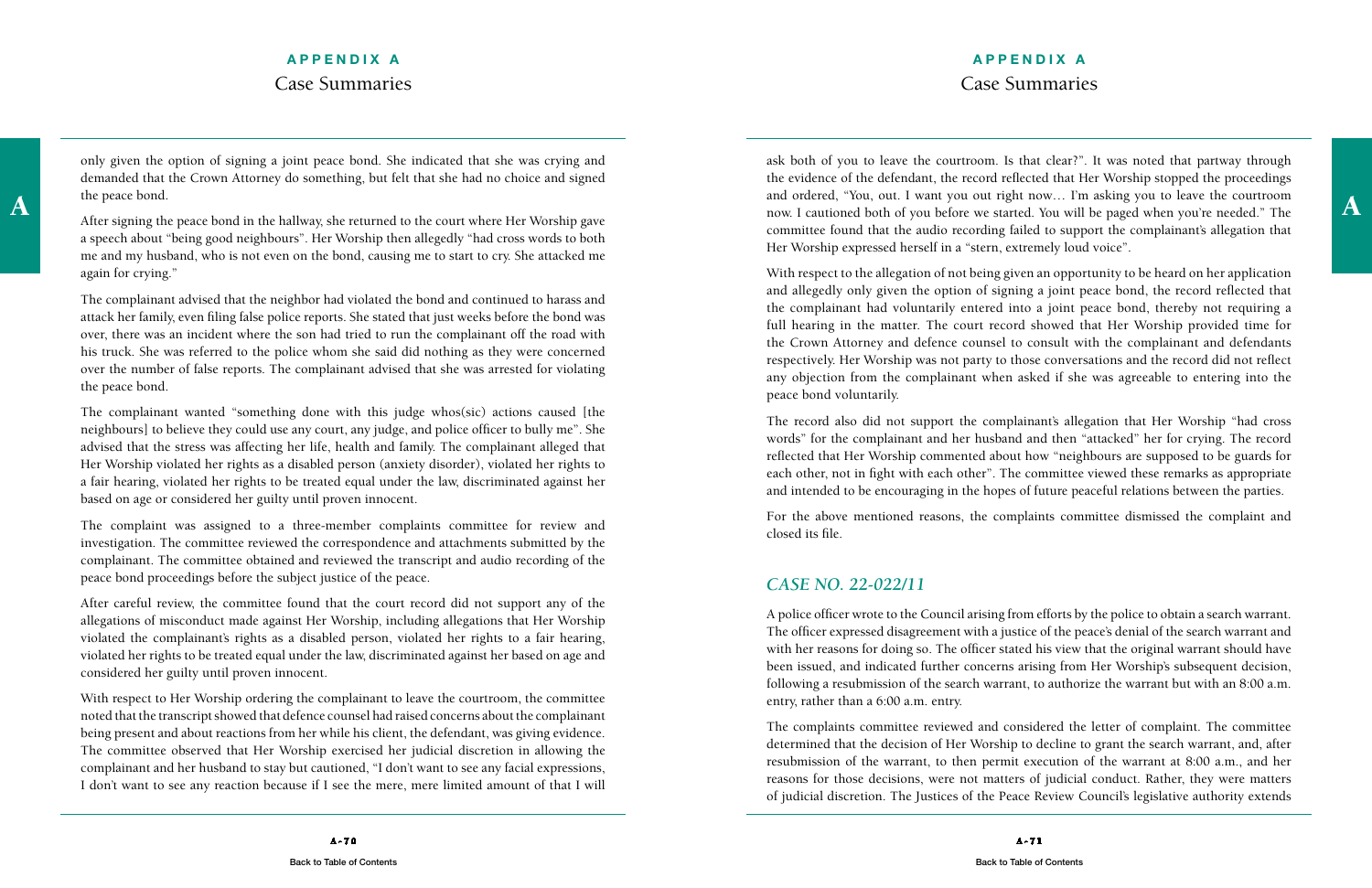<span id="page-39-0"></span>only to the review and consideration of judicial conduct. Matters of judicial discretion, such as decisions on the issuance of or refusal to grant a search warrant are matters that would need to be pursued through legal remedies through the courts, such as a judicial review or an appeal.

The committee observed that in the circumstances that were described by the police officer, given the timing of the events, the matters did not lend themselves to a legal remedy through the courts. However, the fact that a legal remedy was not feasible in the particular circumstances does not alter the legal character of the appropriate remedy or extend the legal parameters of the mandate of the Review Council.

Pursuant to section 11(15)(a) of the *Justices of the Peace Act,* the committee dismissed the complaint on the basis that it was outside of the jurisdiction of the Justices of the Peace Review Council and the file was closed.

## **APPENDIX B**

# **POLICY ON Extra-Remunerative Work And applications considered**

**Note:**  This version of the procedures reflects decisions of the Review Council up to December, 2011. For current procedures, please see the Review Council's website at: **www.ontariocourts.ca/ocj/jprc/policies-and-procedures/extra-remunerative-work/**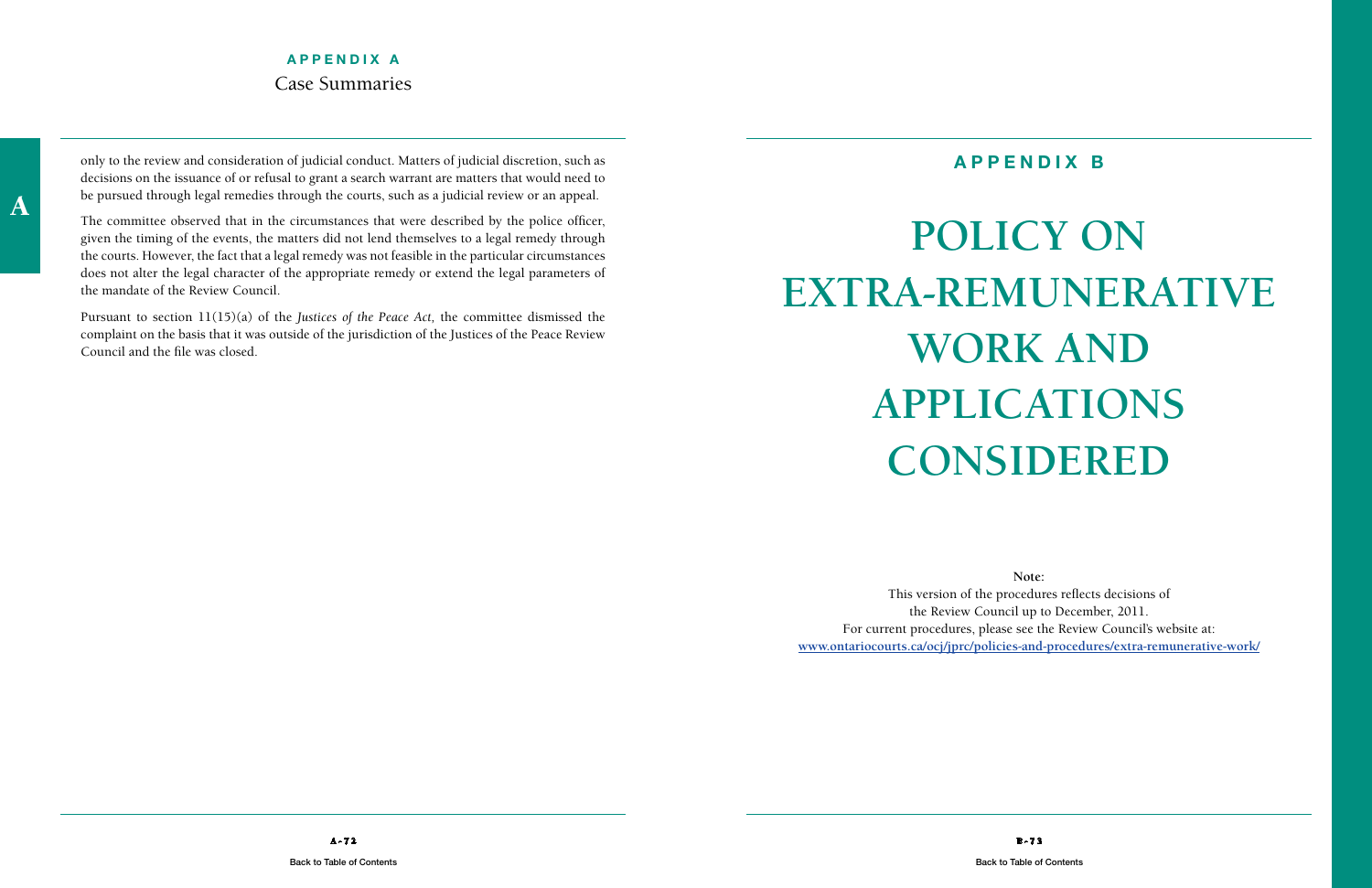## POLICY OF THE JUSTICES OF THE PEACE REVIEW COUNCIL RE: EXTRA-REMUNERATIVE WORK

#### *CRITERIA & PROCEDURE FOR APPROVAL*

B are required to seek the written approval of the existing Justices of the Peace Review approval will present an intrusive demand on the time, availability or energy of approval will present an intrusive demand on the tim 1) Effective January 1, 2007, all justices of the peace, whether presiding or non-presiding, are required to seek the written approval of the existing Justices of the Peace Review with section 19 of the *Justices of the Peace Act,* as amended January 1, 2007.

s. 19; subs. 8(2)(e)

2) All such applications to the Justices of the Peace Review Council will be considered by the Review Council at the earliest possible opportunity and the justice of the peace will be advised of its decision, in writing.

#### *Application Procedure*

whether the nature of the activity for which the justice of the peace seeks approval will present an intrusive demand on the time, availability or energy of the justice of the peace and his or her ability to properly perform the judicial

- 3) An application for such approval must be made by the justice of the peace to the Justices of the Peace Review Council, in writing, prior to accepting or engaging in other extraremunerative work and must set out a detailed explanation of the activity for which approval is sought, an estimate of the time commitment required and the amount of the remuneration. The applicant must also address in his or her letter each of the criteria indicated below that will be considered by the Review Council.
- 4) This application must be accompanied by a letter from the relevant Regional Senior Justice of the Peace providing his or her opinion with respect to any concerns about potential impacts related to scheduling and the applicant's assignment of duties.
- 5) The Council looks at two aspects in relation to remuneration associated with the work. Firstly, the Council considers whether the work gives rise to any remuneration to the applicant justice of the peace. Secondly, the Council considers that a justice of the peace is engaged in extra-remunerative work when that justice of the peace is a party to someone else's remunerative work. Once the Council has established whether there is any remuneration, the policy and criteria set out in the Council's Extra-Remunerative Policy are considered.

6) The following are some of the criteria which should be addressed by the applicant in the letter of application and which will be considered by the Review Council in assessing

- whether or not approval will be granted:
- 

a) whether there is an actual, or perceived, conflict of interest between the duties as assigned and the extra-remunerative activity for which approval is sought;

 *(examples of potential conflict of interest include: employment by government in any capacity related to the administration of justice, the courts or corrections, engagement in the practice of law, employment in a legal clinic or a law firm, etc.)*

- duties assigned;
- 

c) whether the activity for which the justice of the peace seeks approval is a seemly or appropriate activity in which a judicial officer should engage, having regard to the public perceptions of judicial demeanour, independence and impartiality.

 The Council has noted that the criterion in paragraph c) above must be understood in the context of the public policy encapsulated in the legislative framework set out in the *Justices of the Peace Act* R.S.O. 1990, c. J.4, as amended and, in particular, in view of the amendments that resulted from the *Access to Justice Act,* 2006, S.O. 2006, c. 21. The amendments brought about a comprehensive reform intended to strengthen public confidence in a professional bench and in the justice system.

 Having carefully considered the public policy underlying the current legislative framework, the objectives of the amendments underlying the *Access to Justice Act*, 2006, and the *Principles of Judicial Office of Justices of the Peace of the Ontario Court of Justice,* the Review Council has determined that it would in general be unseemly for full-time presiding justices of the peace to be engaged in commercial extraremunerative work.

 The Review Council has approved some applications to extra-remunerative work by full-time presiding justices of the peace on an exceptional basis in limited circumstances where the activity was primarily non-commercial and had other intrinsic value from an educational, patriotic, religious or creative standpoint. In accordance with the Council's procedures, an applicant who seeks approval to engage in commercial activity should address the issue of why the application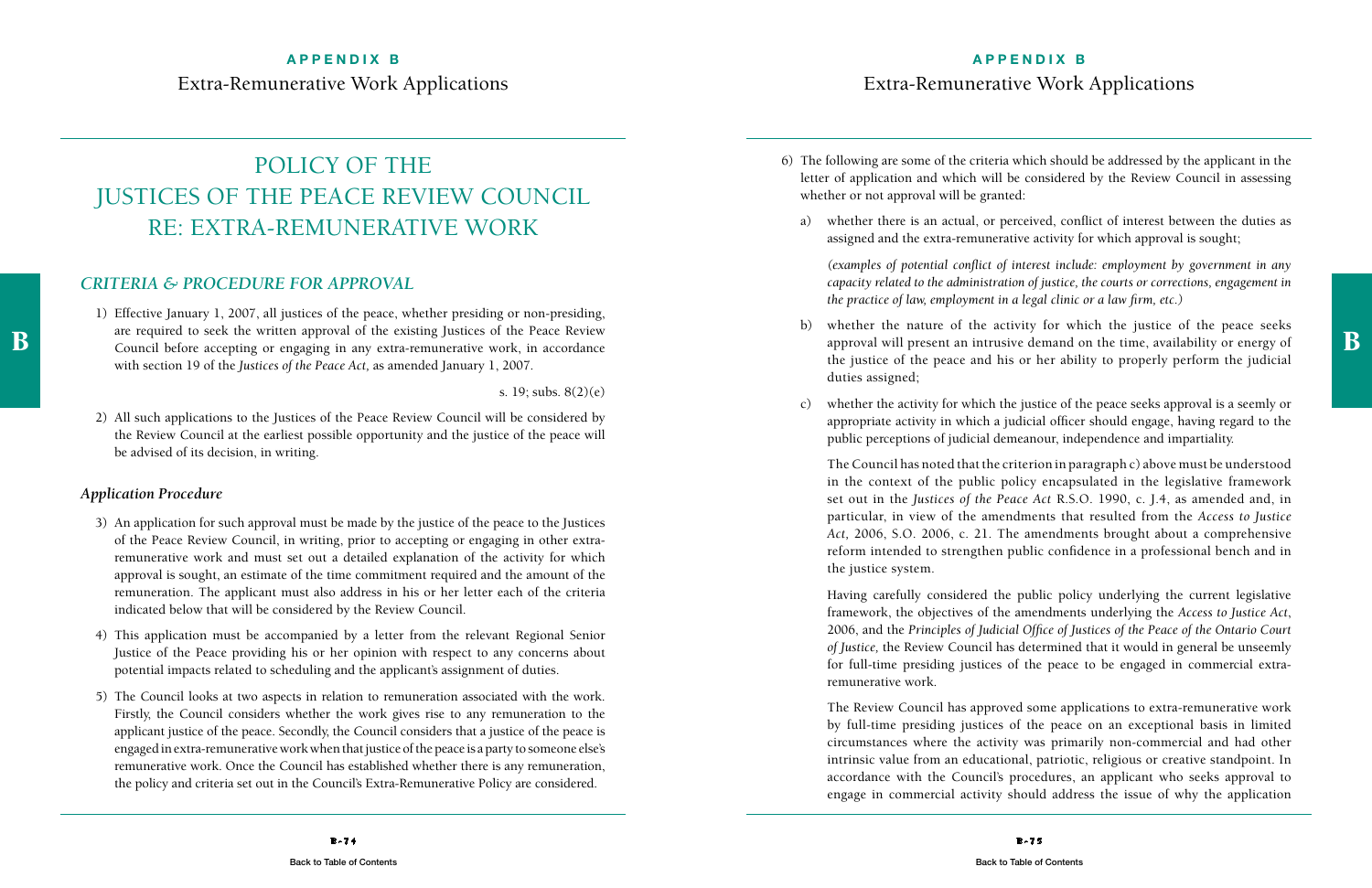## **APPENDIX B** Extra-Remunerative Work Applications

for extra-remunerative work should be approved as an exception to the general policy that full-time presiding justices of the peace should not engage in extraremunerative work that is commercial in nature.

#### *Additional Information*

7) If upon its review of the application, the Review Council is not satisfied that there is sufficient information, the Review Council may request such additional information as the Review Council may deem necessary and relevant, including information from the justice of the peace, the Regional Senior Justice of the Peace or any other person.

#### *Approval of Application without Conditions*

8) If, upon its review of the application and any additional material, the Review Council is satisfied that there is sufficient information to approve the application, without conditions, the Review Council will approve the application. The applicant justice of the peace will be advised in writing of the decision of the Review Council, including brief reasons for the decision.

#### *Opportunity to Respond to Concerns*

 $\mathbf{B}$  and the state of the state of the state of the state of the state of the state of the state of the state of the state of the state of the state of the state of the state of the state of the state of the state of 13) The Review Council does not have legislative authority to recommend or order

- 9) If, upon its review of the application and any additional information, the Review Council has concerns about granting the application, the Review Council will provide a letter to the applicant justice of the peace setting out its concerns. The Review Council may also suggest conditions of approval to address those concerns.
- 10) The justice of the peace will be given an opportunity to respond to the concerns of the Review Council and to respond to any suggested conditions by sending submissions in writing to the Review Council. If the justice of the peace agrees with the conditions, he or she should respond to the Review Council confirming his or her agreement with the approval being contingent upon the conditions.
- 11) The justice of the peace will be given thirty calendar days to respond from the date of the letter from the Review Council expressing its concerns. If a response is not received from the applicant justice of the peace within that time, the Review Council members considering the request will be notified and a reminder letter will be sent to the justice of the peace. If no response is received within ten calendar days from the date of the reminder letter, the Review Council will proceed in the absence of a response.

#### *Decision*

12) The Review Council will consider the response of the justice of the peace, if any, in making its decision. The justice of the peace will be advised in writing of the Review Council's approval of the application and of the conditions, if any, upon which the approval is contingent. In the alternative, the justice of the peace will be advised in writing that the request has not been approved. Brief reasons will be provided for the decision.

#### *No Authority to Order Compensation for Legal Costs*

remunerative work.

#### *Application Process in Private*

14) Any meeting of the Review Council regarding applications for extra-remunerative work shall be conducted in private. Pursuant to section 8(18) of the *Justices of the Peace Act,* the Review Council has ordered that any information or documents relating to any meeting of the Review Council to consider an application to engage in extra-remunerative work

are confidential and shall not be disclosed or made public.

subs. 8(18)

#### *Quorum of Review Council*

15) The usual rules for composition and quorum apply to meetings for the purposes of considering applications for extra-remunerative work. The Chief Justice of the Ontario Court of Justice, or in his or her absence, the Associate Chief Justice Co-ordinator of Justices of the Peace, shall chair meetings held for the purposes of considering applications for extra-remunerative work. Six members of the Review Council, including the chair, constitute a quorum for the purposes of dealing with an application for approval of extra-remunerative work. At least half of the members present must be judges or justices of the peace. The chair is entitled to vote, and may cast a second deciding vote if there

is a tie.

subs. 8(7),(8) and (11)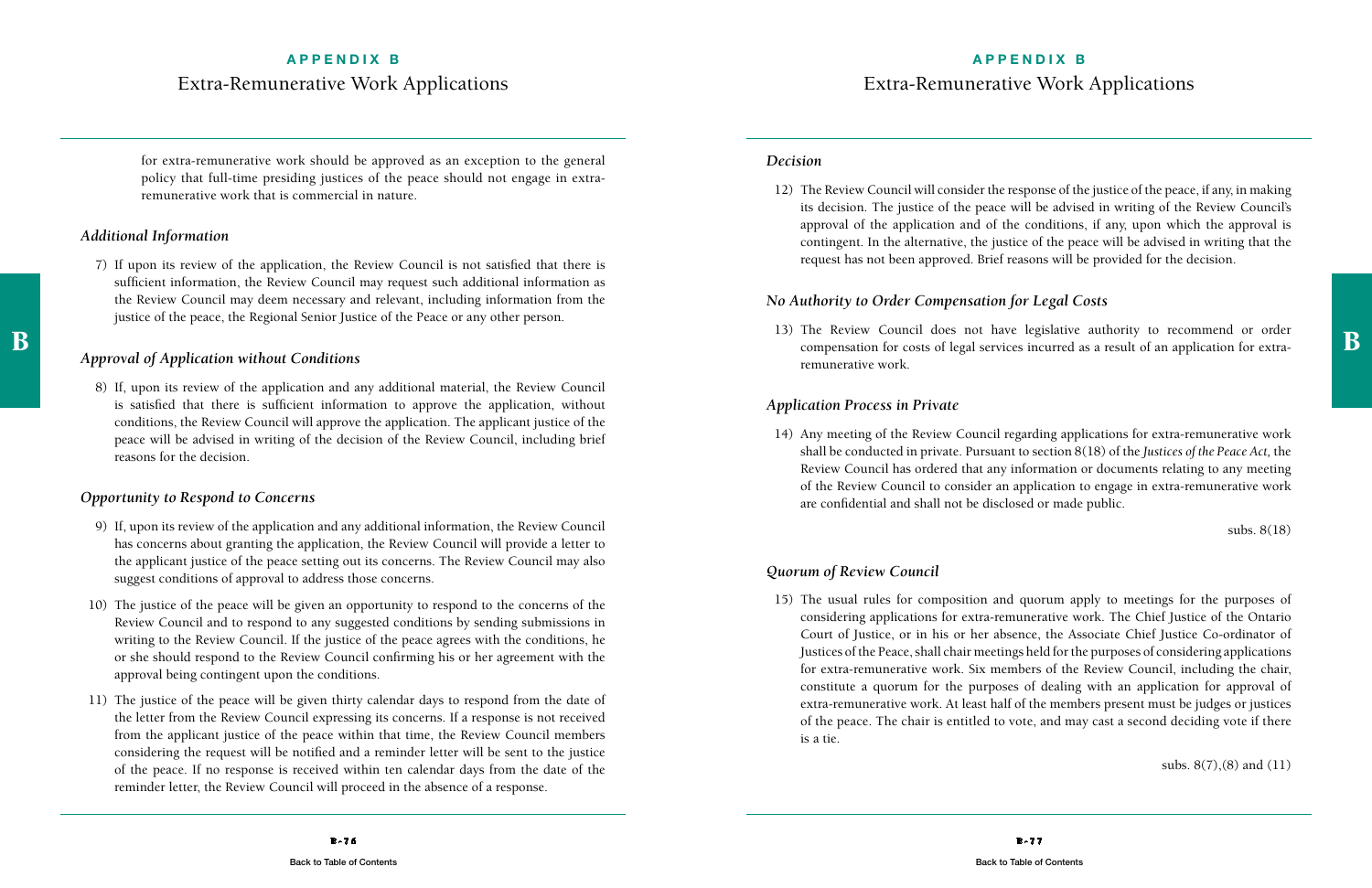## **APPENDIX B** Extra-Remunerative Work Applications

#### *Annual report*

16) After the end of each year, the Review Council shall make an annual report to the Attorney General on its affairs including a summary of each application for approval of extraremunerative work received or dealt with during the year and the decision of the Review Council, but the report shall not include information that might identify the justice of the peace or the Region in which he or she presides.

subs. 9(7)

Amended at Toronto, June 4, 2010.

## Applications for Approval of Extra-Remunerative Work in 2011

Applications for approval of extra-remunerative work are given File names starting with ER indicating the nature of the application, followed by a sequential file number and by two digits indicating the calendar year in which the file was opened (i.e., File No. ER-001/11 was the first application for approval in calendar year 2011).

Names of applicants are not included in the case summaries.

#### *CASE NO. ER-21-006/10*

The Review Council approved a request from a justice of the peace to teach front-line staff hired by youth healing services, including making presentations centred on how to administer risk-needs assessments on youth who are residents in the group homes. The justice of the peace indicated that she would also assist in teaching front-line staff as to how to write reports about their observations of youth residents in care, and how to host life skills sessions. Occasionally, she might provide mental health education sessions to clinical supervisors. She would also teach front-line staff as to how to educate and inform parents about the youth issues and trends affecting citizens within their communities. The training will occur one to three weeks per year.

None of the staff whom she would train would attend court other than on rare occasions to accompany or transport a youth to court. As well, the reports that the front-line and group home staff prepare would not be used for court.

The Council received confirmation from Regional Senior Justice of the Peace that approval of the request to deliver training during the justice of the peace's annual leave from work as a justice of the peace would present no difficulties in fulfilling judicial assignments and scheduling.

The Review Council approved the request subject to the following conditions and comments:

1) The availability to instruct must be subject to the primary responsibilities of a justice of the peace and as such must be undertaken at times when the justice of the peace is not otherwise assigned to judicial duties and where she has requested either vacation or compensating time off. The Council is of the view that non-presiding days should not be

used for such purposes.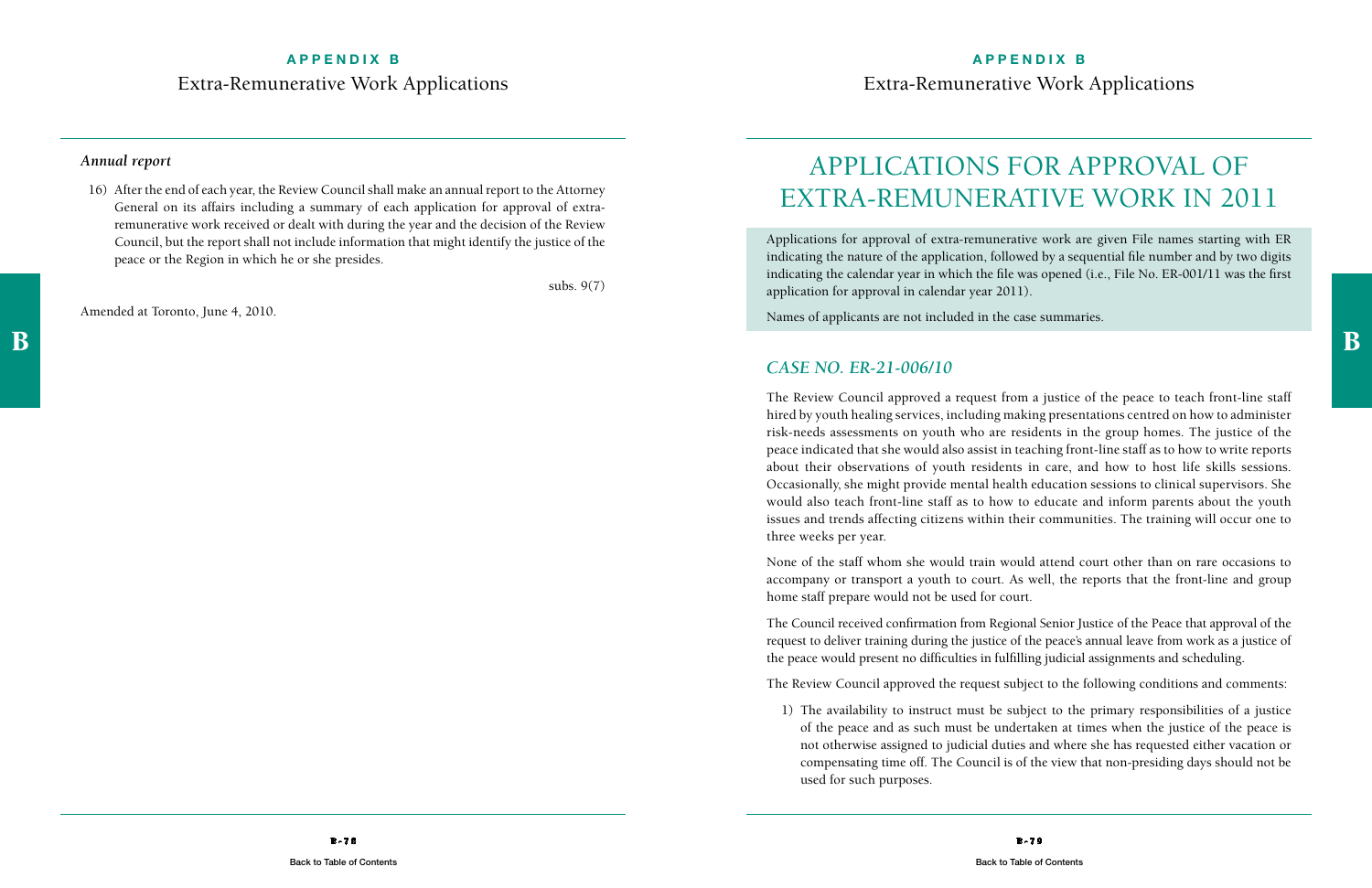## **APPENDIX B** Extra-Remunerative Work Applications

- 2) Delivering the training must not interfere with her obligations as a justice of the peace.
- 3) It was a requirement that the justice of the peace ensure that delivering the training must not interfere with her obligations in relation to the requisite continuing education programs being held for justices of the peace.
- 4) The justice of the peace must maintain distance in the completion of her teaching of this course from the role and responsibilities as a judicial officer, particularly in relation to avoiding any reference to the judicial position in the extra- remunerative work activities.
- A) In the extra-remunerative capacity, the justice of the peace must not appear before the same as that paid to others and be without regard to the position of a justice of the extra-remunerative capacity, the justice of t 5) The justice of the peace may accept remuneration for these services, but such remuneration must be the same as that paid to others and be without regard to the position of a justice of the peace.
	- 6) The Review Council reserved the right to revisit the request and its decision should any relevant circumstances change.

#### *CASE NO. ER-22-001/11*

The justice of the peace applied for approval to practise law on a part-time basis as a solepractitioner, providing services as a solicitor, mediator and arbitrator while holding office as a *per diem* justice of the peace.

The Council concluded that a justice of the peace who holds office in the Ontario Court of Justice should not be permitted to appear as counsel before judges or justices of the peace of that Court. Confidence in the judiciary and in the administration of justice requires not only that judges and justices of the peace are impartial and objective in carrying out their duties, but that they are seen to be impartial and objective. The appearance of a justice of the peace in the role of counsel before one of his or her judicial colleagues of the same Court could give rise in the minds of members of the public to a perception of partiality or unfairness. Even though there would be no actual partiality or favouritism toward the justice of the peace, there could be an appearance of partiality or favouritism.

The Council approved the request to engage in extra-remunerative work as a part-time sole practitioner, mediator and arbitrator subject to the following conditions:

1) The extra-remunerative work must not present any potential impact on the justice of the peace's judicial responsibilities or pose issues relating to fulfilling scheduling obligations at the base court location.

2) The availability to practise law must be subject to the responsibilities of a justice of the peace and as such must be undertaken at times when the justice of the peace is not otherwise assigned to judicial duties and not scheduled to sit as a *per diem* justice of the peace.

3) The justice of the peace must maintain distance in the work as a lawyer, an arbitrator or mediator, from the role and responsibilities as a judicial officer, particularly in relation to avoiding any reference to the judicial position in the extra remunerative work activities, including but not limited to refraining from mentioning the role or experience as a justice of the peace on letterhead, business cards, advertisements, resumes or in conversation with any persons with whom the justice of the peace has contact in the capacity of a

Ontario Court of Justice, or have any direct or indirect dealings with any matters that

5) Because of the unique nature of the role of a justice of the peace in the administration of justice, the office could be brought into disrepute by a real or alleged failure of a practising lawyer, who continues to hold judicial office, to observe the ethical and other standards of the Law Society of Upper Canada. Public confidence in the judicial office could be undermined if a lawyer who is also a justice of the peace is the subject of discipline by

- 
- lawyer, mediator or arbitrator.
- may be before the Ontario Court of Justice.
- the Law Society. For those reasons:
	- *of Professional Conduct for Lawyers,* which is set out below:

a) The justice of the peace must be a lawyer in good standing with the Law Society of Upper Canada and practise law in compliance with the Law Society's Rules of Professional Conduct, including but not limited to Rule 6.05 of the *Law Society's Rules* 

#### 6.05 THE LAWYER IN PUBLIC OFFICE

#### Standard of Conduct

6.05 (1) A lawyer who holds public office shall, in the discharge of official duties, adhere to standards of conduct as high as those that these rules require of a lawyer engaged in the practice of law.

#### Commentary

The rule applies to a lawyer who is elected or appointed to a legislative or administrative office at any level of government, regardless of whether the lawyer attained the office because of professional qualifications. Because such a lawyer is in the public eye, the legal profession can more readily be brought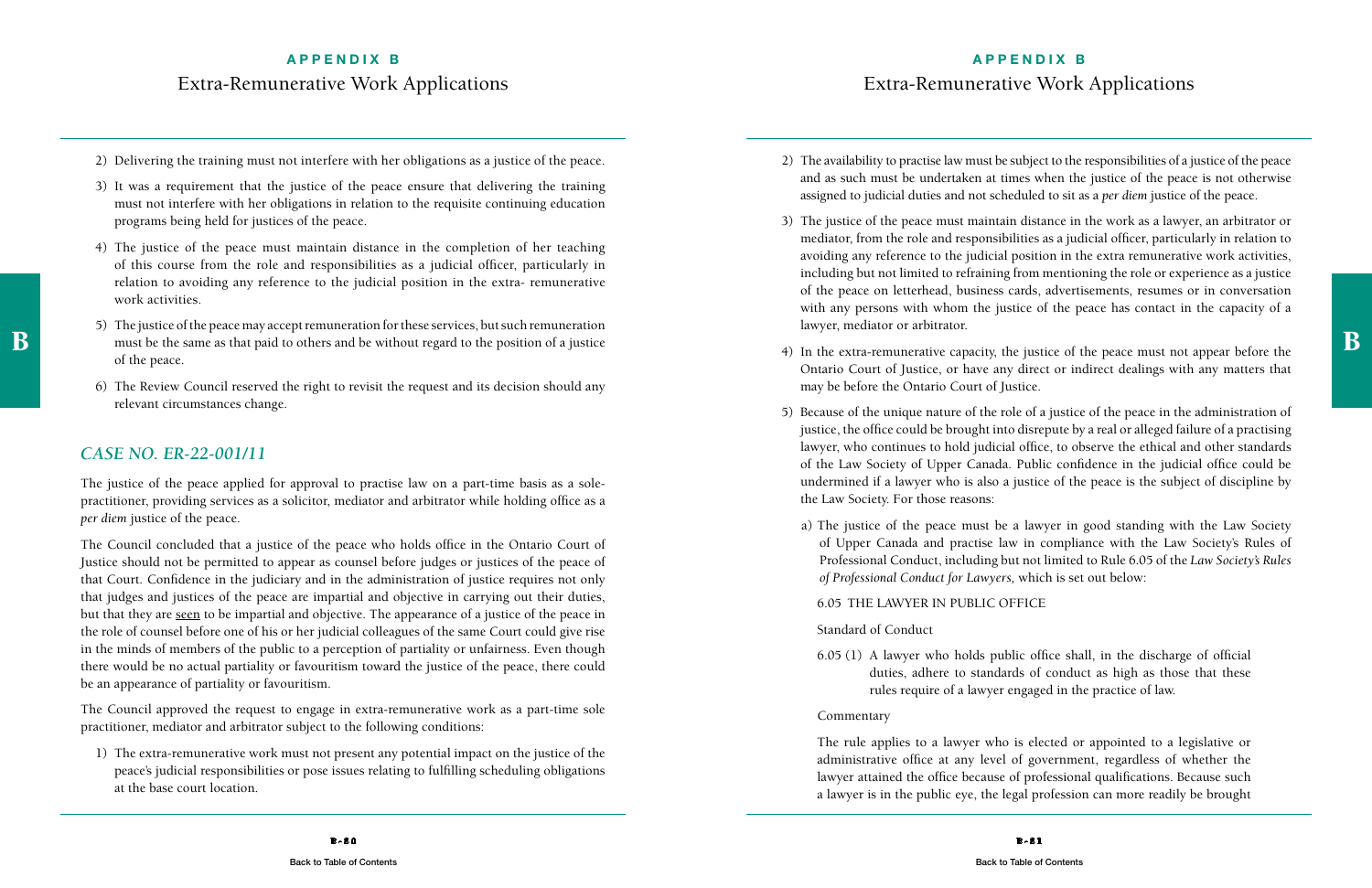## **APPENDIX B** Extra-Remunerative Work Applications

into disrepute by a failure to observe its ethical standards. Generally, the Society will not be concerned with the way in which a lawyer holding public office carries out official responsibilities, but conduct in office that reflects adversely upon the lawyer's integrity or professional competence may be the subject of disciplinary action.

#### Conflict of Interest

(2) A lawyer who holds public office shall not allow professional or personal interests to conflict with the proper discharge of official duties.

#### Commentary

 $B$  and the lawyer holding part-time public office must not accept any private legal CASE NO. ER-22-002/11 business where duty to the client will, or may, conflict with official duties. If some unforeseen conflict arises, the lawyer should terminate the professional relationship, explaining to the client that official duties must prevail. The lawyer who holds a full-time public office will not be faced with this sort of conflict but must nevertheless guard against allowing independent judgment in the discharge of official duties to be influenced either by the lawyer's own interest, that of some person closely related to or associated with the lawyer, that of former or prospective clients, or former or prospective partners or associates. Subject to any special rules applicable to the particular public office, the lawyer holding the office who sees that there is a possibility of a conflict of interest should declare the possible conflict at the earliest opportunity, and not take part in any consideration, discussion or vote concerning the matter in question.

- (3) If there may be a conflict of interest, a lawyer who holds or who held public office shall not represent clients or advise them in contentious cases that the lawyer has been concerned with in an official capacity.
- b) The justice of the peace must notify the Justices of the Peace Review Council of any notification by the Law Society of a complaint or investigation by the Law Society.
- 6) The Council noted that for lawyers, if a complaint about conduct is made to the Law Society of Upper Canada, the lawyer's obligation to respond to the Law Society's investigators includes providing information that is confidential and/or covered by solicitor-client privilege. While disclosure to the Law Society does not constitute a waiver of solicitor-client privilege, that same protection would not apply if there was

a complaint to the Justices of the Peace Review Council. The justice of the peace had to knowingly assume that risk if he chose to practise law while holding the office of a justice of the peace.

7) The justice of the peace may accept remuneration for providing legal services, but such remuneration must be the same as that paid to others and be without regard to the

- position as a justice of the peace.
- relevant circumstances change.

8) The Review Council reserved the right to revisit the request and its decision should any

#### *CASE NO. ER-22-002/11*

The justice of the peace requested approval to teach two courses at a college for one term. The request was approved after the Regional Senior Justice of the Peace confirmed that he supported the application and that in the past this justice of the peace easily managed his assignments and teaching activities.

The approval was subject to the following conditions:

1) Any remuneration accepted for these services be the same as that paid to other instructors

2) Availability to instruct must not impact upon the availability to fulfill the primary

- without regard to the position of a justice of the peace.
- responsibilities of a justice of the peace during assigned hours.
- be used for such purposes.
- relevant circumstances change.

3) It was noted that it is the view and preference of Council that educational teachings by justices of the peace be engaged in during the evenings rather than during weekdays, so as not to present any potential impact on judicial responsibilities or pose issues relating to fulfilling scheduling obligations at a base court location. The availability to instruct must be subject to primary responsibilities as a justice of the peace and as such must be undertaken at times when a justice of the peace is not otherwise assigned to judicial duties and where he or she has requested either vacation or compensating time off. Council was of the view that non-presiding days should not

4) The Review Council reserved the right to revisit the request and its decision should any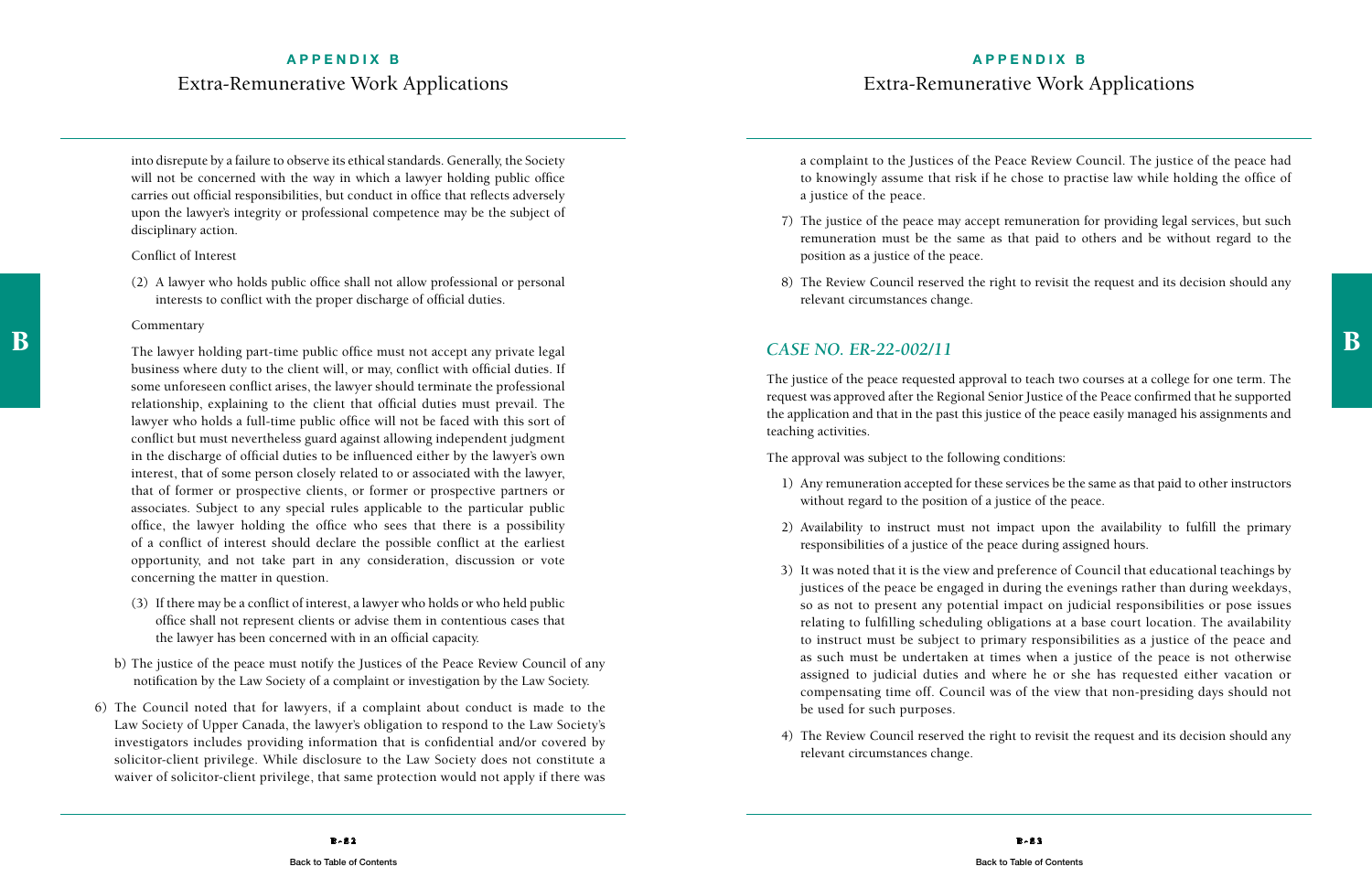## <span id="page-45-0"></span>*CASE NO. ER-22-003/11*

The Council approved an application for approval to teach at a Faculty of Law at a university during the evenings for one term. The approval of Council was granted recognizing that the Regional Senior Justice of the Peace confirmed that Council's approval of the request would present no difficulties in fulfilling judicial assignments during the period of teaching. The approval was subject to the following conditions:

- 1) Any remuneration accepted for these services be the same as that paid to other instructors without regard to Her Worship's position as a justice of the peace.
- 2) Availability to instruct must not impact upon the availability to fulfill the primary responsibilities of a justice of the peace during assigned hours. As such, availability to instruct must be undertaken at times when the justice of the peace is not otherwise assigned to judicial duties and has requested either vacation or compensating time off. Council was of the view that non-presiding days should not be used for such purposes.
- 3) The Review Council reserved the right to revisit the request and its decision should any relevant circumstances change.

## **APPENDIX C**

# **PRINCIPLES OF JUDICIAL OFFICE OF JUSTICES OF THE PEACE OF THE ONTARIO COURT OF JUSTICE**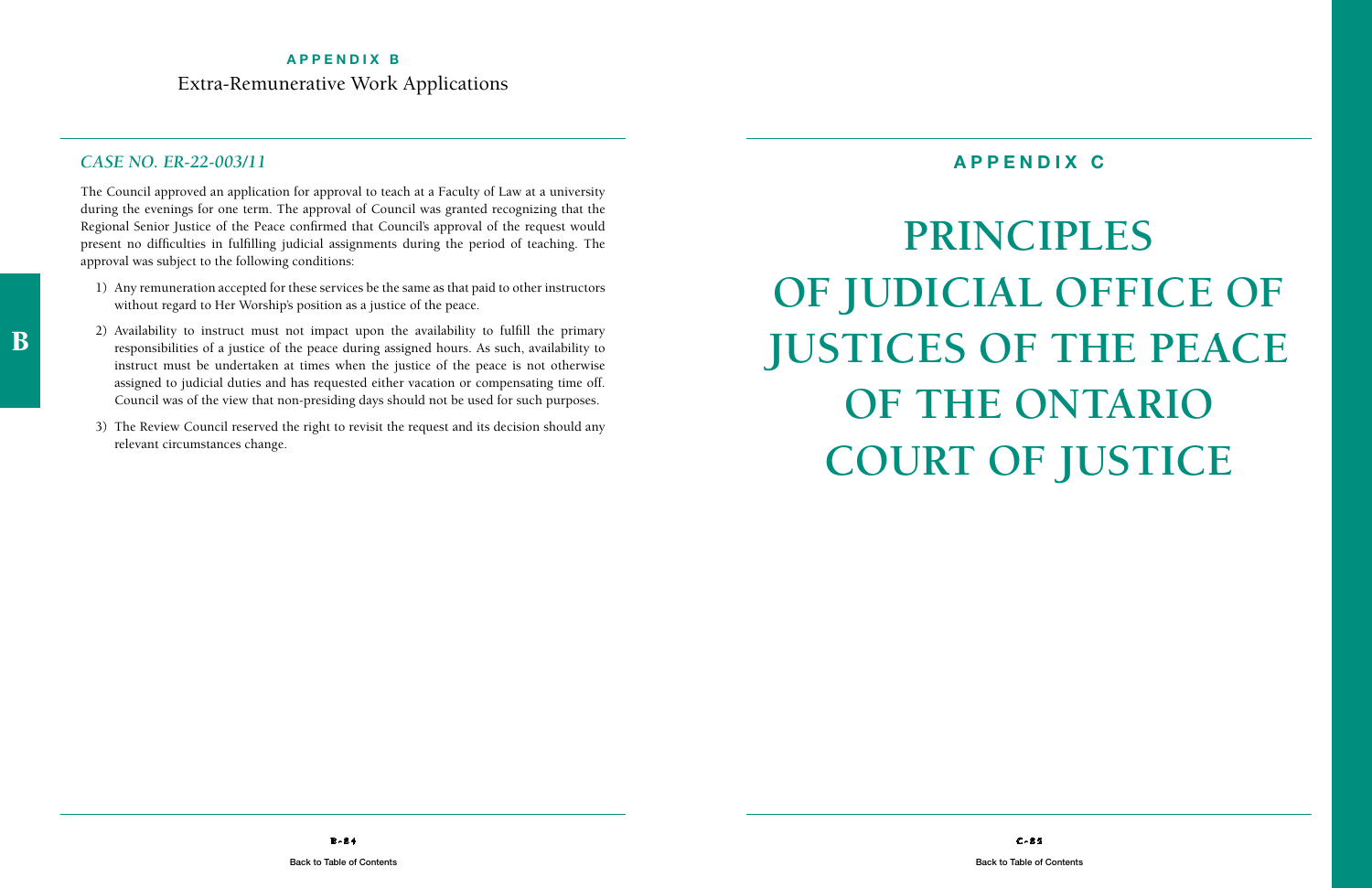## **APPENDIX C** Principles of Judicial Office of Justices of the Peace of the Ontario Court of Justice

#### **APPENDIX C**

Principles of Judicial Office of Justices of the Peace of the Ontario Court of Justice

#### **1. THE JUSTICE OF THE PEACE IN COURT**

1.1 Justices of the peace must be impartial and objective in the discharge of their judicial

duties.

#### *Commentaries:*

Justices of the peace should not be influenced by partisan interests, public pressure or

fear of criticism.

 Justices of the peace should maintain their objectivity and shall not, by words or conduct, manifest favour, bias or prejudice towards any party or interest.

1.2 Justices of the peace have a duty to follow the law.

#### *Commentaries:*

 Justices of the peace have a duty to apply the relevant law to the facts and circumstances of the cases before the court and to render justice within the framework of the law.

1.3 Justices of the peace will endeavour to maintain order and decorum in court.

*Commentaries:*

 Justices of the peace must strive to be patient, dignified and courteous in performing the duties of judicial office and shall carry out their role with integrity, appropriate

2.1 Justices of the peace should approach their judicial duties in a spirit of collegiality,

firmness and honour.

#### **2. THE JUSTICE OF THE PEACE AND THE COURT**

tis trust and confidence. A strong and independent judiciary is indispensable to the proper administration of justice in our society. Justices of the peace must be free to perform their judicial duties without fear of reprisal or influence from any person, group, institution or level of government. In turn, society has a right to expect those appointed as justices of the peace to be honourable and worthy of its trust and confidence.

> 2.2 Justices of the peace should conduct court business with due diligence and dispose of all matters before them promptly and efficiently having regard, at all times, to the

- cooperation and mutual assistance.
- interests of justice and the rights of the parties before the court.
- 2.3 Reasons for judgment should be delivered in a timely manner.
- 

2.4 Justices of the peace have a duty to maintain their professional competence in the law.

*Commentaries:*

Justices of the peace should attend and participate in continuing legal and general

education programs.

*"Respect for the Judiciary is acquired through the pursuit of excellence in administering justice."*

## PRINCIPLES OF JUDICIAL OFFICE of Justices of the Peace of the ONTARIO COURT OF JUSTICE

#### *Preamble*

The justices of the peace of the Ontario Court of Justice recognize their duty to establish, maintain, encourage and uphold high standards of personal conduct and professionalism so as to preserve the independence and integrity of their judicial office and to preserve the faith and trust that society places in the men and women who have agreed to accept the responsibilities of judicial office.

The following principles of judicial office are established by the justices of the peace of the Ontario Court of Justice and set out standards of excellence and integrity to which all justices of the peace subscribe. These principles are not exhaustive. They are designed to be advisory in nature and are not directly related to any specific disciplinary process. Intended to assist justices of the peace in addressing ethical and professional dilemmas, they may also serve in assisting the public to understand the reasonable expectations which the public may have of justices of the peace in the performance of judicial duties and in the conduct of their personal lives.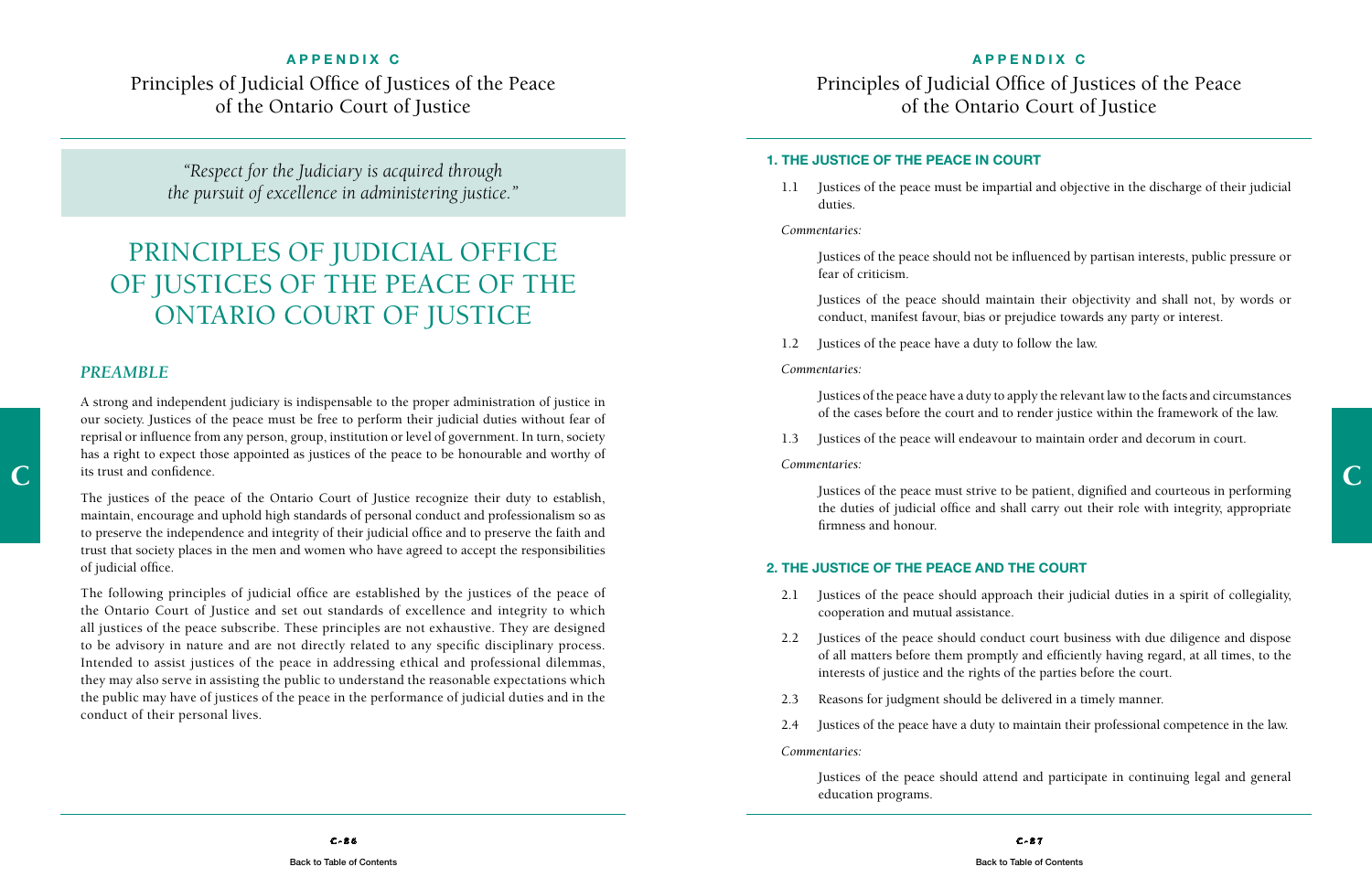C

## <span id="page-47-0"></span>**APPENDIX C** Principles of Judicial Office of Justices of the Peace of the Ontario Court of Justice

2.5 The primary responsibility of justices of the peace is the discharge of their judicial duties.

#### *Commentaries:*

 Subject to applicable legislation, justices of the peace may participate in law related activities such as teaching, participating in educational conferences, writing and working on committees for the advancement of judicial interests and concerns, provided such activities to do not interfere with their primary duty to the court.

#### **3. THE JUSTICE OF THE PEACE IN THE COMMUNITY**

# **Hearing Re Justice of the Peace** PAUL KOWARSKY

- 3.1 Justices of the peace should maintain their personal conduct at a level which will ensure the public's trust and confidence.
- 3.2 Justices of the peace must avoid any conflict of interest, or the appearance of any conflict of interest, in the performance of their judicial duties.

#### *Commentaries:*

Justices of the peace must not participate in any partisan political activity.

Justices of the peace must not contribute financially to any political party.

- 3.3 Justices of the peace must not abuse the power of their judicial office or use it inappropriately.
- 3.4 Justices of the peace are encouraged to be involved in community activities provided such involvement is not incompatible with their judicial office.

#### *Commentaries:*

 Justices of the peace should not lend the prestige of their office to fund-raising activities.

## **APPENDIX D**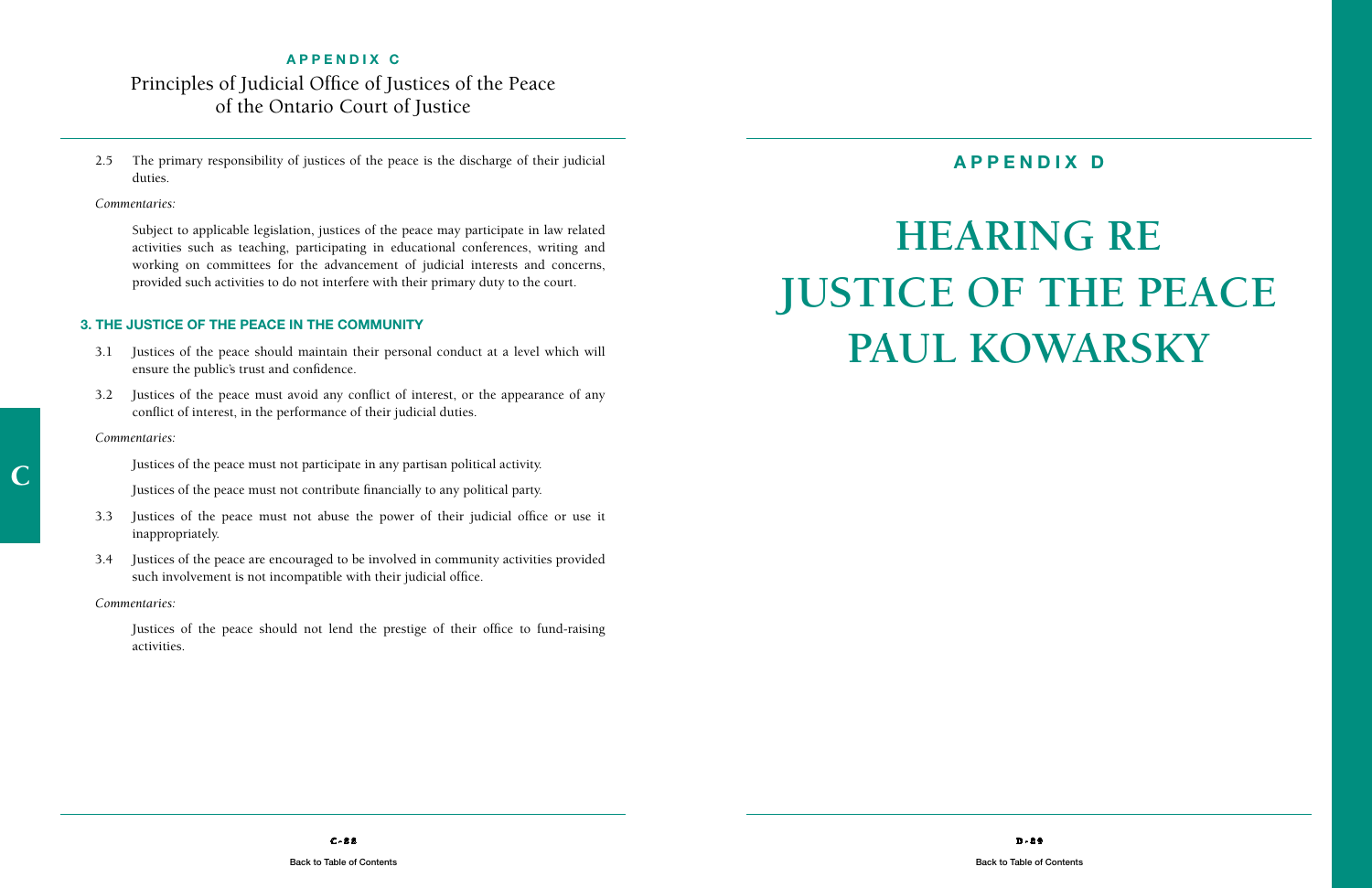## **APPENDIX D** Hearing Re Justice of the Peace Paul Kowarsky



## **IN THE MATTER OF A HEARING UNDER SECTION 11.1 OF THE** *JUSTICES OF THE PEACE ACT,* **R.S.O. 1990, c. J.4, as amended,**

*Concerning a Complaint about the Conduct of Justice of the Peace Paul Kowarsky*

Before: The Honourable Justice Kathryn L. Hawke Regional Senior Justice, Chair

Her Worship Cornelia Mews, Senior Justice of the Peace

Mr. Steven G. Silver, Community Member

[1] The Justices of the Peace Review Council, pursuant to Section  $11(15)(c)$  of the *Justices of the Peace Act* R.S.O. 1990, c.J.4, as amended (the "Act"), ordered that a complaint regarding the conduct of Justice of the Peace Paul Kowarsky be referred to a Hearing Panel of the Review Council, for a formal hearing under Section 11.1

Hearing Panel of the Justices of the Peace Review Council

#### *Reasons for Decision*

#### **Counsel:**

Ms. Marie Henein Mr. Mark Sandler

Henein and Associates Cooper and Sandler, LLP Presenting Counsel Counsel for His Worship Paul Kowarsky

#### *Introduction*

 $[5]$  Section 11.1 (10) of the Justices of the Peace Act states:<br>
Reasons for Decision 11.1. (10) After completing the hearing, the panel may dismiss the complaint, with or without a finding that it is unfounded or, if it upholds the complaint, it may,

[2] By way of Notice of Hearing, dated March 22, 2011, the hearing process began. The Panel convened on March 25, 2011. Pre-hearing motions and procedural matters were addressed on March 25, 2011 and April 26, 2011. On May 6, 2011 the Panel received evidence and heard submissions. The hearing adjourned to May 30, 2011

- of the Act.
- for disposition.
- three dates. These dates, in the order set out in the Appendix are:

[3] The Notice of Hearing – Appendix A particularized complaints involving the events of

1) January 29, 2010;

2) a date between 2008 and January 29, 2010; and

3) March 2, 2010.

[4] An Agreed Statement of Facts was filed at the hearing outlining the events of the

three dates.

## *Legislative Framework*

[5] Section 11.1 (10) of the *Justices of the Peace Act* states:

c) order the justice of the peace to apologize to the complainant or to any other person;

- a) warn the justice of the peace;
- b) reprimand the justice of the peace;
- 
- 
- e) suspend the justice of the peace with pay, for any period;

d) order that the justice of the peace take specified measures, such as receiving education or treatment, as a condition of continuing to sit as a justice of the peace;

[Back to Table of Contents](http://www.ontariocourts.ca/ocj/jprc/) **Back to Table of Contents** Back to Table of Contents **Back to Table of Contents** 

Justices of the Peace Review Council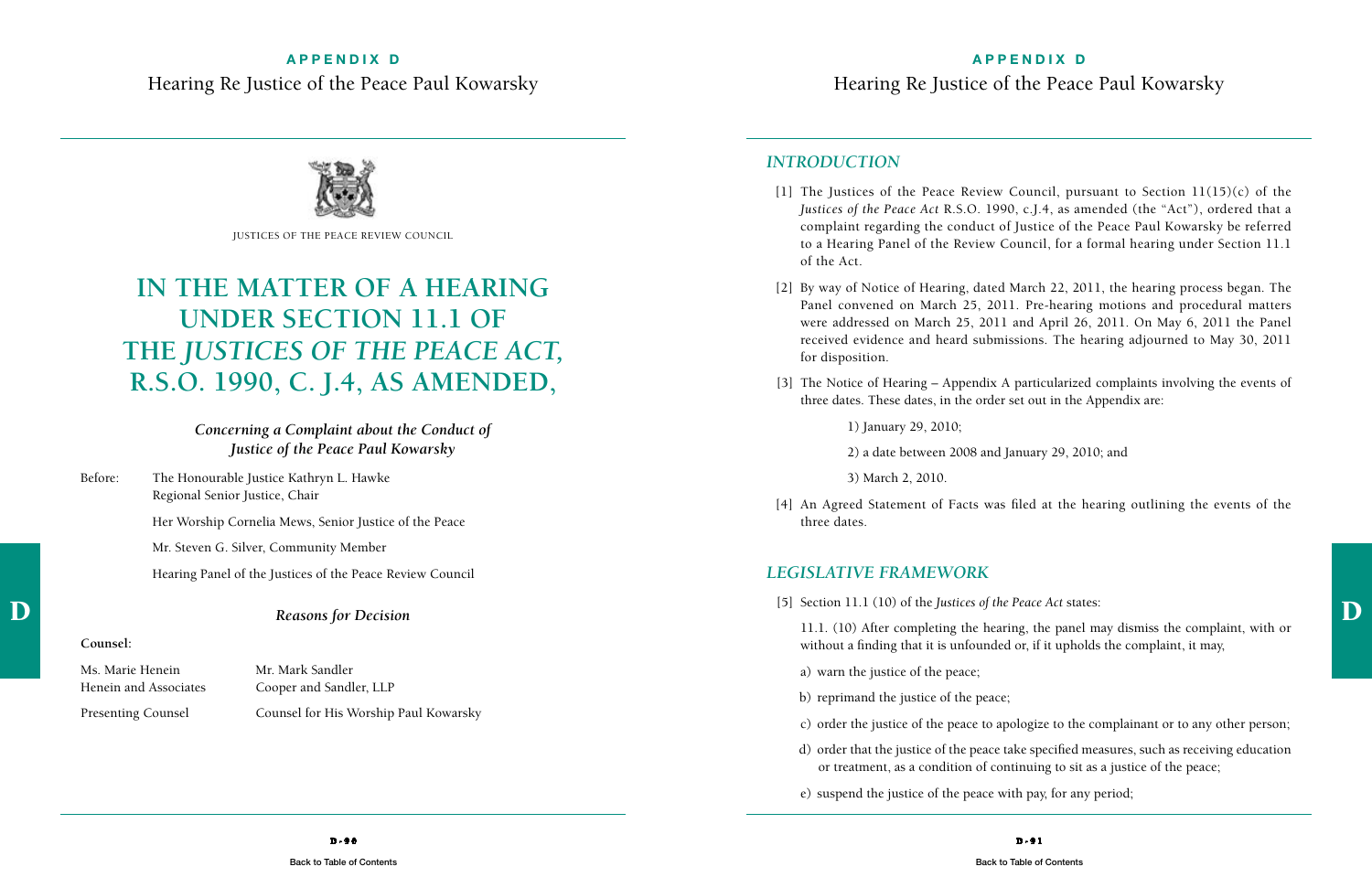## **APPENDIX D** Hearing Re Justice of the Peace Paul Kowarsky

- f) suspend the justice of the peace without pay, but with benefits, for a period up to 30 days; or
- g) recommend to the Attorney General that the justice of the peace be removed from office in accordance with section 11.2.
- [6] Neither the Section nor the *Act* elaborate upon the words "upholds the complaint" used in this Section. The Hearing Panel in *Re: Welsh (2009),* a decision of the Justice of the Peace Review Council, addressed this aspect of the Section. We agree with that Panel's remarks stated at Paragraph 30:

The purpose of judicial misconduct proceedings is essentially remedial. The [11] The sexually inappropriate comment, involving eight words, was very short. It is The purpose of judicial misconduct proceedings is essentially remedial. The dispositions in section 51.6(11) should be invoked, when necessary, in order to restore a loss of public confidence arising from the judicial conduct in issue.

The terms "judicial misconduct" and "upholding a complaint" are not defined in the *Act;* however, we agree with presenting counsel that decisions of the Canadian Judicial Council and the Ontario Judicial Council that determine whether a judge has engaged in judicial misconduct are apposite to the test we have to apply in determining whether to "uphold" a complaint (pursuant to s. 11.1.(10) of the *Act)* and, if so, whether to apply one or more of the dispositions set out in that subsection which mirrors the same dispositions available to the Ontario Judicial Council under subsection 51.6(11) of the *Courts of Justice Act,* R.S.O. 1990,c. C. 43 (C.J.A.).

[7] Turning to the meaning of "judicial misconduct", an excerpt from *Re: Baldwin (2002),* a Hearing Panel of the Ontario Judicial Council, is instructive. Being informed by two decisions of the Supreme Court of Canada in *Therrien v. Minister of Justice [2001] 2 S.C.R. 3* and *Moreau-Bérubé v. New Brunswick (Judicial Council), [2002] 1 S.C.R. 249,* the Hearing Panel stated at page 5:

[10] On January 29, 2010, they were each working in their respective capacities in a courtroom. During the course of the proceedings Justice of the Peace Kowarsky got the complainant's attention and made a sexually inappropriate comment to her. The comment was said at least once and was captured on the courtroom audio recording. The comment was not heard by the other courtroom clerk and, as far as can be known, it was not heard by any

Paraphrasing the test set out by the Supreme Court in *Therrien and Moreau-Bérubé,* the question under s. 51.6(11) is whether the impugned conduct is so seriously contrary to the impartiality, integrity and independence of the judiciary that it has undermined the public's confidence in the ability of the judge to perform the duties of office or in the administration of justice generally **and** (emphasis added) that it is necessary for the Judicial Council to make one of the dispositions referred to in the section in order to restore that confidence.

[12] The complainant was very upset. She did not return to the courtroom in the afternoon and was absent the next day. After court adjourned on Jan 29, 2010, Justice of the Peace Kowarsky telephoned her and indicated that his actions had been wrong and

It is only when the conduct complained of crosses this threshold that the range of dispositions in s. 51.6(11) is to be considered. Once it is determined that a disposition under s.  $51.6(11)$  is required, the Council should first consider the least serious – a warning – and move sequentially to the most serious – a recommendation for removal – and order only what is necessary to restore the public confidence in the judge and in the administration of justice generally.

#### *The Facts*

[8] The Panel's factual findings, based upon the Agreed Statement of Facts, are set out below.

[9] The complainant is a courtroom clerk. Justice of the Peace Kowarsky was regularly assigned to preside in the courthouse where the complainant is employed. They were assigned to the same courtroom many times over the course of the two, to two and a half years mentioned in this matter. They had a close working relationship which included His Worship providing some training and mentoring. Also, over the course of time they each had confided with the other over personal matters. The complainant regarded Justice of

- 
- the Peace Kowarsky as a father figure.
- member of the public. It may have been made a second time.
- was insulting and degrading.
- 

agreed, and the Panel finds that the comment was not intended to be hurtful. The comment involved an ill-conceived attempt at humour on behalf of His Worship. It involved using a double entendre when making what otherwise would have been an innocent request. Unlike most double entendres, however, the risqué meaning was obvious and the innocent meaning, while available in the circumstances, was obscure. Further, the risqué meaning went beyond being indelicate. Given the circumstances, it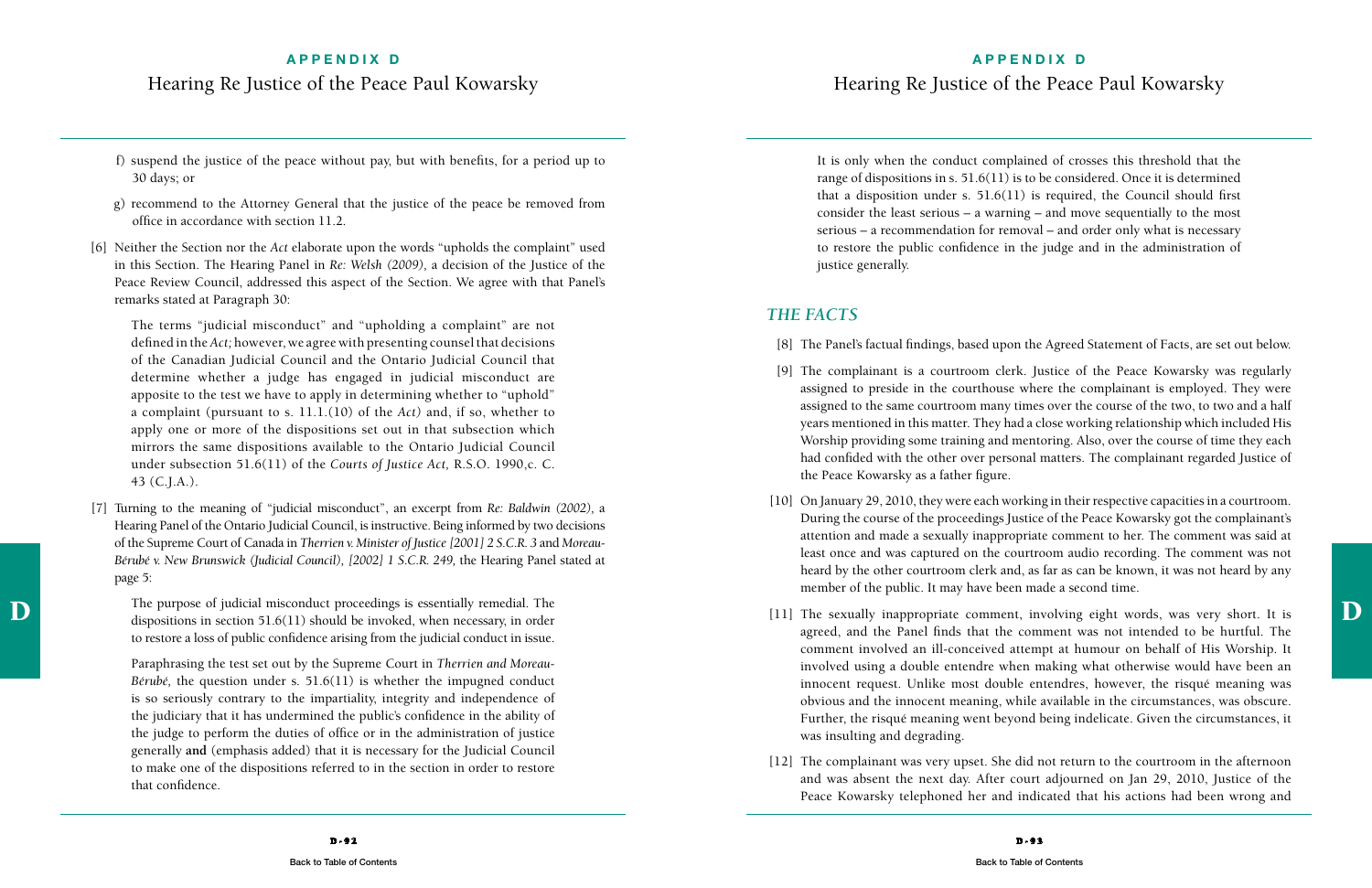## **APPENDIX D** Hearing Re Justice of the Peace Paul Kowarsky

inappropriate, and that he valued her work. He asked that she return his call. She decided not to.

- [13] Prior to January 29, 2010, sometime in 2008, Justice of the Peace Kowarsky and the complainant greeted each other prior to being in court together. During this timeframe it was His Worship's custom to greet female colleagues and clerks who he had not seen for a while with a hug. On one such occasion, while greeting the complainant in this way, he commented using words to the effect that some people say hello by kissing on the lips.
- [14] Subsequent to January 29, 2010, on March 1, 2010, Justice of the Peace Kowarsky was presiding in court with two clerks. One of them was the complainant. During court His Worship addressed the clerks and stated that they were distracting him and that they were to stop. On the following day, when His Worship and the complainant were once again assigned to the same court His Worship called the complainant to his office and raised what he regarded as the inappropriate behaviour from the day before. During this exchange, the complainant denied inappropriate behaviour and raised Justice of the Peace Kowarsky's behaviour of January 29<sup>th</sup>. Each voiced their respective positions about January 29<sup>th</sup>, with His Worship indicating the innocent interpretation of his words and his apology. He also enquired as to what more she wanted. The complainant told him that it (the comment) was inappropriate, and that she looked upon him as a father figure, which is why it upset her tremendously. During this exchange His Worship raised his voice to the point that he could reasonably be considered to be yelling. The complainant was crying and shaking and she stated she wasn't paid enough to be yelled at. Further, she apologized for her behaviour the previous day and she indicated that she would not be in his court the next day.
- The complainant subsequently requested not to be assigned to the same courtroom as<br>
Justice of the peace including Justice of the Peace Kowarsky. Justice of the Peace Kowarsky.
	- [16] In addition to the above findings drawn from the Agreed Statement of Facts, the Panel notes the following about the employment of courtroom clerks. Courtroom clerks are employed by the Court Services Division of the Ministry of the Attorney General and not by the Ontario Court of Justice directly. There is, however, a clear working relationship between a presiding justice of the peace and a courtroom clerk as established by the *Courts of Justice Act* R.S.O. 1990, Chapter C.43, s. 76(2).

[17] Justice of the Peace Kowarsky acknowledged in the Agreed Statement of Facts, and through his counsel at the hearing, that the comment he made on January 29, 2010

[18] Counsel for Justice of the Peace Kowarsky and Presenting Counsel each submitted in their respective capacities that the facts surrounding the other two dates, set out in the Appendix of the Notice of Hearing and covered in the factual findings above, do not

76.(1) In matters that are assigned by law to the judiciary, registrars, court clerks, court reporters, interpreters and other court staff shall act at the direction of the chief justice of the court. 2006, c.21,Sched. A, s. 14.

(2) Court personnel referred to in subsection (1) who are assigned to and present in a courtroom shall act at the direction of the presiding judge, justice of the peace, master or case management master while the court is in session. 2006, c.21, Sched. A, s.14; 2009, c.33, Sched.2, s.20 (16).

## *Issue of Judicial Misconduct*

- constitutes an act of judicial misconduct.
- constitute judicial misconduct and should be dismissed.
- context of the January 29, 2010 complaint.

[19] It is agreed that the facts about these two other dates should be considered in the overall

## *Complainant's Response*

[20] The complainant's immediate reaction to Justice of the Peace Kowarsky's actions is included in the Agreed Statement of Facts and in "The Facts" set out above. Further

- information was provided, on consent, through Presenting Counsel.
- 

[21] Throughout, the complainant supports the view that His Worship was not at any point being sexually aggressive toward her. The complainant indicates that she respects justices of the peace, including Justice of the Peace Kowarsky. She regarded him as a father figure. She had been going through some difficult times. She wanted to be treated as an equal. The January 29<sup>th</sup> incident, combined with the events of March  $1<sup>st</sup>$  and  $2<sup>nd</sup>$ , left her feeling disrespected and belittled. This led to the complaint which, along with the events themselves, caused her severe anxiety at work. During the following year they both continued to work in the same courthouse. The complainant's schedule was arranged to accommodate her in such a way that she would not be working with His Worship. She found this accommodation made things awkward with coworkers and she also felt that it made others look at her differently. These things also contributed to her anxiety.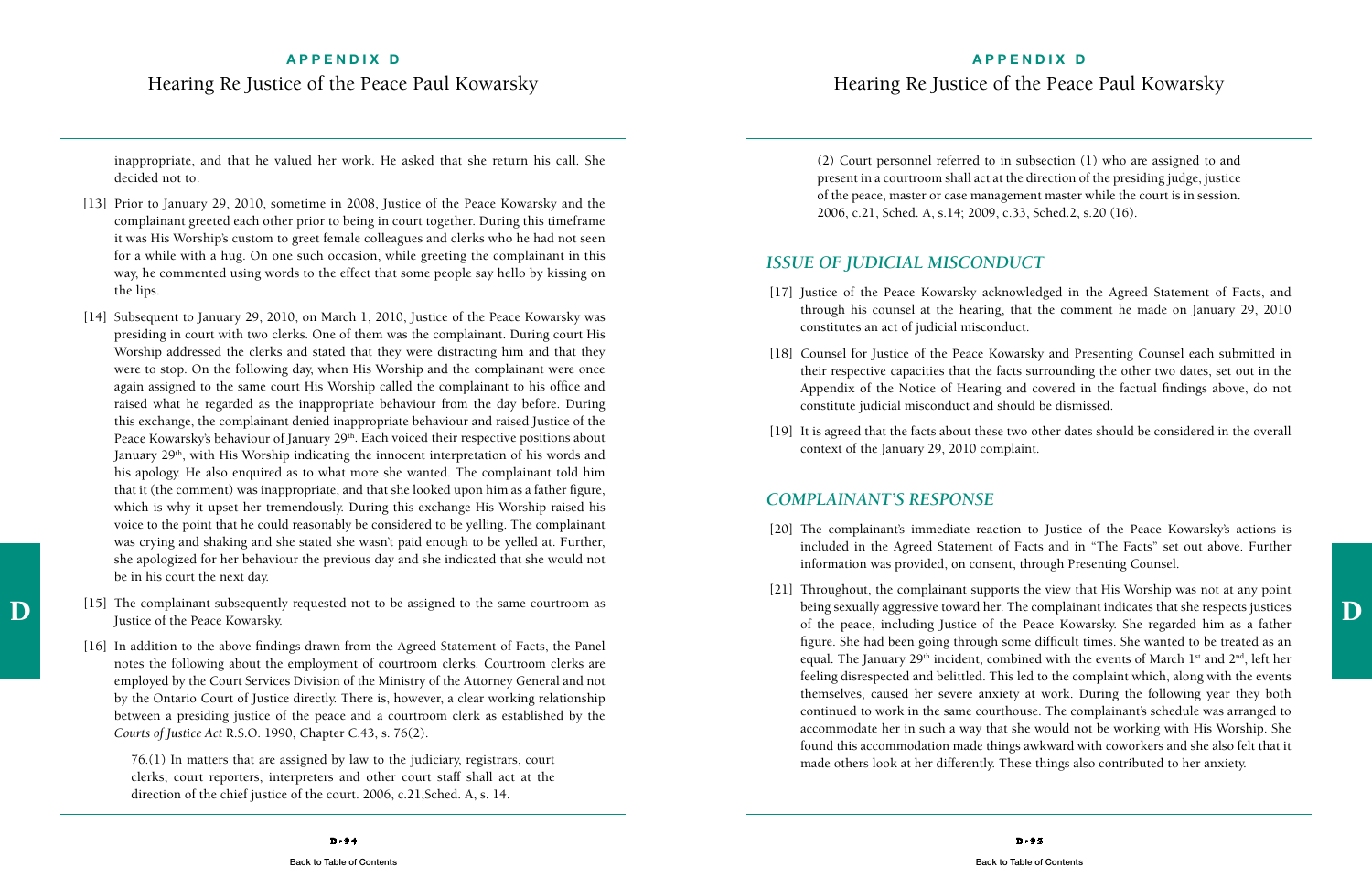#### **APPENDIX D**

## Hearing Re Justice of the Peace Paul Kowarsky

## *Justice of the Peace Kowarsky's Background and Post Complaint Actions*

- [22] Justice of the Peace Kowarsky is 68 years of age. He was a distinguished cantor in South Africa, USA and Canada (Montreal and Toronto). He retired from this in 2001. He received his Bachelor of Laws degree in 1972 in South Africa. He came to Canada in 1976. He came to Toronto with his wife and 5 children in 1980. He remarried in 2001. He also suffered the significant loss of a grandchild in 2007.
- [23] His Worship Kowarsky has been a justice of the peace since May, 2002. He has presided in all of the courts to which justices of the peace are assigned including bail court, in particular youth bail court, and also Provincial Offences Court where his work has included trials of lengthy and complex cases. He has had a very active role in mentoring other justices of the peace. He has had duties as a Local Administrative Justice of the Peace. He is well respected by colleagues and others who work with him, including clerks who have been interviewed. There have been no prior complaints.
- [24] In the Agreed Statement of Facts, Justice of the Peace Kowarsky acknowledged that his comment on January 29, 2010 was completely inappropriate, unwelcomed, and wrong. He also acknowledged that it deeply upset the complainant.
- [25] He made a full apology to the complainant in a letter that was filed in the hearing.
- D complainant's employment, the Panel accepts this as an appropriate approach in the future." [26] Two unsolicited letters of support from colleagues have been filed. They speak of his integrity, and of his skill and professionalism. It is apparent through counsel's submission that he has not solicited letters of support, not because he couldn't have, but because he chose not to. Particularly with respect to work colleagues, given the circumstances, as to do otherwise could potentially lead to further discomfort for the complainant in her workplace.
	- [27] Justice of the Peace Kowarsky sought and has been given approval to be assigned to locations other than the one where the complainant works. Also, if she changes locations he will make similar arrangements. A letter has been filed from Regional Senior Justice Robert Bigelow, dated April 19, 2011. This letter agrees to carry out this scheduling request. The significance of this voluntary accommodation by His Worship has been underlined by Presenting Counsel as being a significant consideration for the complainant and in turn the Panel.

[28] A report authored by Dr. Lori Haskell, Clinical Psychologist, dated April 23, 2011, was filed in the hearing. The purpose of Dr. Haskell's contact was to review appropriate sexual boundaries and behaviours and to assess Justice of the Peace Kowarsky's own understanding of his actions and their repercussions. Dr. Haskell had the benefit of the

[29] The material in the report supports finding that His Worship has reflected critically upon his behaviour and its impact upon the complainant. The report canvasses the dynamics of the situation wherein it appears that the hurt and upset caused from his inappropriate comment was intensified by the closeness and expectations they had of one another in what previously had been a comfortable working relationship. With regard to the events of 2008, Dr. Haskell and His Worship discussed his responsibility of being aware of his

- having the Agreed Statement of Facts.
- status and social power and of not crossing boundaries.
- report by noting:

[30] Dr. Haskell in her "Summary and Opinion" section notes: she found him to be thoughtful and genuinely remorseful; he had real concern for the harm caused to the complainant; his adjustment in his professional behaviour means he is unlikely to make a similar mistake in the future; and in addition to being more vigilant about his professional behaviour he is aware that his intentions and the impact of his conduct are distinct. She concludes her

"It also appears as if Justice of the Peace Kowarsky has, as a result of these events, an enhanced appreciation for the importance of professional boundaries, and he has reflected critically upon both what he did and its impact on others. The indications are that he is aware and vigilant and, given the process and professional consequences which have unfolded for him, he would be quite unlikely to transgress boundaries in this way in the future."

#### *Disposition*

[31] The Panel agrees with the submissions of Counsel that the facts of January 29, 2010

- constitute judicial misconduct and the Panel upholds this complaint.
- out in paragraph 7 above.

[32] Further, the Panel agrees with the submissions of Counsel that the facts involved in the other two dates particularized in the Notice of Hearing do not constitute judicial misconduct and the Panel dismisses those complaints. The facts did not meet the test set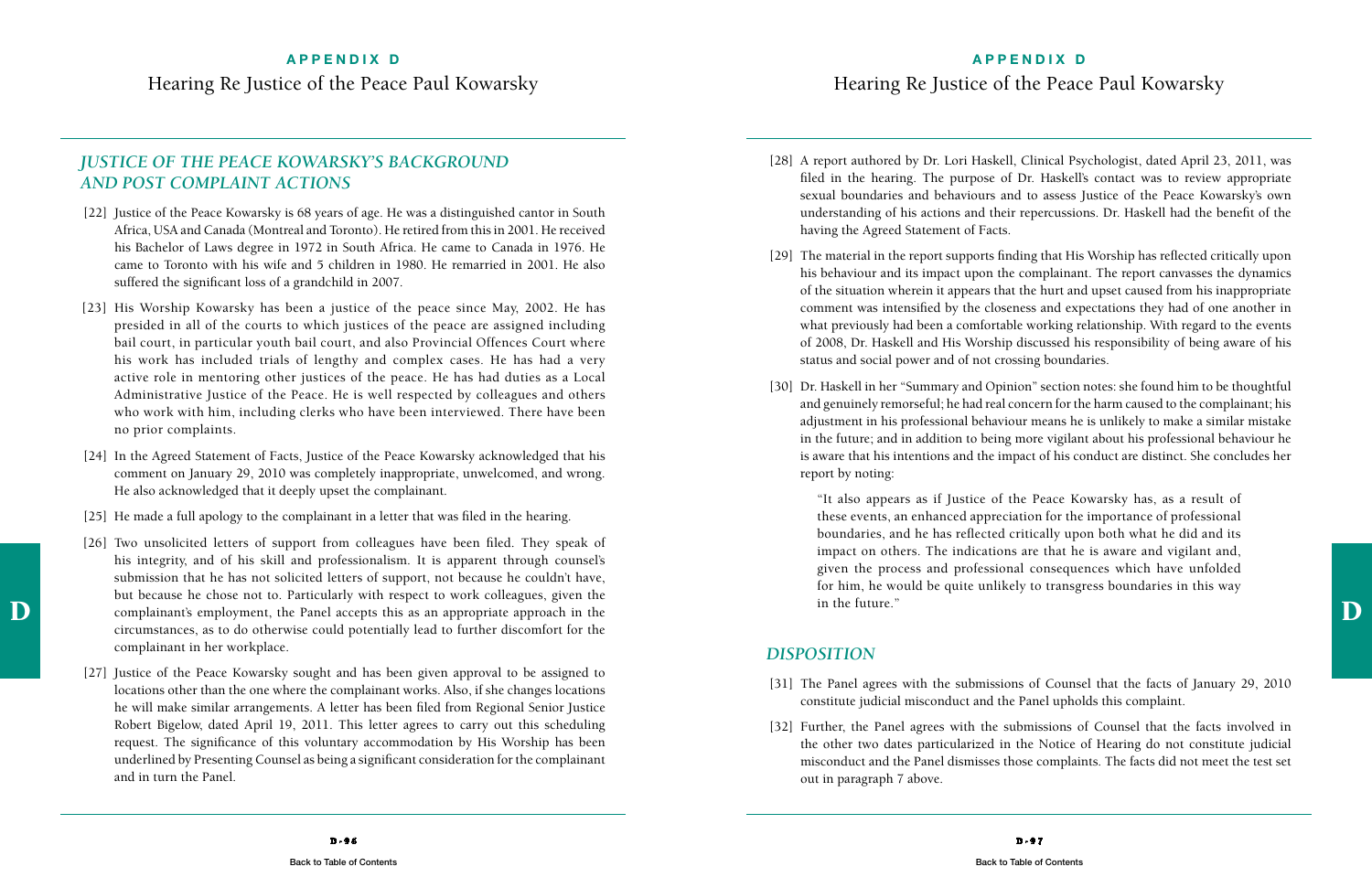## **APPENDIX D** Hearing Re Justice of the Peace Paul Kowarsky

- [33] The threshold test, as set out above in greater detail in paragraph 7, "is whether the impugned conduct is so seriously contrary to the impartiality, integrity and independence of the judiciary that it has undermined the public's confidence in the ability of the judge to perform the duties of office or in the administration of justice generally **and** (emphasis added) that it is necessary for the Judicial Council to make one of the dispositions referred to in the section in order to restore that confidence."
- [34] Returning to the January 29, 2010 complaint, of the aspects listed in first part of the test, the facts concerning that date are seriously contrary to the aspect of the "integrity" "of the judiciary". For the following reasons one would expect that reasonable, fair minded and informed members of the public would have their confidence in the administration of justice undermined as a result.
- [35] Firstly, conduct of this nature would not be tolerated from any other participant in the court process particularly when, as here, court is in session. In order to maintain the integrity of the judiciary a presiding judicial officer must conduct himself/herself at least as well as everyone else before the Court. When, as here, actions fall below this level there is an undermining of public confidence in the administration of justice.
- [36] Secondly, even though a courtroom clerk is not employed by the Court directly, as noted above, the courtroom clerk acts under the direction of the presiding justice of the peace in the courtroom. In order to maintain the integrity of the judiciary within this framework, the standard of conduct expected in this relationship could reasonably be expected to be analogous to that expected of someone in a supervisory capacity in a more typical working relationship. This conduct fell short of this expectation and as such it is an additional source of the undermining of public confidence in the administration of justice.
- D<br>
out in Section 11.1(10) in order to restore public confidence. [37] The second part of the test is whether it is necessary to make one of the dispositions set
	- [38] Presenting Counsel submitted that this complaint was judicial misconduct requiring a disposition and advised the panel of available dispositions, but did not take a position as to a specific disposition. Counsel for Justice of the Peace Kowarsky submitted that a reprimand was the appropriate disposition.
	- [39] The Panel is mindful of the fact that this was a short incident and accepts the context and intent set out in the facts above.
	- [40] The Panel finds that actions already taken by Justice of the Peace Kowarsky make consideration of some of the possible dispositions unnecessary. These actions include having apologized to the complainant at the time and as part of the hearing process

and having taken appropriate counselling from Dr. Haskell. Dr. Haskell's opinion also confirms the lack of need for further counselling. The Panel commends these actions as they assist in restoring public confidence.

[41] Further, the Panel acknowledges that Justice of the Peace Kowarsky has taken a very significant step in having his assignment adjusted to accommodate the complainant. It is a measure that may not have been achievable in any other way. It is a very positive act for the complainant. It is an act that exhibits integrity and should assist in restoring

- public confidence.
- [42] The Panel's decision is to reprimand Justice of the Peace Kowarsky.
- restore public confidence in the administration of justice.

Dated at the city of Toronto in the Province of Ontario, May 30<sup>th</sup>, 2011.

[43] The Panel is confident, based on the evidence at this public hearing, that Justice of the Peace Kowarsky is keenly aware of the meaning and import of this action. Given this, and the steps he has taken on his own, the action of a Reprimand by this Panel is sufficient to

#### HEARING PANEL:

The Honourable Kathryn L. Hawke, Regional Senior Justice, Chair Her Worship Cornelia Mews, Senior Justice of the Peace Mr. Steven G. Silver, Community Member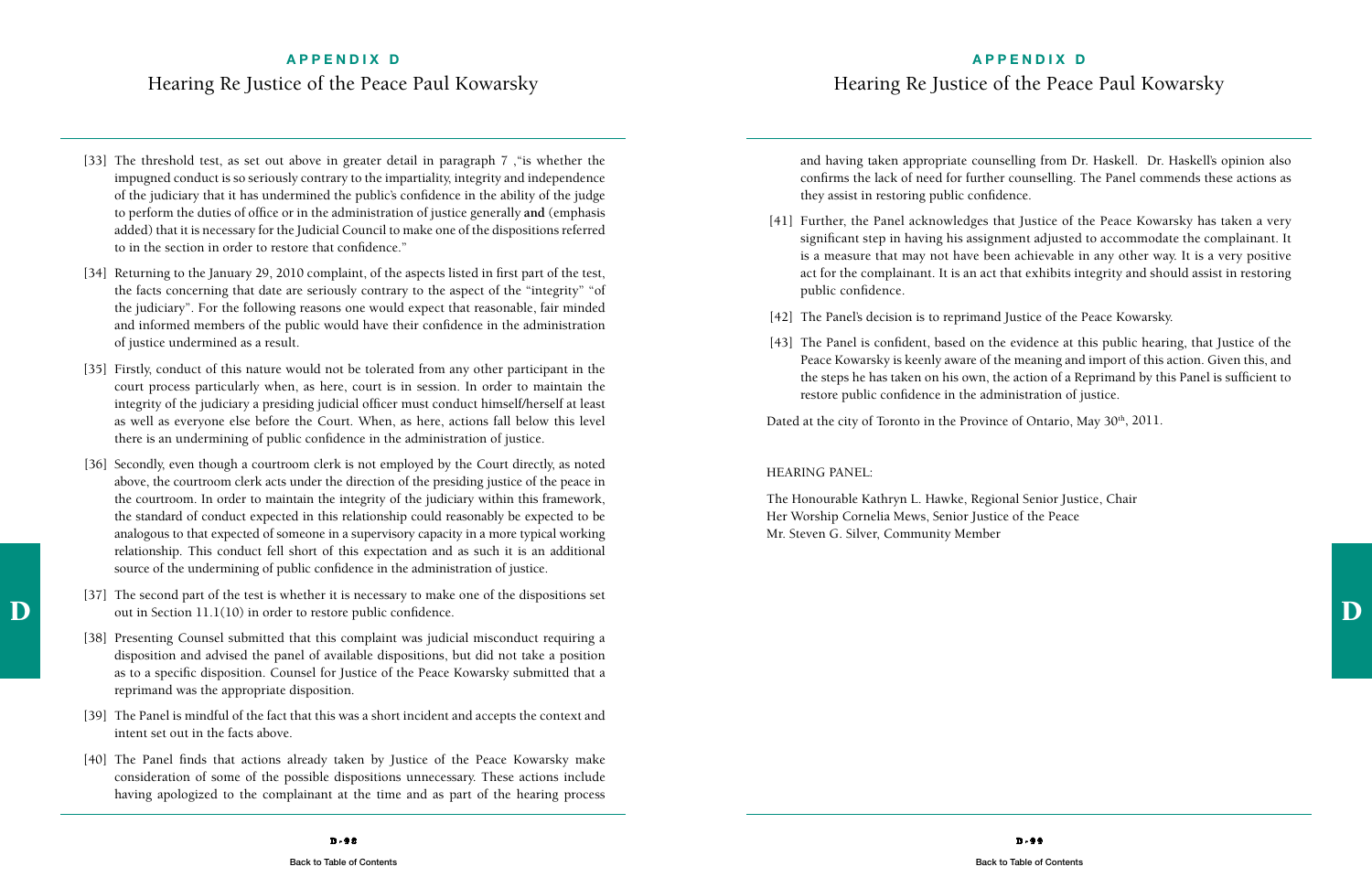## **APPENDIX E**

# <span id="page-53-0"></span>**HEARING RE Justice of the Peace SOLANGE GUBERMAN**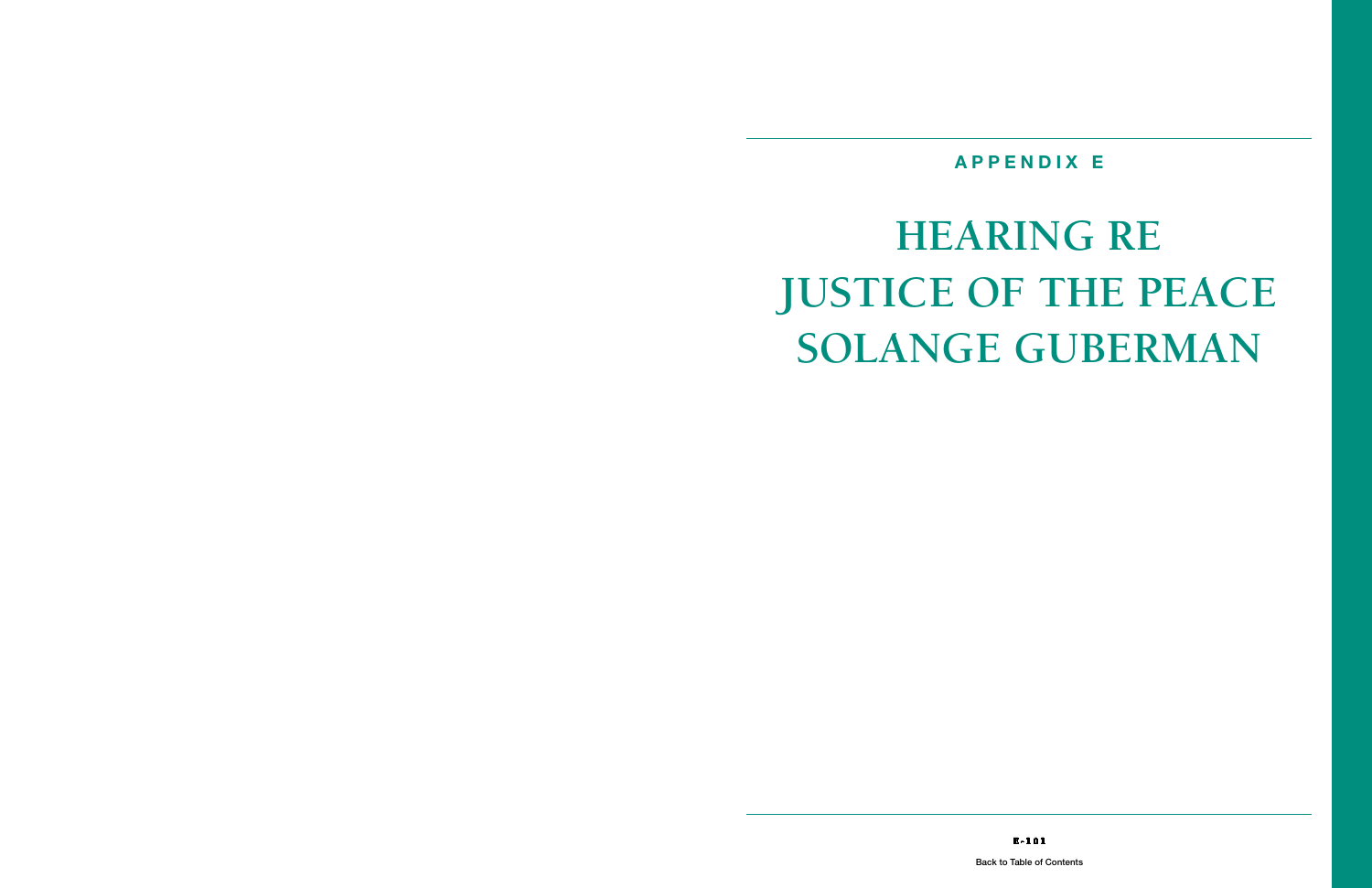#### **APPENDIX E**



#### **APPENDIX E**

Hearing Re Justice of the Peace Solange Guberman

## **IN THE MATTER OF A HEARING UNDER SECTION 11.1 OF THE** *JUSTICES OF THE PEACE ACT***, R.S.O. 1990, c. J.4, as amended,**

*Concerning a complaint about the conduct of Justice of the Peace Solange Guberman*

Before: The Honourable Justice Paul M. Taylor, Chair Her Worship Mary Ross-Hendriks Dr. Michael Phillips, Community Member Hearing Panel of the Justices of the Peace Review Council

#### *Decision of October 11, 2011*

#### **Counsel:**

| Ms. Marie Henein    | <b>Presenting Counsel</b>                   |
|---------------------|---------------------------------------------|
| Mr. Julius Grey     | Counsel for Her Worship Solange Guberman    |
| Mr. Richard Dearden | Counsel for the Ottawa Citizen (Intervenor) |

## *DECISION: (presented orally on October 11, 2011)*

[1] The Justices of the Peace Review Committee ordered a hearing pursuant to section 11(15) of the *Justice of the Peace Act,* Revised Statutes of Ontario 1990, chapter 14, as amended, into certain complaints regarding the conduct of Her Worship Justice of the

[3] Mr. Grey, who acts for Justice of the Peace Guberman, has sought an order for nonpublication of the Notice of Hearing or, at minimum, an order redacting portions of the Notice. His application was opposed by Presenting Counsel, Ms. Henein, and by Mr. Richard Dearden who appears on behalf of the Ottawa Citizen newspaper. As a

[2] At the commencement of the proceedings today, Ms. Henein, Presenting Counsel, and Mr. Grey, counsel for Justice of the Peace Guberman, filed a letter indicating that the Justice of the Peace had tendered her resignation. Upon her resignation this panel, would statutorily lose jurisdiction to adjudicate on the merits of the complaints. Given that the resignation was not to take effect until a date in the future, we were urged to adjourn the hearing *sine die,* that is, without disposition. In the unlikely event that Her Worship wished to continue in office, the hearing could then be recommenced. The justification for the effective date of the resignation being in the future was that this hearing would consume many days, given the complexity of the complaints, and that it was entirely possible that the matter would not conclude before the effective resignation date.

 $\mathbf{E}$  A pre-trial conference took place before the Honourable Justice Timothy Lipson on the 21st of July 2011 in Toronto. The pre-trial continued in Montreal on the 7th of [5] Following a long and in-depth investigation, a Notice of Hearing was communicated to her on December the  $6<sup>th</sup>$ , 2010. The set-date took place on the  $16<sup>th</sup>$  of June 2011 and on this date the first date for a hearing was fixed for today, October the  $11<sup>th</sup>$ , 2011. the 21st of July 2011 in Toronto. The pre-trial continued in Montreal on the 7th of September and an agreement was reached by which the respondent would elect to retire in December of 2012. The date set for the hearing was set in June of 2011;

- Peace Solange Guberman. Today was to be the first day of hearing.
- 
- preliminary matter, we agreed to hear the application on short notice.

#### *Background and Overview:*

[4] A convenient summary of the background to this matter is found in the applicant's factum. On February the 21<sup>st</sup>, 2007, Her Worship Solange Guberman was sworn in and received her Order in Council as a justice of the peace in the East Region of Ontario. On September the 21st, 2009, her duties were suspended and a letter of complaint was

- submitted to the Justices of the Peace Review Council.
- 

Justices of the Peace Review Council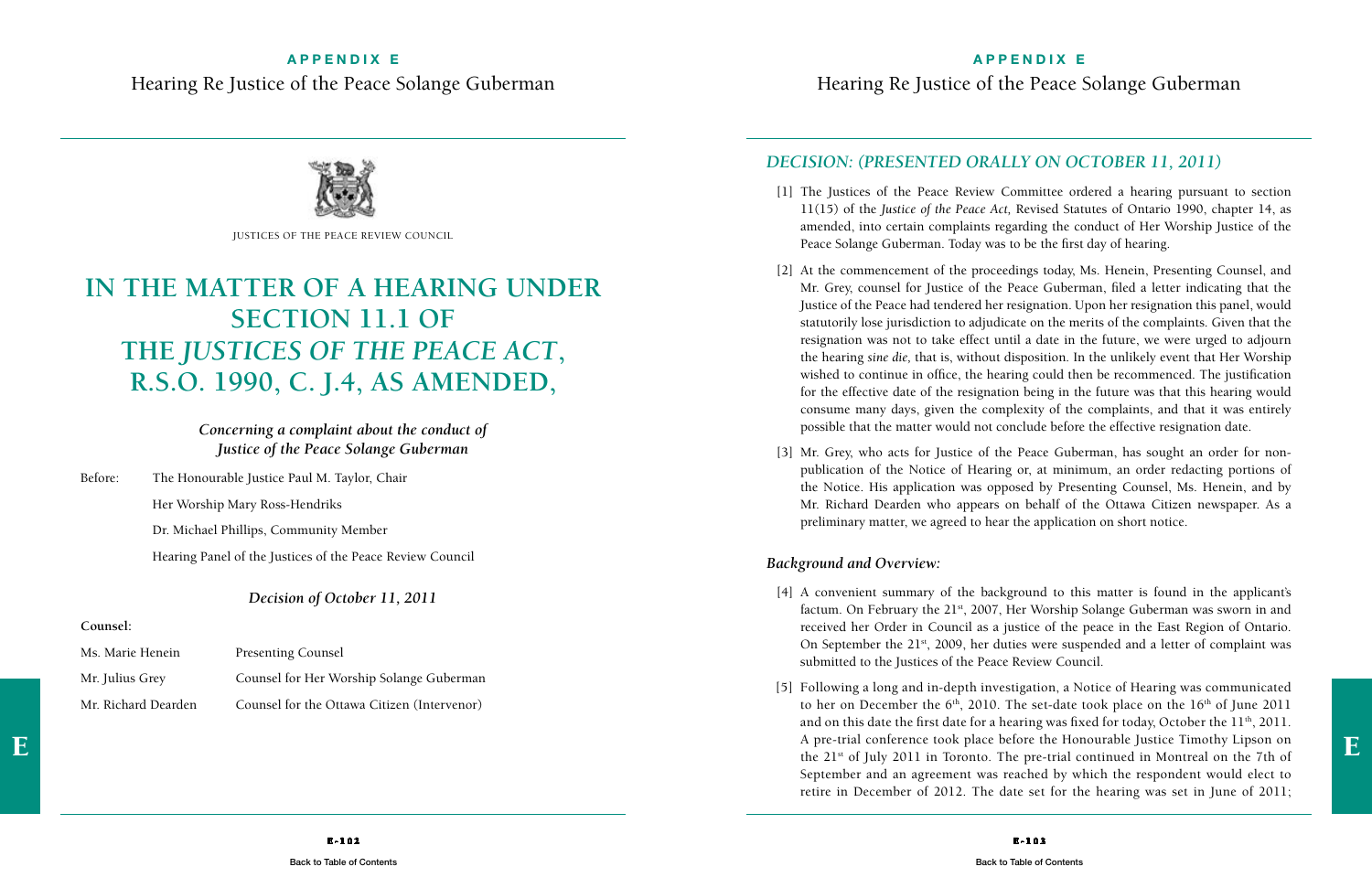## **APPENDIX E** Hearing Re Justice of the Peace Solange Guberman

#### **APPENDIX E**

## Hearing Re Justice of the Peace Solange Guberman

however, a settlement was reached before the hearing ever began. It was decided between the parties, that is, the Presenting Counsel, counsel for the Justice of the Peace and the Justice of the Peace, that a request would be made to the Panel to adjourn the hearing *sine die.* Pursuant to section 6(3) of the procedures of the Justices of the Peace Review Council, two weeks before the hearing was set to commence an announcement was published in the Ottawa Citizen newspaper and the press requested a copy of the Notice of Hearing.

#### *The Positions of the Parties:*

- [6] Mr. Grey, who acts for the Justice of the Peace, has framed his argument in the following terms in his factum under the heading "Prejudice to Her Worship Justice of the Peace Guberman". The contents of the Notice of Hearing are prejudicial to the applicant. Moreover, many of the allegations are purely of a private nature. When deciding to elect retirement, the applicant gave up her opportunity to have a hearing. She no longer has a chance to defend herself against the complaints or to disprove the allegations contained in the Notice. The applicant is 65 years of age. She has had an accomplished professional career and has every intention of working again. A publication of the Notice of Hearing will greatly prejudice her future employment opportunities. The publication of the Notice of Hearing will also damage her reputation and those of her two young and professional children. Their right to privacy will also be violated. And finally, the contents of the Notice of Hearing being made public will violate the applicant's right to dignity. She has already suffered considerably since the suspension from her functions in 2009.
- [7] Mr. Grey expanded those grounds in oral argument. He indicated that there was no need for affidavit material to be filed. He says that the plain text of the allegations are such that their mere publication would make any future employment impossible. He stressed that the allegations were highly personal in nature and that they were unproven.
- E<br>
Mentuck test governs the making of non-publication orders and the holding of in "Her Worship demonstrated a pattern of conduct which included a failure to [8] The position of Presenting Counsel and of counsel for the Ottawa Citizen is straightforward. Both counsel have argued that there was no evidentiary basis upon which the applicant could meet the tests set out in the twin cases of the Supreme Court of Canada of Dagenais and Mentuck. Dagenais v Canadian Broadcasting Corporation, [1994] 3 SCR 835. R. v Mentuck is at [2001] 3 SCR 442. The so-called Dagenaiscamera hearings.

#### *Analysis:*

[9] Open courts and tribunals are a hallmark of a democratic society. The open court principle was developed as part of the evolution of the Common Law and in part as a revulsion over the Court of Star Chamber. At various times, courts throughout Canada have adopted the aphorism of the English philosopher Jeremy Bentham, who stated, "Publicity is the very soul of justice. It is the keenest spur to exertion and the surest of

[10] This principle is incorporated into both the *Statutory Powers and Procedures Act* and the Justices of the Peace Review Council Procedures which mandate that all hearings must be open to the public. Section 6 of the Justices of the Peace Review Council Procedures reads:

6. (1) "A hearing shall be commenced by a notice of hearing in accordance with this

 (2) Recognizing the role that the complaints process has in maintaining and restoring public confidence and that the legislative requirements for maintaining privacy no longer apply for formal hearings under section 11.1 of the *Act,* once presenting counsel files the Notice of Hearing as an exhibit in the initial set-date proceeding presided over by the hearing panel, the complaints process will become public, subject

- all guards against improbity".
- - Part.
		- to any orders by the hearing panel.
		- allegations of conduct."
- allegations. That brief summary reads as follows:

 (3) Once the complaint has become public, the Registrar will have the notice about the hearing posted in the prescribed form on the Review Council's website, subject to any orders made by the hearing panel. Not less than two weeks prior to the commencement of the hearing, the Registrar will have notice in prescribed form published in the local newspaper. The public notice will include a brief summary of the

[11] The Notice of Hearing in this matter was filed as Exhibit 1 in the proceedings slightly more than four months ago, on June the  $6<sup>th</sup>$ , 2011. The Notice of Hearing was posted on the Justices of the Peace Review Council website together with a brief summary of the

"Her Worship demonstrated a pattern of conduct which included a failure to perform the duties of office; a failure to exercise judicial duties in a manner that was independent or impartial; there was a denial of rights of defendants; there was a denial of defendants' fundamental rights; inappropriate conduct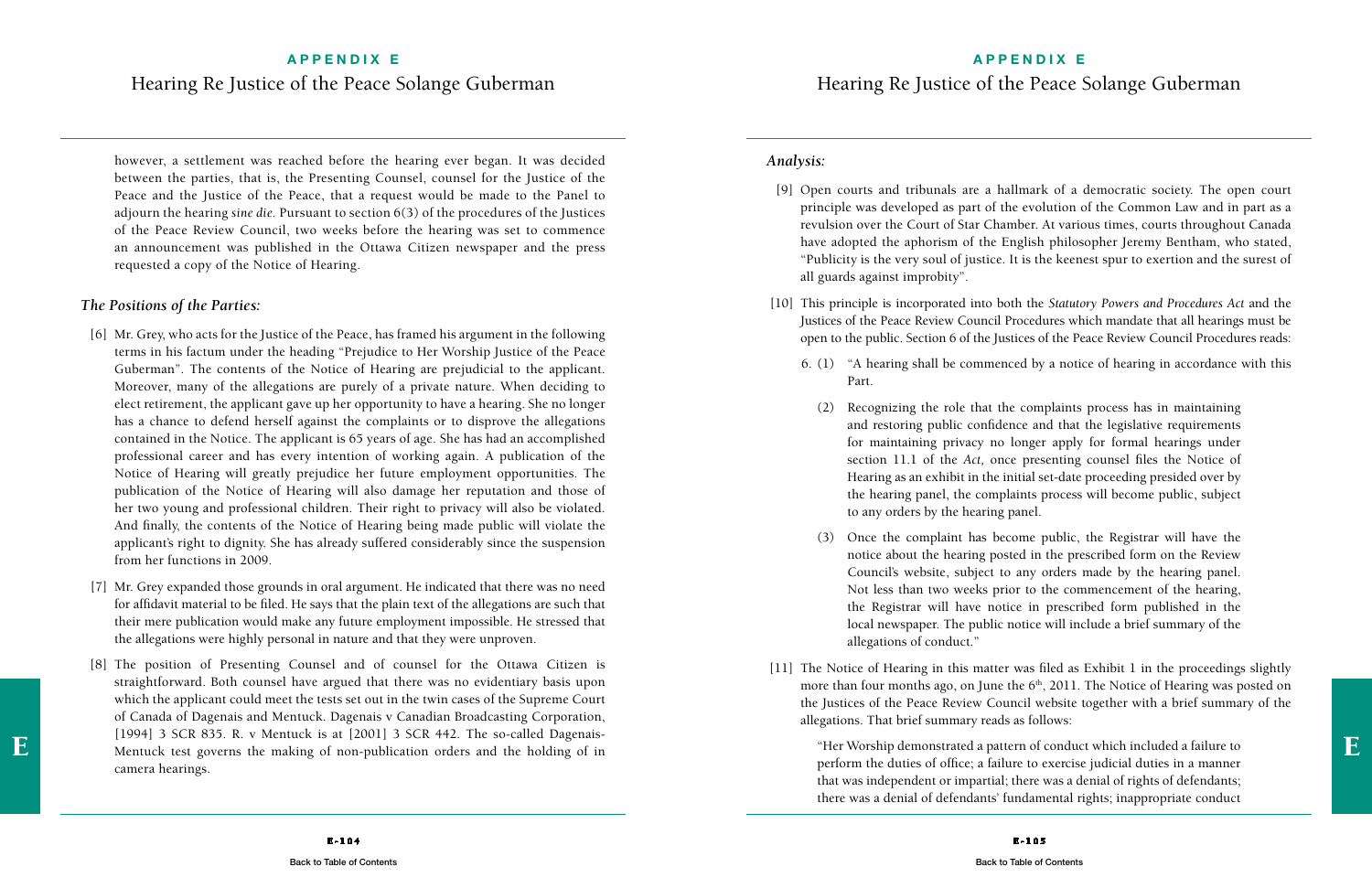## **APPENDIX E** Hearing Re Justice of the Peace Solange Guberman

#### **APPENDIX E**

Hearing Re Justice of the Peace Solange Guberman

towards court staff, her colleagues; was incompetent to sit as a justice of the peace resulting in harm to the public's perception of the judiciary, bringing disrepute upon judicial office, eroding public confidence in that office".

[12] There is a statutory authority in both the *Statutory Powers and Procedures Act* and the Justices of the Peace Review Council Procedures to direct an *in camera* hearing or to make an order of non-publication. Section 9(1) of the *Statutory Powers and Procedures Act* reads:

"An oral hearing shall be open to the public except where the tribunal is of the opinion that either (a) matters involving public security may be disclosed or (b) intimate financial or personal matters or other matters may be disclosed at the hearing of such a nature that, having regard to the circumstances that the desirability of avoiding disclosure thereof in the interests of any person affected or in the public interest, outweighs the desirability of adhering to the principle that hearings be open to the public".

- [13] Those provisions are incorporated, as I said, in the Justices of the Peace Review Council Procedures.
- [14] A succinct summary of the test to be applied when considering an application for nonpublication is found in the decision of the Supreme Court of Canada in *Her Majesty the Queen v. Toronto Star Newspapers,* 2005 SCC 41, [2005] 2 SCR 188. At paragraph 26 the Court wrote:

[16] The allegations are not of a private nature. They involve allegations of incompetence and misfeasance of duty during the course of Her Worship's performance of judicial duties. Many of the allegations involve actions which occurred in public and open courtrooms.

"The Dagenais test was reaffirmed but somewhat reformulated in Mentuck, where the Crown sought a ban on publication of the names and identities of undercover officers and on the investigative techniques they had used. The Court held that in that case that discretionary action to limit freedom of expression in relation to judicial proceedings encompasses a broad variety of interests and that a publication ban should only be ordered when

- a) when such order is necessary in order to prevent a serious risk to the proper administration of justice because reasonably alternative measures will not prevent the risk; and
- effects on the rights and interests of the parties and the public, including the metal of the scrused to a fair and<br>
effects on the right to free expression, the right of the accused to a fair and hetween two parties. Such b) the salutary effects of the publication ban outweigh the deleterious effects on the rights and interests of the parties and the public, including the effects on the right to free expression, the right of the accused to a fair and public trial, and the efficacy of the administration of justice".

[15] The essential question for this Panel to decide is whether the applicant has met the *Dagenais-Mentuck* test. We are of the view that she has not. While there is no doubt that the allegations of her alleged misconduct have caused considerable embarrassment to Justice of the Peace Guberman, embarrassment alone is not a sufficient reason to grant the order. As the court wrote in *Mentuck* at paragraph 39, "It is precisely because of the presumption that courts should be open and reporting of their proceedings should be uncensored is so strong and so highly valued in our society that the judge must have a

[17] Judicial officers can and should expect scrutiny of their behaviour. It is something that goes with the office. It cannot be said that a judicial officer retains any privacy in the exercise of their judicial function, particularly where it is occurring in an open and

[18] Mr. Grey has suggested that any prospective employer who reviewed the allegations would conclude that something was seriously wrong with Justice of the Peace Guberman and would refuse to employ her. This, in our view, is entirely speculative. The allegations are just that, unproven allegations. Any reasonable, right thinking Canadian citizen would recognize that. Contrary to what is suggested in the applicant's factum, Justice of the Peace Guberman didn't have to refute the allegations. They would remain unproven

- convincing evidentiary basis for issuing a ban".
- 
- public courtroom.
- unless and until Presenting Counsel could prove them.
- on a redacted version of the complaint.
- it was settled without trial.

[19] Mr. Grey suggested that it would be sufficient to release a redacted version of the complaints rather than the full particulars. We see very little difference between a release of a redacted version, for example as it appeared on the website, and the release of the full complaint. If Mr. Grey is correct that employers would shun Justice of the Peace Guberman, a premise that we disagree with, they would have fertile ground even based

[20] Mr. Grey relied principally in the course of his argument on the decision of the Quebec Court of Appeal *C. v. B,* 1990, CanLii, 3132. The case is distinguishable on a number of basis, not the least of which is that it antedates both *Dagenais* and between two parties. Such disputes are essentially private and in that particular case